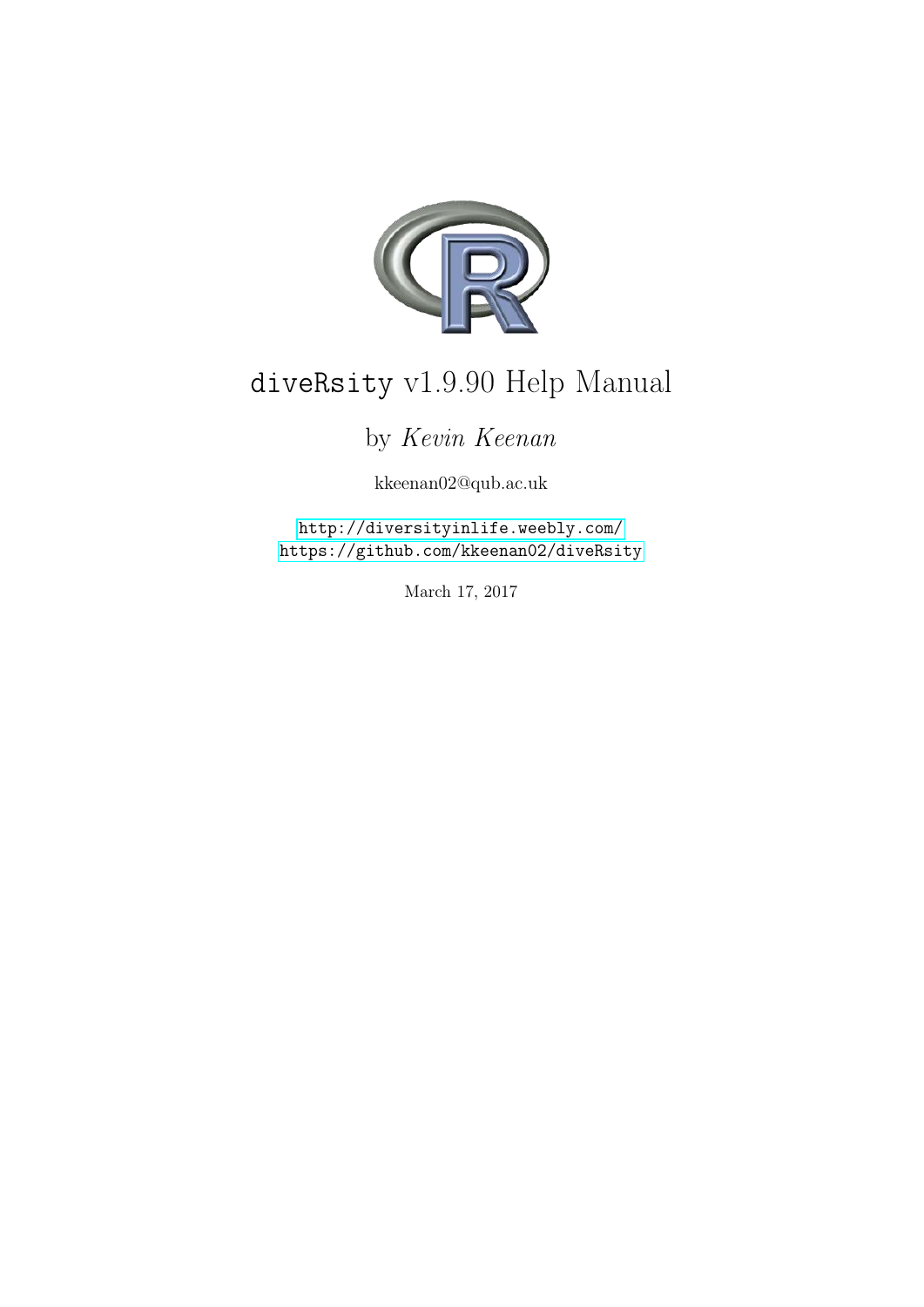# Contents

| 1              |       | Introduction<br>$\overline{4}$                                                                        |
|----------------|-------|-------------------------------------------------------------------------------------------------------|
|                | 1.1   | $\overline{4}$                                                                                        |
|                | 1.2   | $\overline{4}$                                                                                        |
|                |       | $\overline{5}$<br>How to cite $\dots \dots \dots \dots \dots \dots \dots \dots \dots \dots$<br>1.2.1  |
|                |       | $\overline{5}$<br>1.2.2                                                                               |
| $\overline{2}$ | Setup | 9                                                                                                     |
|                | 2.1   | 9                                                                                                     |
|                | 2.2   | 9                                                                                                     |
|                | 2.3   | 10<br>Installing optional enhancer packages                                                           |
|                | 2.4   | 11                                                                                                    |
|                |       |                                                                                                       |
| 3              |       | <b>Function details</b><br>12                                                                         |
|                | 3.1   | 12<br>fastDivPart()                                                                                   |
|                |       | 12<br>3.1.1                                                                                           |
|                |       | 14<br>3.1.2                                                                                           |
|                |       | 15                                                                                                    |
|                | 3.2   | 16                                                                                                    |
|                | 3.3   | 17                                                                                                    |
|                | 3.4   | 18<br>$corPlot() \ldots \ldots \ldots \ldots \ldots \ldots \ldots \ldots \ldots \ldots \ldots$        |
|                | 3.5   | 21<br>$diffPlot()$                                                                                    |
|                | 3.6   | 23                                                                                                    |
|                | 3.7   | 23<br>$divOnline \ldots \ldots \ldots \ldots \ldots \ldots \ldots \ldots \ldots \ldots$               |
|                | 3.8   | $fstOnly \ldots \ldots \ldots \ldots \ldots \ldots \ldots \ldots \ldots \ldots \ldots$<br>24          |
|                | 3.9   | 24                                                                                                    |
|                | 3.10  | $bigDivPart \ldots \ldots \ldots \ldots \ldots \ldots \ldots \ldots \ldots \ldots \ldots$<br>24       |
|                |       | 25                                                                                                    |
|                |       | 25                                                                                                    |
|                |       | 25<br>3.13 divMigrate                                                                                 |
|                |       | 26                                                                                                    |
| 4              |       | 27<br><b>Function Usage</b>                                                                           |
|                | 4.1   | $divPart() \ldots \ldots \ldots \ldots \ldots \ldots \ldots \ldots \ldots \ldots \ldots \ldots$<br>27 |
|                |       | 27<br>4.1.1                                                                                           |
|                |       | 29<br>4.1.2                                                                                           |
|                | 4.2   | 42                                                                                                    |
|                |       | 4.2.1<br>42                                                                                           |
|                |       | 4.2.2<br>44                                                                                           |
|                | 4.3   | 49                                                                                                    |
|                |       |                                                                                                       |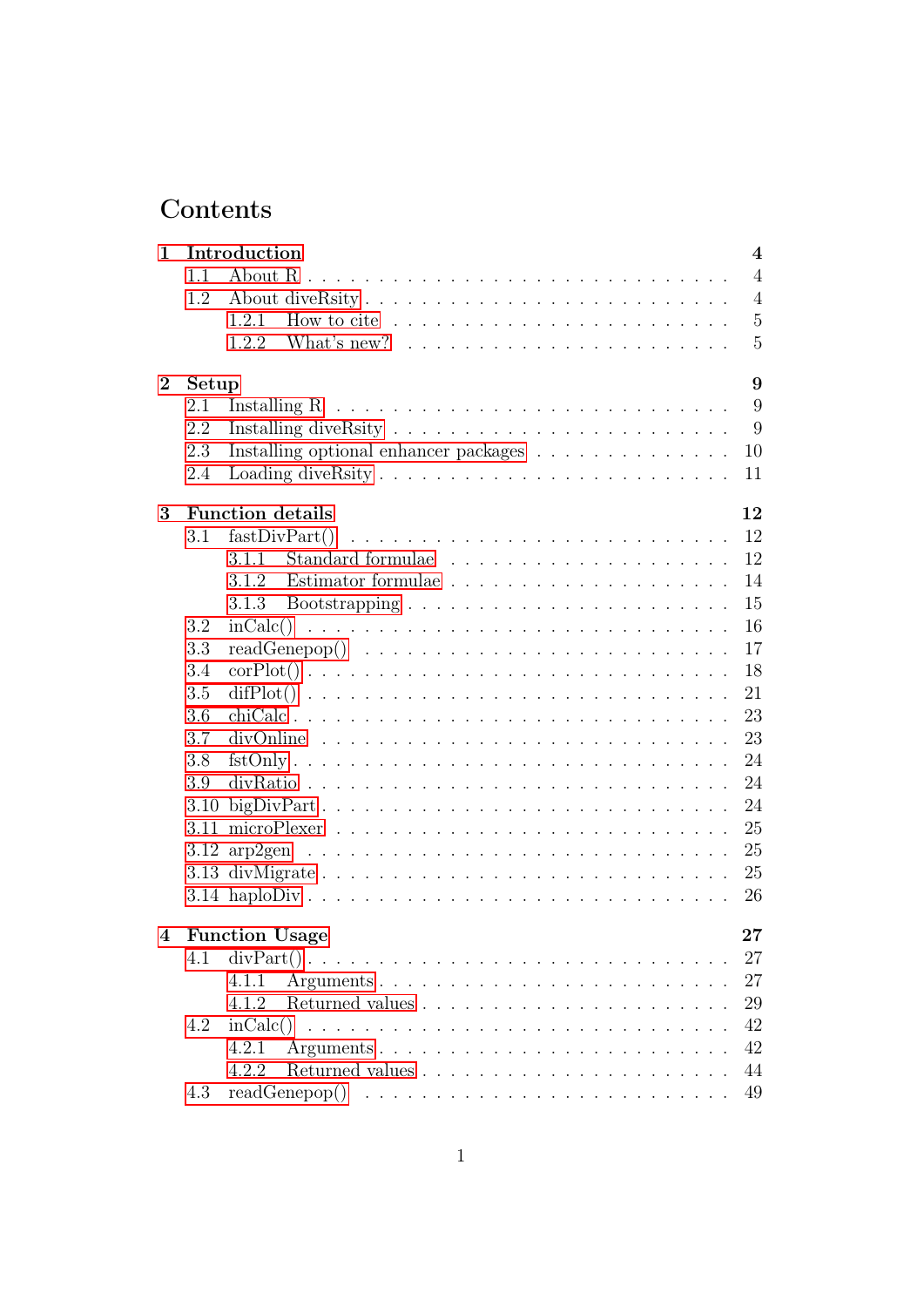|   |     | 4.3.1           |                                                                                                                                       |  |  |  | 49     |
|---|-----|-----------------|---------------------------------------------------------------------------------------------------------------------------------------|--|--|--|--------|
|   |     | 4.3.2           |                                                                                                                                       |  |  |  | 49     |
|   | 4.4 |                 | $corPlot() \ldots \ldots \ldots \ldots \ldots \ldots \ldots \ldots \ldots \ldots$                                                     |  |  |  | 51     |
|   |     | 4.4.1           |                                                                                                                                       |  |  |  | 51     |
|   |     | 4.4.2           |                                                                                                                                       |  |  |  | 51     |
|   | 4.5 |                 |                                                                                                                                       |  |  |  | 53     |
|   |     | 4.5.1           |                                                                                                                                       |  |  |  | 53     |
|   |     | 4.5.2           |                                                                                                                                       |  |  |  | 53     |
|   | 4.6 |                 |                                                                                                                                       |  |  |  | 56     |
|   |     | 4.6.1           |                                                                                                                                       |  |  |  | 56     |
|   |     | 4.6.2           |                                                                                                                                       |  |  |  | 56     |
|   | 4.7 |                 | $divOnline \ldots \ldots \ldots \ldots \ldots \ldots \ldots \ldots \ldots \ldots$                                                     |  |  |  | 57     |
|   | 4.8 |                 |                                                                                                                                       |  |  |  | 57     |
|   |     | 4.8.1           |                                                                                                                                       |  |  |  | 57     |
|   |     | 4.8.2           |                                                                                                                                       |  |  |  | 58     |
|   | 4.9 |                 |                                                                                                                                       |  |  |  | 59     |
|   |     | 4.9.1           |                                                                                                                                       |  |  |  | 59     |
|   |     |                 |                                                                                                                                       |  |  |  | 60     |
|   |     |                 |                                                                                                                                       |  |  |  | 61     |
|   |     |                 |                                                                                                                                       |  |  |  | 61     |
|   |     |                 |                                                                                                                                       |  |  |  | 62     |
|   |     |                 |                                                                                                                                       |  |  |  | 62     |
|   |     |                 |                                                                                                                                       |  |  |  | 63     |
|   |     |                 | 4.13 divMigrate                                                                                                                       |  |  |  | 64     |
|   |     |                 |                                                                                                                                       |  |  |  | 64     |
|   |     |                 |                                                                                                                                       |  |  |  |        |
| 5 |     | <b>Examples</b> |                                                                                                                                       |  |  |  | 65     |
|   | 5.1 |                 | $divPart \ldots \ldots \ldots \ldots \ldots \ldots \ldots \ldots \ldots \ldots \ldots \ldots$                                         |  |  |  | 65     |
|   |     | 5.1.1           | Setting your working directory                                                                                                        |  |  |  | 65     |
|   |     | 5.1.2           |                                                                                                                                       |  |  |  | 66     |
|   |     | 5.1.3           |                                                                                                                                       |  |  |  | 67     |
|   |     |                 | 5.1.4 Accessing your results within the R session                                                                                     |  |  |  | $67\,$ |
|   | 5.2 | inCalc          |                                                                                                                                       |  |  |  | 69     |
|   |     | 5.2.1           | Setting your working directory                                                                                                        |  |  |  | 70     |
|   |     | 5.2.2           |                                                                                                                                       |  |  |  | 70     |
|   |     | 5.2.3           |                                                                                                                                       |  |  |  | 70     |
|   |     | 5.2.4           | Accessing your results within the R session                                                                                           |  |  |  | 71     |
|   | 5.3 |                 | readGenepop<br><u>. A series a la característica a la característica a la característica a la característica a la característica </u> |  |  |  | 73     |
|   |     | 5.3.1           | Setting your working directory                                                                                                        |  |  |  | 73     |
|   |     | 5.3.2           |                                                                                                                                       |  |  |  | 74     |
|   |     | 5.3.3           |                                                                                                                                       |  |  |  | 74     |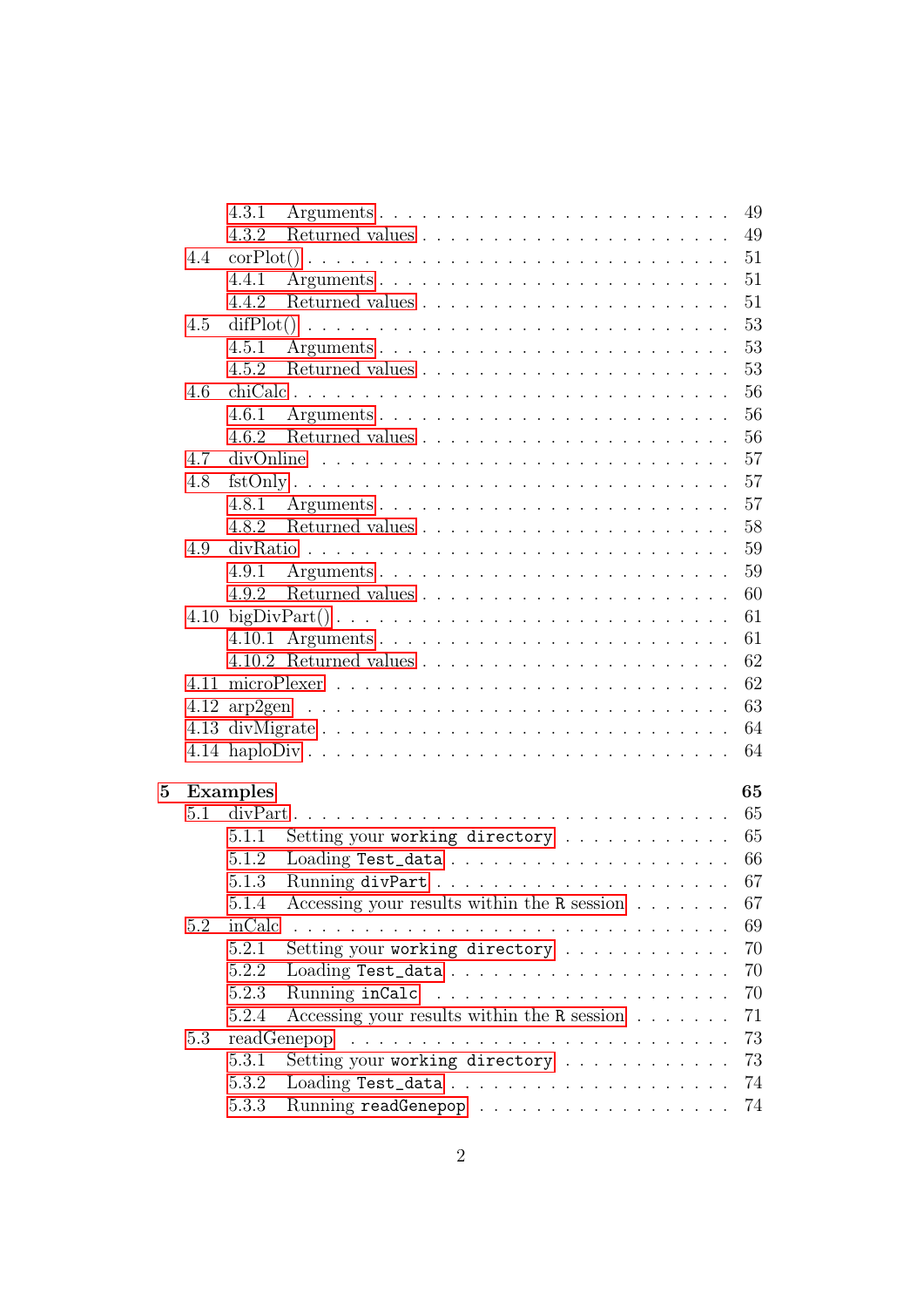|                   | 5.3.4 Accessing your results within the R session 74 |  |  |  |  |
|-------------------|------------------------------------------------------|--|--|--|--|
|                   | 5.3.5 Applications for readGenepop 75                |  |  |  |  |
|                   | 5.3.6 A hypothetical example 78                      |  |  |  |  |
|                   |                                                      |  |  |  |  |
| 6 Reproducibility |                                                      |  |  |  |  |
|                   | 7 Acknowledgements                                   |  |  |  |  |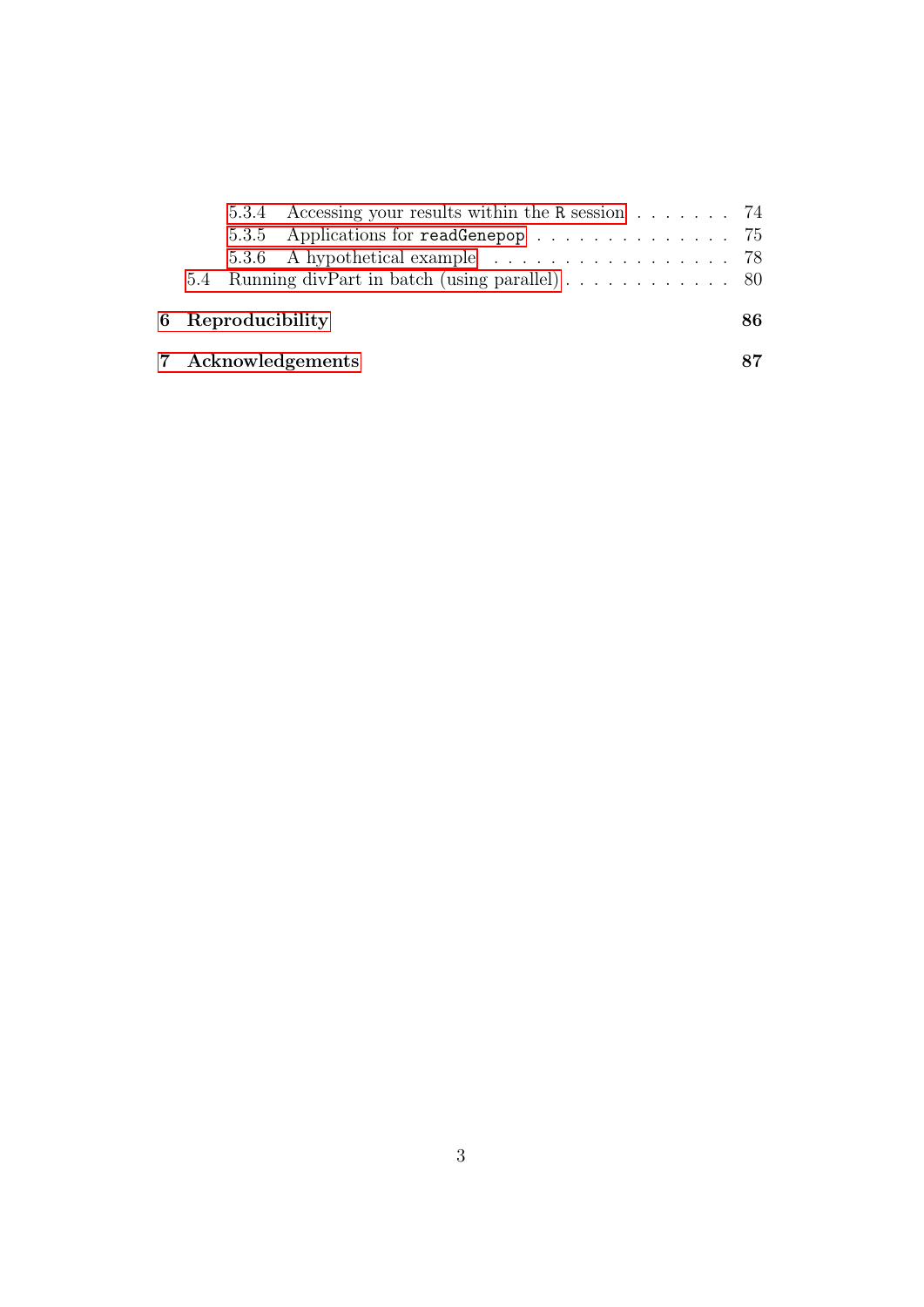# <span id="page-4-0"></span>1 Introduction

This manual has been written as a generic, user-friendly guide to using diveRsity in the R environment. It will outline briefly how to get the latest version of R, how to install the diveRsity package as well as how to install suggested packages. Fully reproducible Worked examples for functions will be provide as a guide to how the package should be implemented. Effort has been made to keep R jargon to a minimum to ensure accessibility for R beginners.

### <span id="page-4-1"></span>1.1 About R

R is an extremely powerful and popular software for statistical programming. It is very well supported by a dedicated group of people known as the *R core development team* [\(R Development Core Team, 2011a\)](#page-84-0), as well as an active community of developers and useRs. More information about R can be found at <http://www.r-project.org/about.html>.

### <span id="page-4-2"></span>1.2 About diveRsity

diveRsity is a package containing multiple functions written in the statistical programming environment R. It allows the calculation of both genetic diversity partition statistics (e.g.  $G_{ST} \& F_{ST}$ ), genetic differentiation statistics (e.g.  $G'_{ST}$  and  $D_{Jost}$ ), and locus informativeness for ancestry assignment (e.g.  $I_n$ ), as well as basic population parameters such as allele frequencies, observed/expected heterozygosity and Hardy-Weinberg tests. The package also provides functions for the calculation of Weir & Cockerham's 1984 Fstatistics and 'Yardstick' diversity ratios from Skrbinšek *et al.,* (2012).

In addition to these features, diveRsity also provides users with various options to calculate bootstrapped 95% ci's both across loci and for pairwise population comparisons. All of these results are returned in convenient formats and can be plotted interactively.

diveRsity was written to ensure that even R beginners can carry out genetic analyses in R without major difficulties. By automatically writing analysis results to file, useRs do not need to understand how to access variables in the R environment, let alone know what a variable is. However, for more experienced useRs, all analysis functions return results variables to the R environment, details of which are provided in the Function usage section below.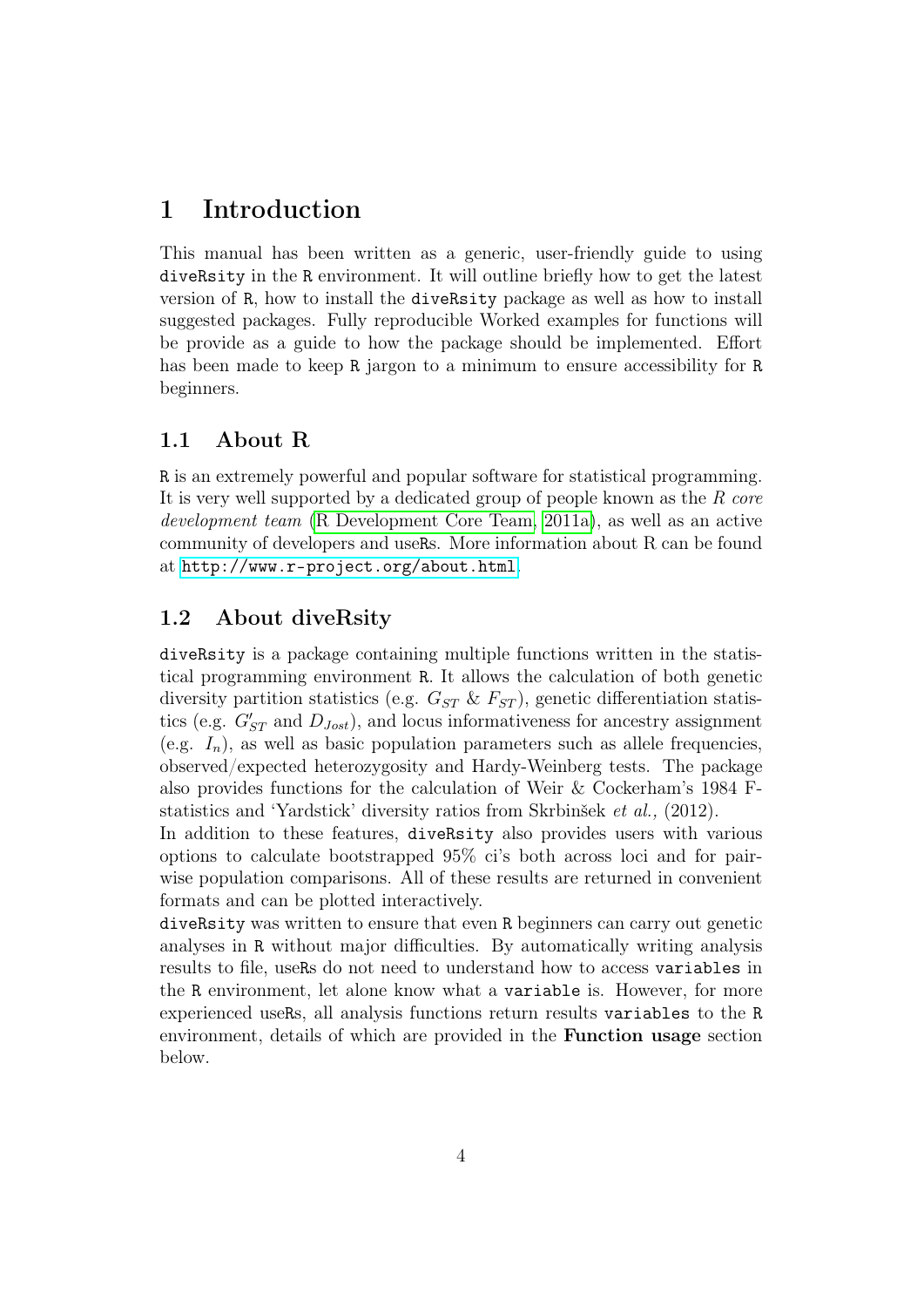### <span id="page-5-0"></span>1.2.1 How to cite

Keenan, K., McGinnity, P., Cross, T. F., Crozier, W. W., & Prodöhl, P. A. (2013). diveRsity: An R package for the estimation and exploration of population genetics parameters and their associated errors. *Methods in Ecology and Evolution*, 4: 782-788. doi:10.1111/2041-210X.12067

### <span id="page-5-1"></span>1.2.2 What's new?

Versions 1.2.0 and up introduce a complete rewrite of diveRsity v1.0. All subsequent versions have been vectorized in all but the least computationally intensive pieces of code, resulting in much faster execution speed.

Parallel computations are also now available when using the inCalc and divPart functions. These two major changes mostly affect the speed at which the program executes. An additional results object, (i.e. pairwise) is now also returned from the function divPart. This additional functionality now allows useRs to calculate pairwise statistics without having to run the computationally intensive bootstrap algorithm, thus saving time.

As of version 1.2.3, Weir and Cockerham's (1984) F-statistics are also calculated for global estimates, locus estimates and pairwise population estimates as well as 95% confidence intervals in the function divPart.

The calculation of Weir and Cockerham's F-statistics increases analysis time by around 0.3 seconds per bootstrap replicate, thus leading to significant increases in overall execution time if a large number of bootstrap iterations are used. For this reason, the calculation of F-statistics has been included as an optional extra through the new argument WC\_Fst.

Versions 1.3.0 an up includes additional plotting functions to aid in data visualisation. These new functions are;

corPlot - provides useRs with the ability to plot locus  $G_{ST}$ ,  $\theta$ ,  $G'_{ST}$  and  $D_{Jost}$ against the number of alleles at each locus. This method may be useful to assess whether particular loci might be suitable for the inference of demographic processes (i.e. they are not unduly affected by mutation).

difPlot - is a function intended to be used as a data exploration tool. This function plots pairwise estimated statistics, allowing useRs to easily visualise pairwise comparisons of interest (e.g. highly differentiated population pairs).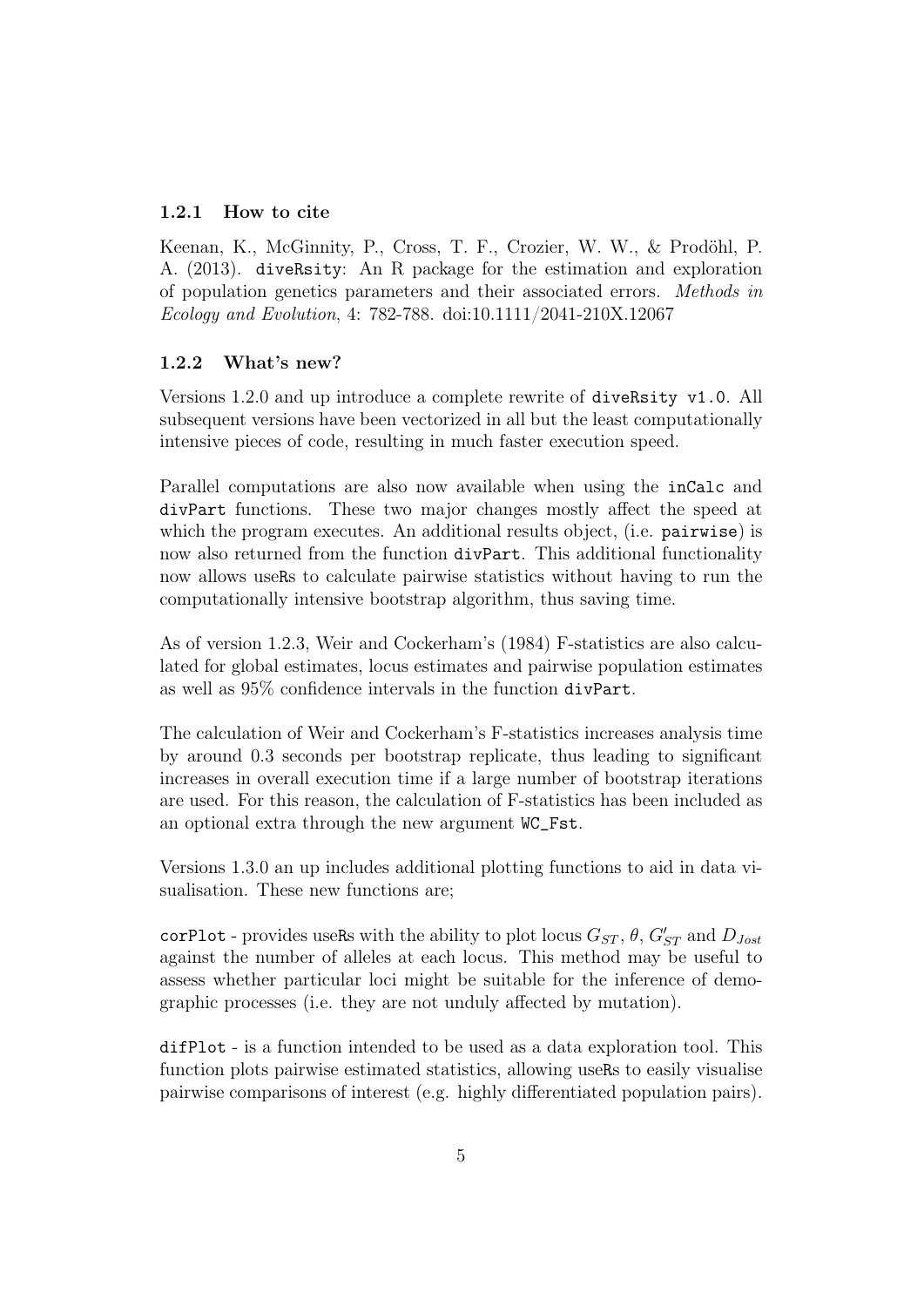Version 1.3.2 provides a more flexibility in reading genepop files. It also returns more informative error when genepop files are in the wrong format. This version also fixes a bug in writing results to disk. If outfile is set to NULL in the functions divPart or inCalc, no directories will be created.

As of version 1.3.6, a web app version of diveRsity is packaged with the R console version. This application can be launched simply by typing:

divOnline()

An online version of the app is also available at: <http://glimmer.rstudio.com/kkeenan/diveRsity-online/>

This web app allows users to carry out most of the analyses provided by the divPart function, with additional plotting options.

Version 1.3.6 also contains a new function allowing the calculation of genetic heterogeneity, using  $X^2$  tests. This new function is named chiCalc.

Version 1.4.2 introduces a new function, divBasic. This function calculates multiple population sample specific parameters including; allelic richness, observed & expected heterozygosity and Hardy-Weinberg equilibrium  $\chi^2$  tests. See below for more details on its' usage.

Version 1.4.4 represents a major update of diveRsity, introducing two new functions, fstOnly and divRatio, as well as the deprecation of some old function (div.part, in.calc  $&$  readGenepop.user). fstOnly calculates only Weir and Cockerham's 1984,  $\theta$  and F for loci, global and pairwise levels. Bootstrapped confidence intervals can also be calculated. The function is intended for use by those with very large data sets as it should be more memory efficient than divPart which also calculates these statistics along with a variety of other parameters. The function divRatio calculates the allelic richness and expected heterozygosity standardised ratios originally presented by [\(Skrbinšek](#page-85-0) *et al.*, [2012\)](#page-85-0).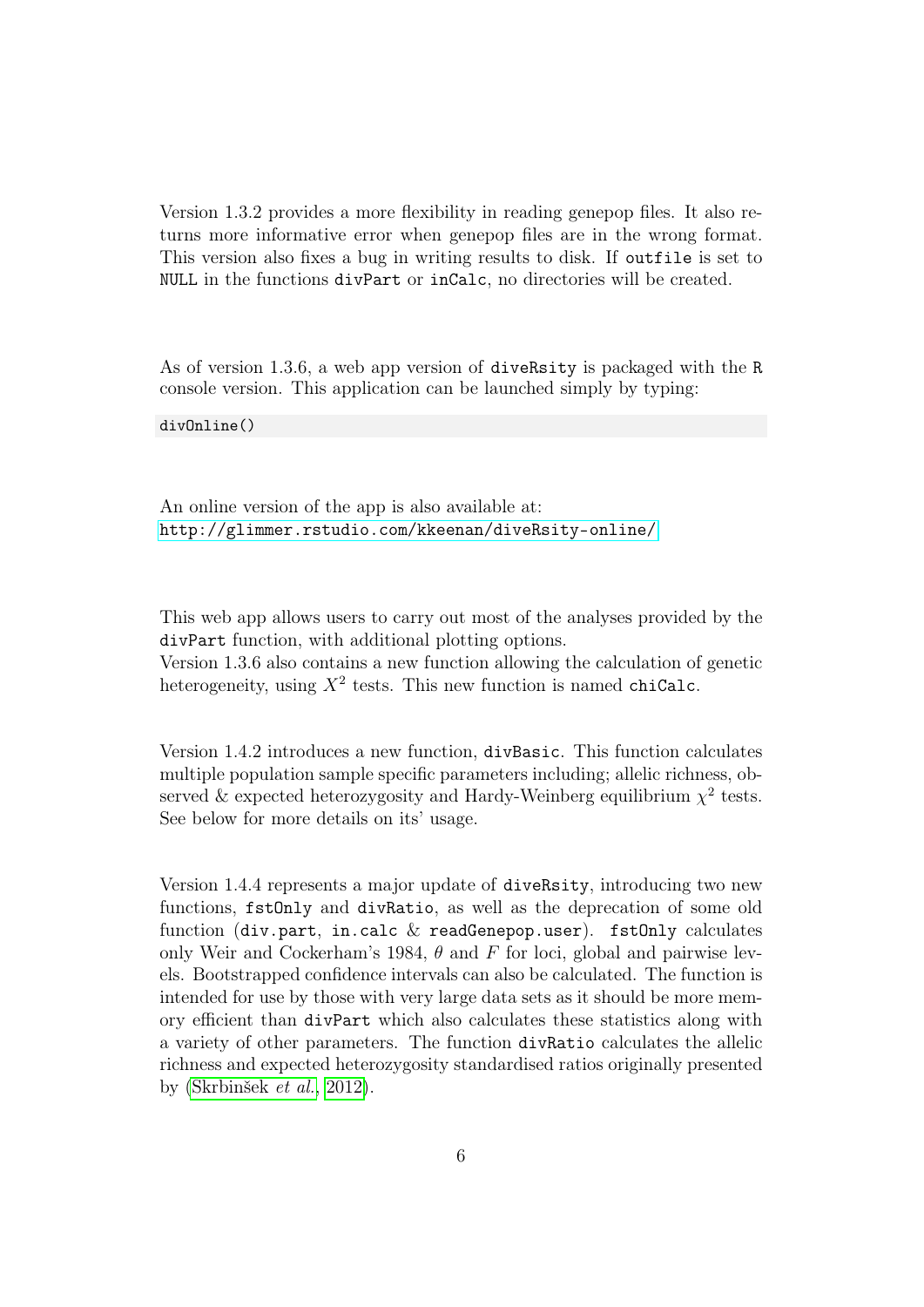Version 1.4.6 is the first in a series of package releases with developments focusing on the analysis of large SNP data sets. This release contains a new function, bigDivPart, which allows users to calculates the same parameters as divPart for large data sets containing thousands of marker loci. The function only accepts genepop format files currently, but work is ongoing to allow for additional formats. No bootstrapping procedures are yet available for this function. These are also under development. In any case, given the massive computational effort involved in bootstrapping large data sets (e.g. 500 individuals across 10 population samples, genotyped for 100,000 SNP loci), these procedures may have to be restricted to High Performance Computing (HPC) environments.

Version 1.5.0 now contains citation information for the diveRsity package [\(Keenan](#page-84-1) *et al.*, [2013\)](#page-84-1). Users can extract bibtex information for diveRsity by typing the following into the R console:

citation("diveRsity")

Version 1.5.0 also fixes a major bug on Mac systems. Due to unexpected behaviour of the sprintf function, divPart, inCalc and readGenepop were incorrectly coding alleles, thus leading to erroneous parameter calculations.

Version 1.5.3 introduces the new web app, microPlexer. This application is intended to aid researchers wishing to develop microsatellite multiplex system based on locus size ranges and fluorphore tags.

Version 1.5.6 introduces a new function arp2gen, which allows users to convert *Arlequin* genotype files to *genepop* files. The function is intended to provide a more integrated experience to users by negating the need to use separate software to carry out file conversions. Although this function only allows .arp to .gen file conversions, other R packages provide additional conversion facilities. Some such packages are; adegenet and PopGenKit.

Version 1.5.7 introduced a new experimental function, divMigrate. The function is based on a new methods presented in [\(Sundqvist](#page-85-1) *et al.*, [2013\)](#page-85-1),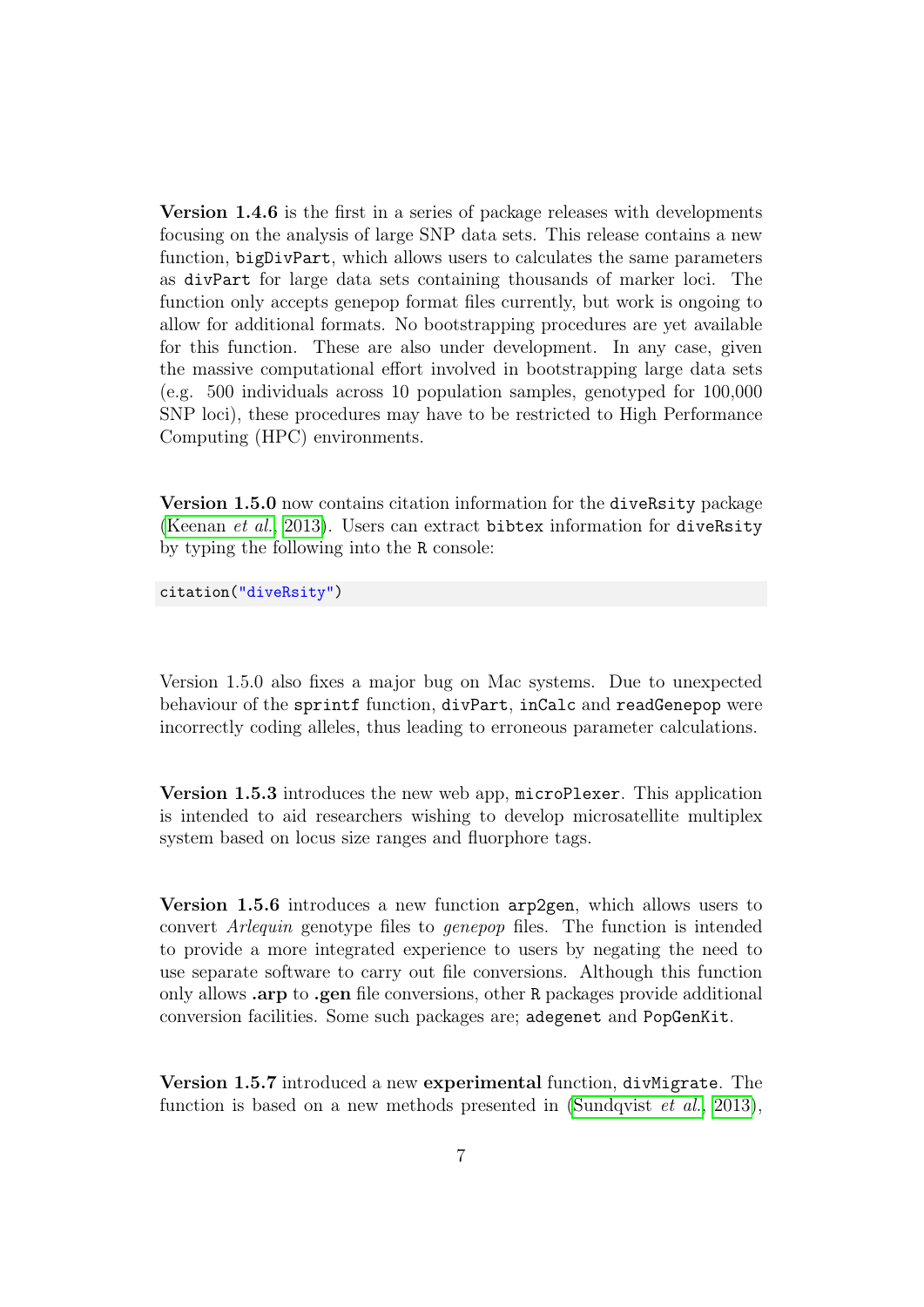for detecting the direction of differentiation, and using this information to infer the relative migration between pairs of populations. While the method performs well for some simple migration scenarios, it is still not clear how generally applicable it is under other scenarios (e.g. the effect of high mutation rates, or recent divergence etc.). For this reason, we recommend caution when applying the method to your own data.

Version 1.6.0 contains a new function, fastDivPart. This function is virtually identical to divPart, with some slight changes to output structures and formats. The key differences in these formats are:

- 1 \$pairwise in fastDivPart only contains the unbiased estimators of  $\overline{G}_{ST}, G'_{ST}, D_{Jost} \text{ and } \theta.$
- 2 The names of the output data structures in \$pairwise, \$bs\_pairwise and \$meanPairwise are now gstEst, gstEstHed, djostEst and thetaWC, rather than Gst\_est, G\_hed\_st\_est, D\_Jost\_est and Fst\_WC, respectively.

This new function is optimised to provide faster pairwise calculations, especially where the number of pairwise comparisons is much greater than the number of loci. Some performance tests can be found at: <https://github.com/kkeenan02/diveRsity-dev/blob/master/fastDivPart-tests.md>

#### IMPORTANT NOTE

Users are encouraged to use fastDivCalc rather than divPart, as the latter function will eventually be removed from future releases of diveRsity.

Version 1.6.1 contains a new function, haploDiv, for calculating Weir & Cockerham's  $\theta$  from haploid genotype data. The data should be in the two or three digit genepop format. See below for further description of the function.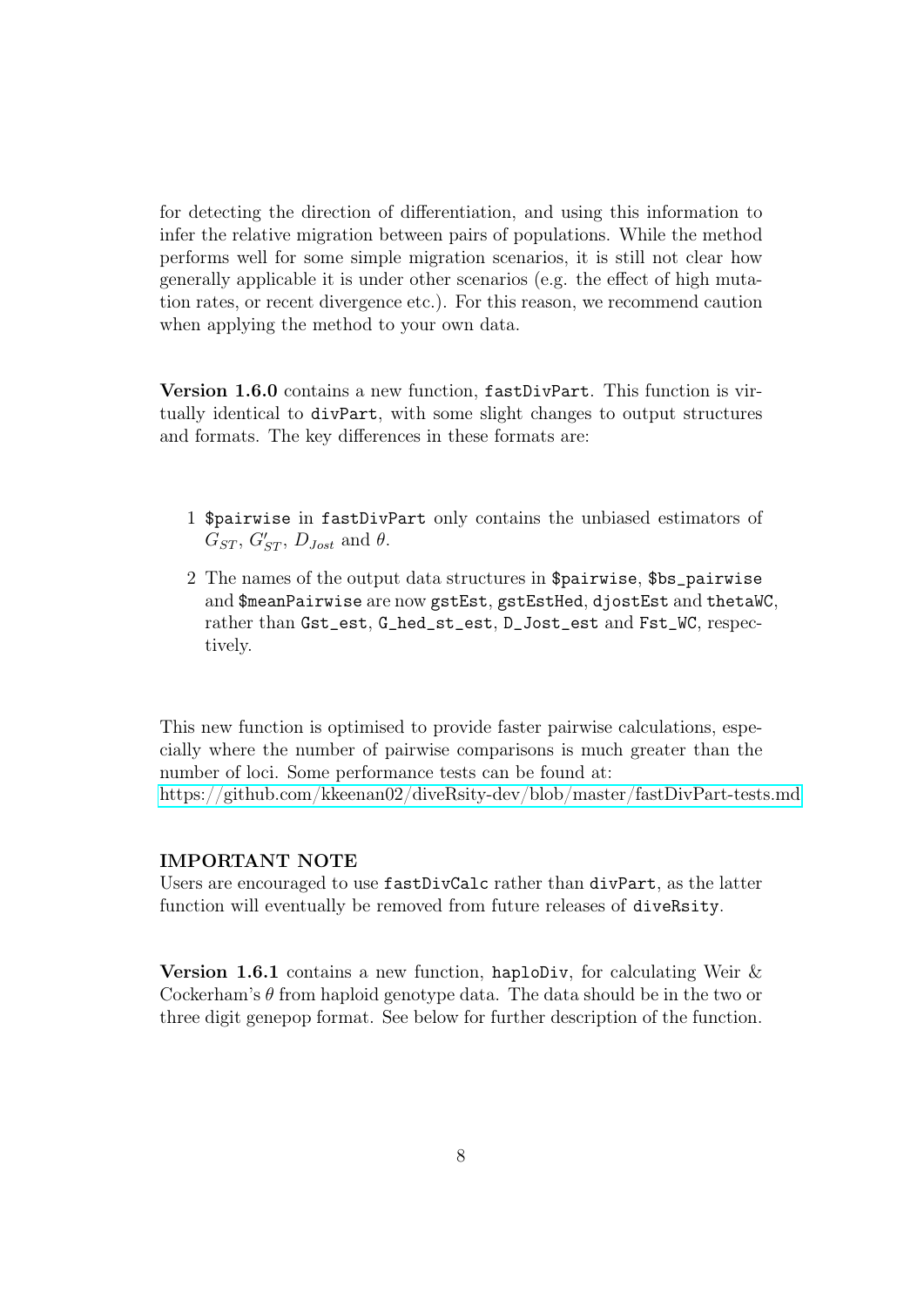# <span id="page-9-1"></span><span id="page-9-0"></span>2 Setup

## 2.1 Installing R

To use diveRsity you will need to download and install R. It is available at: <http://cran.r-project.org/> Simply download the R distribution appropriate for your operating system and install as normal.

# <span id="page-9-2"></span>2.2 Installing diveRsity

The package diveRsity is currently available on CRAN (The Comprehensive R Archive Network), thus installation is simple. Launch R, and in the console (you will see the  $>$  symbol when R is ready for you to type), use the following command:

```
install.packages("diveRsity")
```
The package is updated regularly, both with added functionality and bug fixes. The most up to version of diveRsity can be installed from github using the devtools package:

```
# install and load devtools
install.packages("devtools")
library("devtools")
# download and install diveRsity
install_github(name = "diveRsity", subdir = "kkeenan02")
```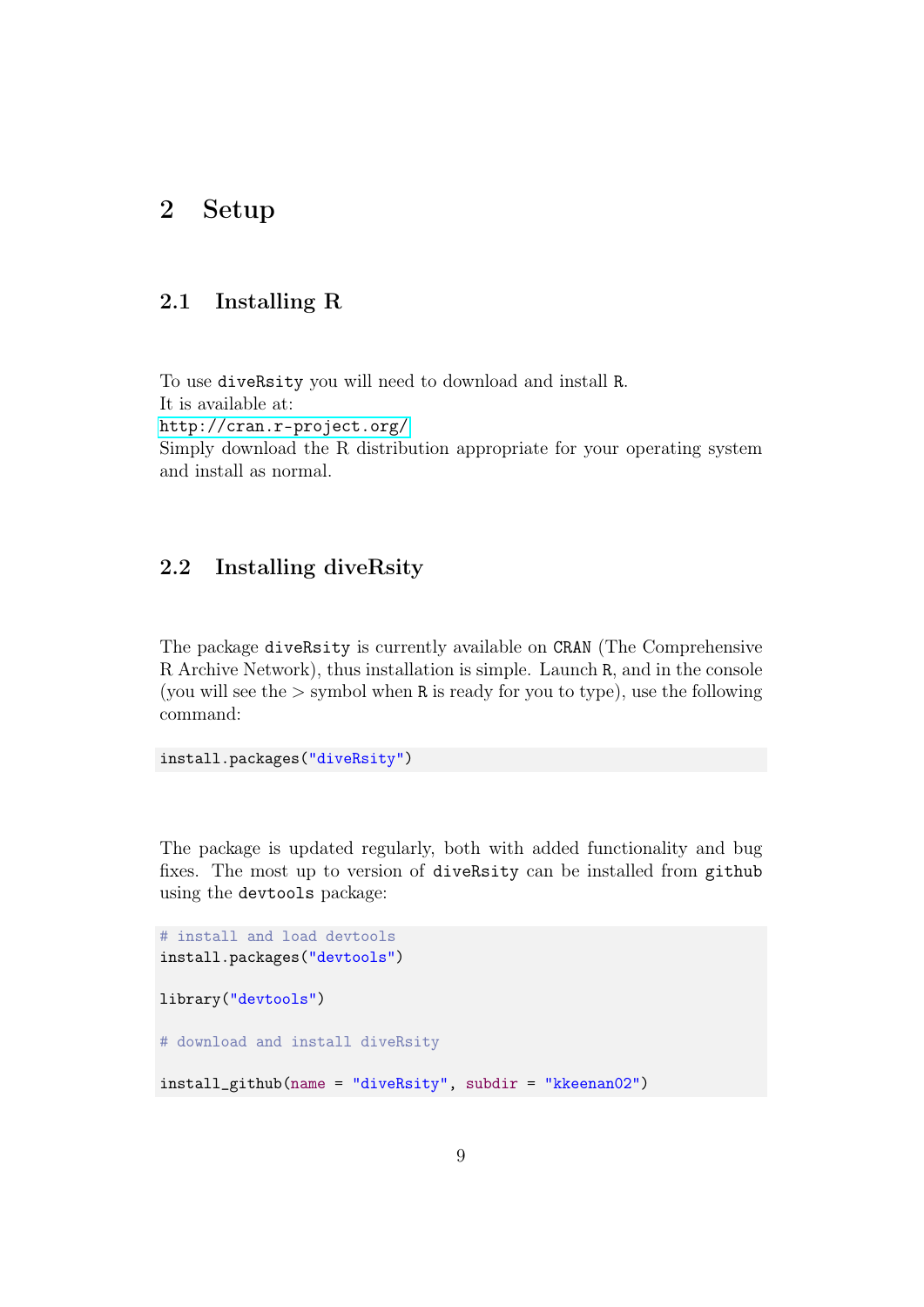### <span id="page-10-0"></span>2.3 Installing optional enhancer packages

The dependencies plotrix [\(Lemon, 2006\)](#page-84-2) and shiny [\(RStudio & Inc., 2012\)](#page-85-2) will download automatically if you install diveRsity from CRAN. Suggested/optional packages should be installed manually (excluding parallel, which is distributed with R).

Optional packages are:

 $x$ lsx — writes results to .xlsx. [\(Dragulescu, 2012\)](#page-84-3)

sendplot — Plots results to .html files with tool-tip information. [\(Gaile](#page-84-4) *[et al.](#page-84-4)*, [2012\)](#page-84-4)

doParallel — Used in parallel computations. [\(Revolution Analytics, 2012a\)](#page-85-3)

 $parallel$  — Used in parallel computations. [\(R Development Core Team,](#page-85-4) [2011b\)](#page-85-4)

foreach — Used in parallel computations. [\(Revolution Analytics, 2012b\)](#page-85-5)

iterators — Used in parallel computations. [\(Revolution Analytics, 2012c\)](#page-85-6)

Each of these packages can be installed using the below command;

install.packages("package\_name")

Just replace 'package\_name' with the name of the package you want to install. See ?install.packages for details.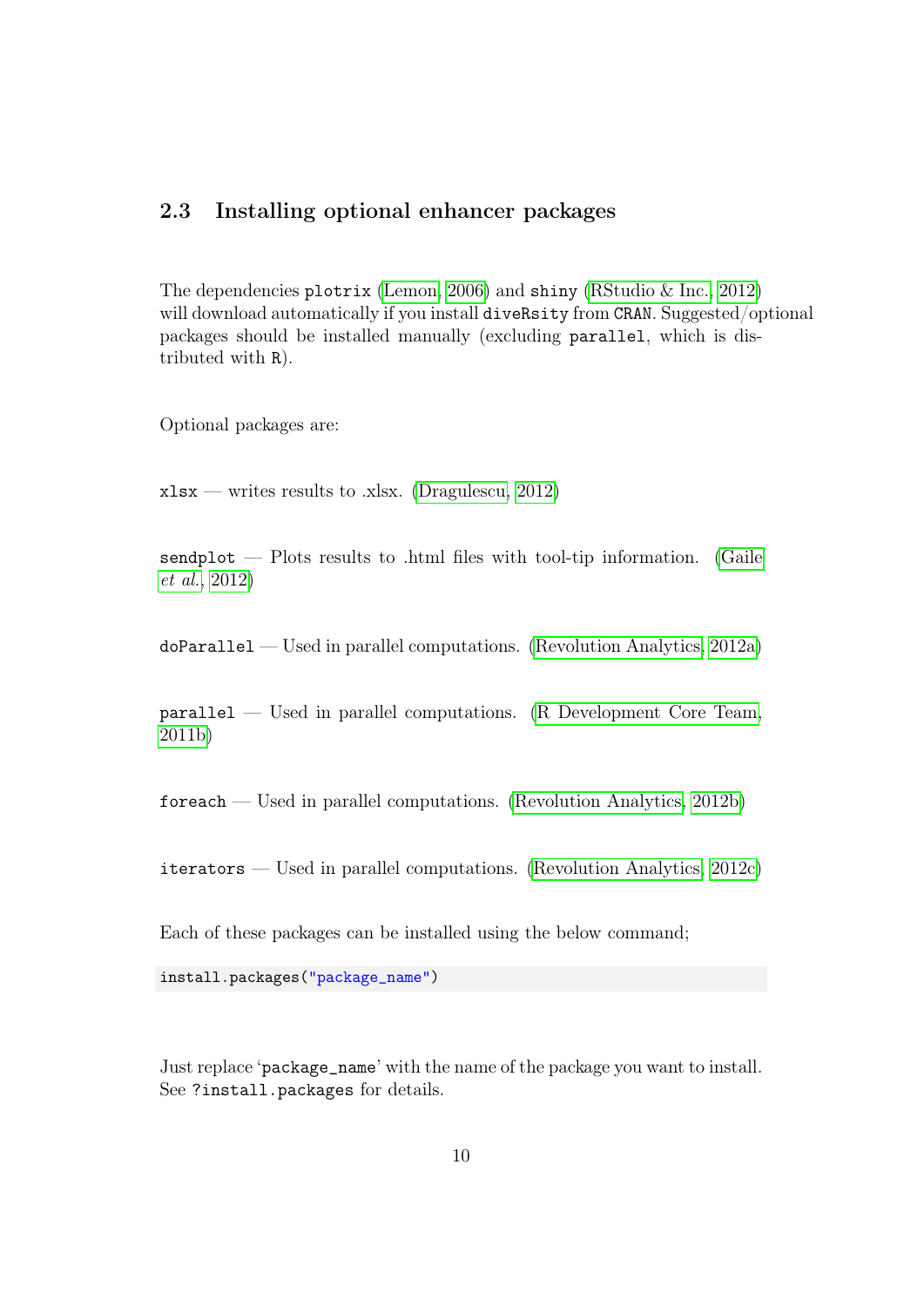## <span id="page-11-0"></span>2.4 Loading diveRsity

To load diveRsity in the current R session, type the following into the console:

library("diveRsity")

You will not need to load any of the other dependencies or optional packages as diveRsity will do this as and when it needs to use them. After loading diveRsity into your current R session all of its functions are available for you to use.

For convenient access to usage information on each function, type:

?divPart ?inCalc ?readGenepop ?corPlot ?difPlot ?chiCalc ?divOnline ?divBasic ?fstOnly ?divRatio ?microPlexer ?arp2gen ?divMigrate ?haploDiv ?fastDivPart

Each of these commands will provide information on function usage. The help pages associated with each function describe in detail how each argument should be passed to the function.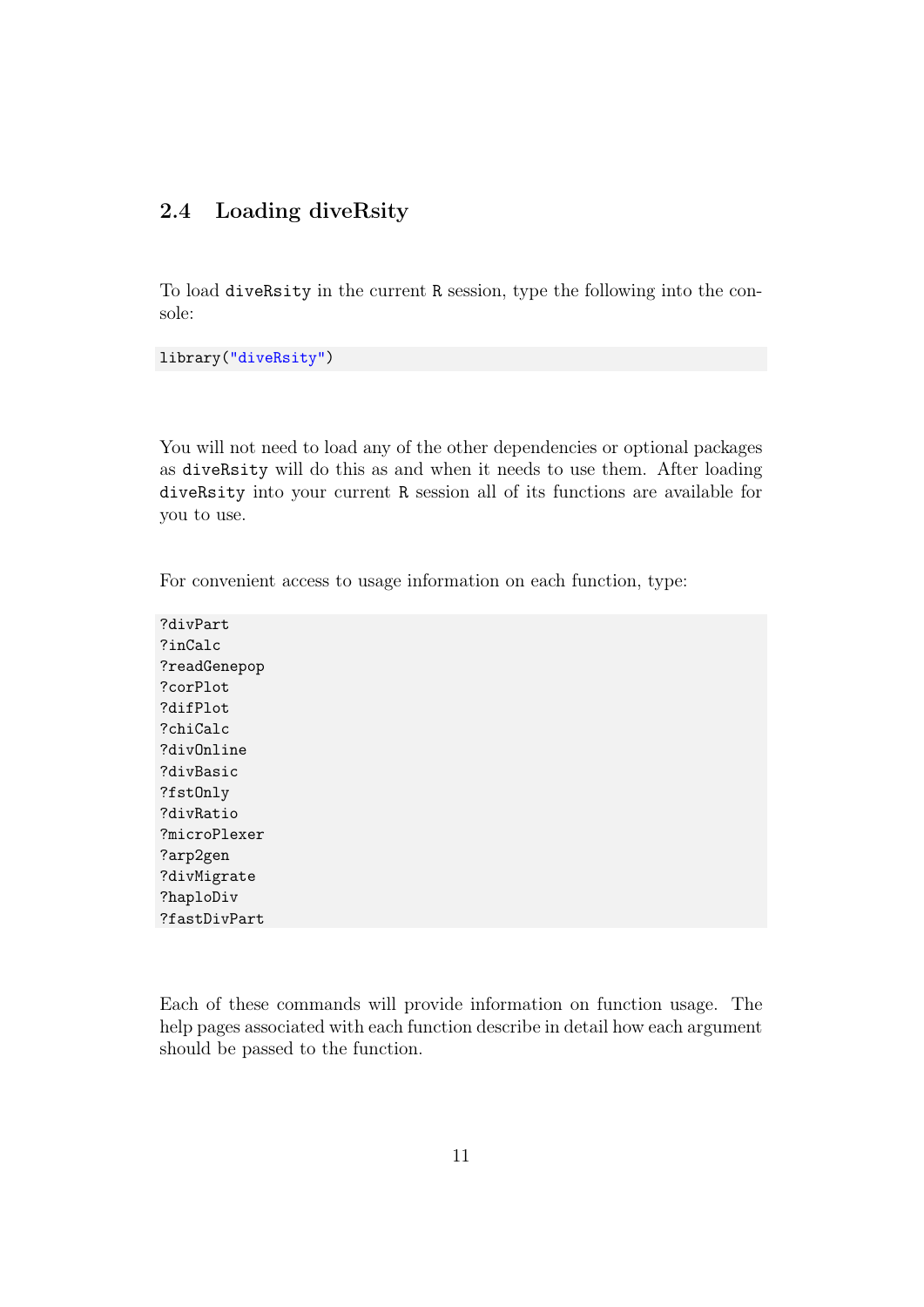# <span id="page-12-1"></span><span id="page-12-0"></span>3 Function details

### 3.1 fastDivPart()

### NOTE

This function was previously known as divPart. This name has since been deprecated. Please use fastDivPart instead. Be aware that some of the output structures are different. See below for details.

fastDivPart (diversity partition and differentiation), allows for the calculation of four main diversity partition/differentiation statistics and their respective estimators. The function can be used to explore locus values for the identification of 'outliers' and also to visualise pairwise differentiation between populations. Bootstrapped, bias corrected 95% confidence intervals are calculated also. Results can be optionally plotted for data exploration purposes. The statistics and their basic formulae are as follows:

#### <span id="page-12-2"></span>3.1.1 Standard formulae

 $G_{ST}$  [\(Nei, 1973;](#page-84-5) [Nei & Chesser, 1983\)](#page-84-6)

$$
G_{ST} = \frac{D_{ST}}{H_T} \tag{1}
$$

Where  $D_{ST} = H_T - H_S$ ,  $H_T$  is the total heterozygosity and  $H_S$  is intra-population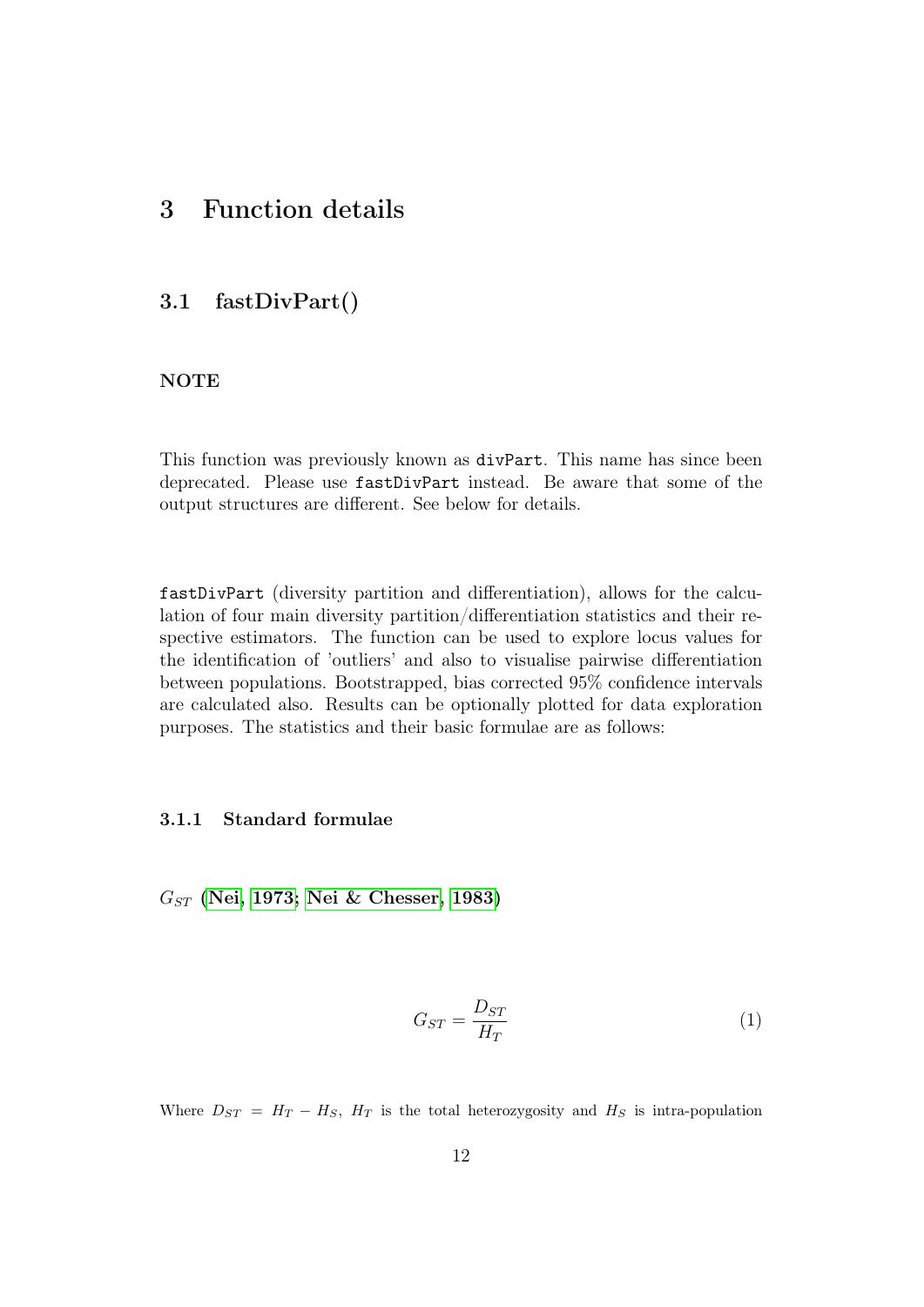heterozygosity.

# $G'_{ST}$  [\(Hedrick, 2005\)](#page-84-7)

$$
G'_{ST} = \frac{G_{ST}}{G_{ST(max)}}\tag{2}
$$

Where  $G_{ST}$  is as above,  $G_{ST(max)} = \frac{H_{T(max)} - H_S}{H_{T(max)}}$  $\frac{H_{T(max)}-H_S}{H_{T(max)}}$  and  $H_{T(max)}$  calculated as  $H_{T(max)}=$  $(k-1+H<sub>S</sub>)$  $\frac{H_{HS}}{k}$  and is the maximum possible  $H_T$  value given the observed within sample heterozygosity.

 $D_{Jost}$  [\(Jost, 2008\)](#page-84-8)

$$
D_{Jost} = \left[\frac{(H_T - H_S)}{(1 - H_S)}\right] \left[\frac{n}{(n - 1)}\right]
$$
\n(3)

Where  $H_T$  and  $H_S$  are as defined above, and n is the number of population samples.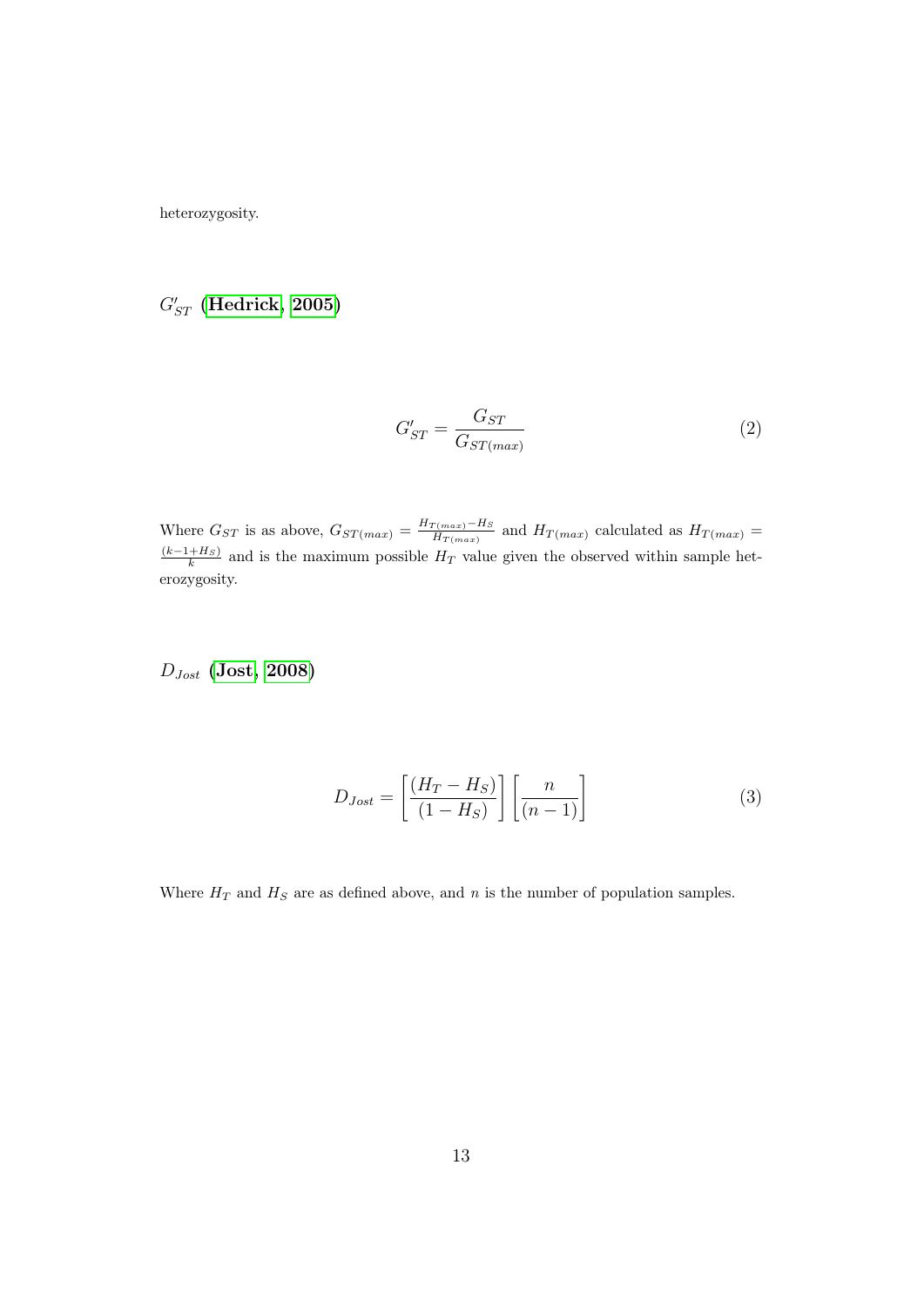#### <span id="page-14-0"></span>3.1.2 Estimator formulae

The estimators of both  $G_{ST}$  and  $G'_{ST}$  were calculated by simply substituting the  $H<sub>S</sub>$  and  $H<sub>T</sub>$  components of each statistic with their estimators calculated using equations 4 and 5 respectively.  $D_{estChao}$  was calculated using the method described in [\(Chao](#page-84-9) *et al.*, [2008\)](#page-84-9) (eqn 6 below). The formulae are as follows:

 $\hat{H}_S$  [\(Nei & Chesser, 1983\)](#page-84-6)

$$
\hat{H}_S = H_S \left[ \frac{2\bar{N}}{(2\bar{N} - 1)} \right]
$$
\n(4)

Where  $H_S$  is the inter-population heterozygosity and  $\overline{N}$  is the harmonic mean of sample size across all samples.

 $\hat{H}_T$  [\(Nei & Chesser, 1983\)](#page-84-6)

$$
\hat{H}_T = H_T + \left[\frac{\hat{H}_S}{(2\bar{N}n)}\right]
$$
\n(5)

Where  $H_T$  is the total heterozygosity,  $\hat{H}_S$  is as defined in equation (4),  $\bar{N}$  is the harmonic mean of sample sizes and  $n$  is the number of population samples.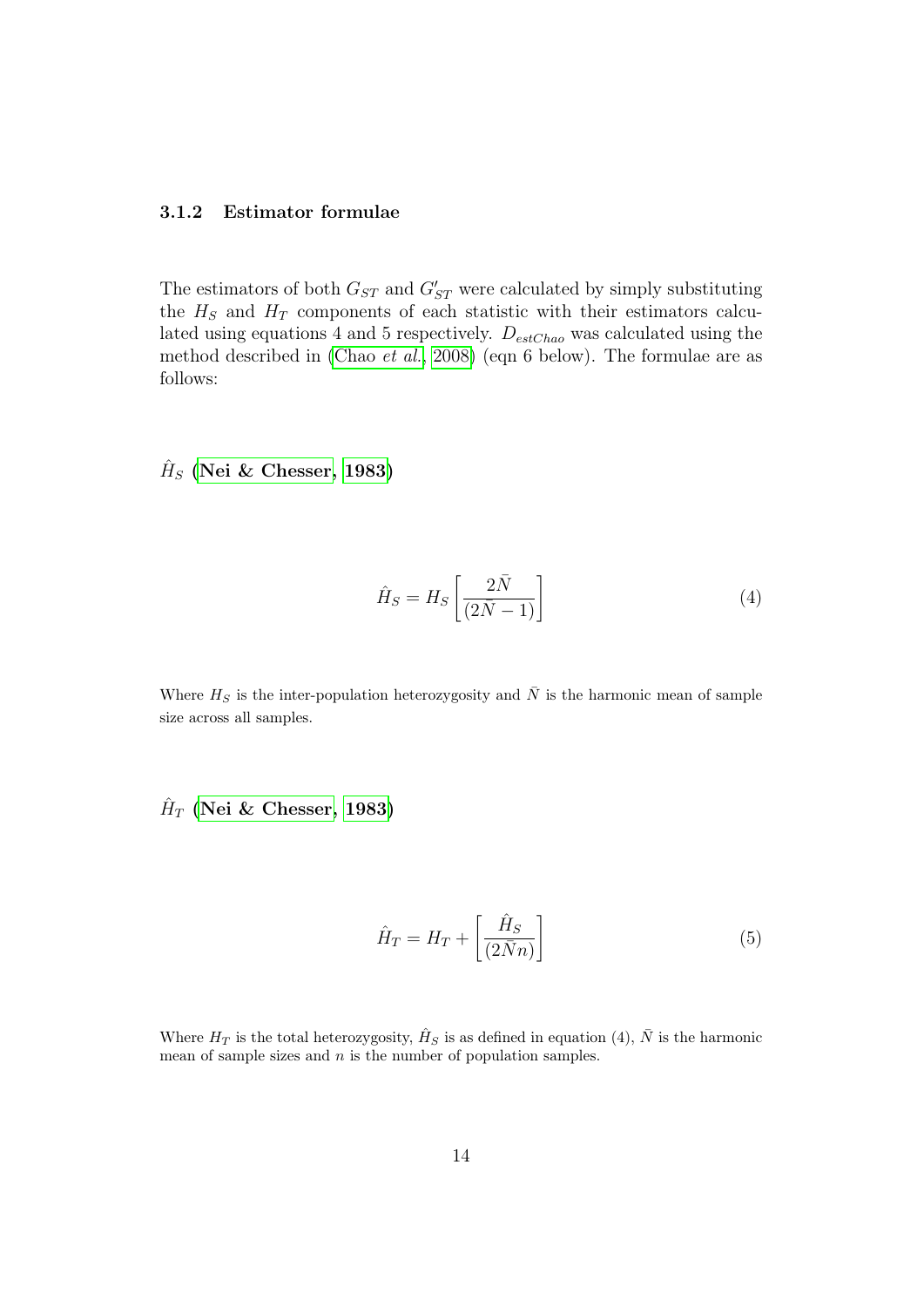$D_{est(Chao)}$  $D_{est(Chao)}$  $D_{est(Chao)}$  (Chao et al., [2008;](#page-84-9) [Jost, 2008\)](#page-84-8)

$$
D_{est(Chao)} = \frac{1}{[(\frac{1}{A}) + var(D)(\frac{1}{A})^3]}
$$
(6)

Where A is the arithmetic mean of  $D_{Jost}$  across loci, and  $var(D)$  is the variance of  $D_{Jost}$ across loci.

 $F_{ST}$  (i.e.  $\hat{\theta}$ ) [\(Weir & Cockerham, 1984;](#page-85-7) ?)

$$
\hat{\theta} = \frac{\hat{\sigma}_P^2}{\hat{\sigma}_P^2 + \hat{\sigma}_I^2 + \hat{\sigma}_G^2} \tag{7}
$$

Where  $\hat{\sigma}_P^2$  is the sum of variance components for populations,  $\hat{\sigma}_I^2$  is the sum of variance components for individuals within populations and  $\hat{\sigma}_G^2$  is the sum of variance components for alleles within individuals.

### <span id="page-15-0"></span>3.1.3 Bootstrapping

The variance of each statistic can be assessed using the bootstrapping method implemented in diveRsity. 95% confidence intervals are calculated by taking the upper and lower 2.5% sample quantiles form the bootstrapped parameter distribution.

For pairwise calculations carried out by the function, fastDivPart, a bias corrected 95% confidence interval is also calculated. This method accounts for the bias commonly associated with bootstrapping these types of statistics.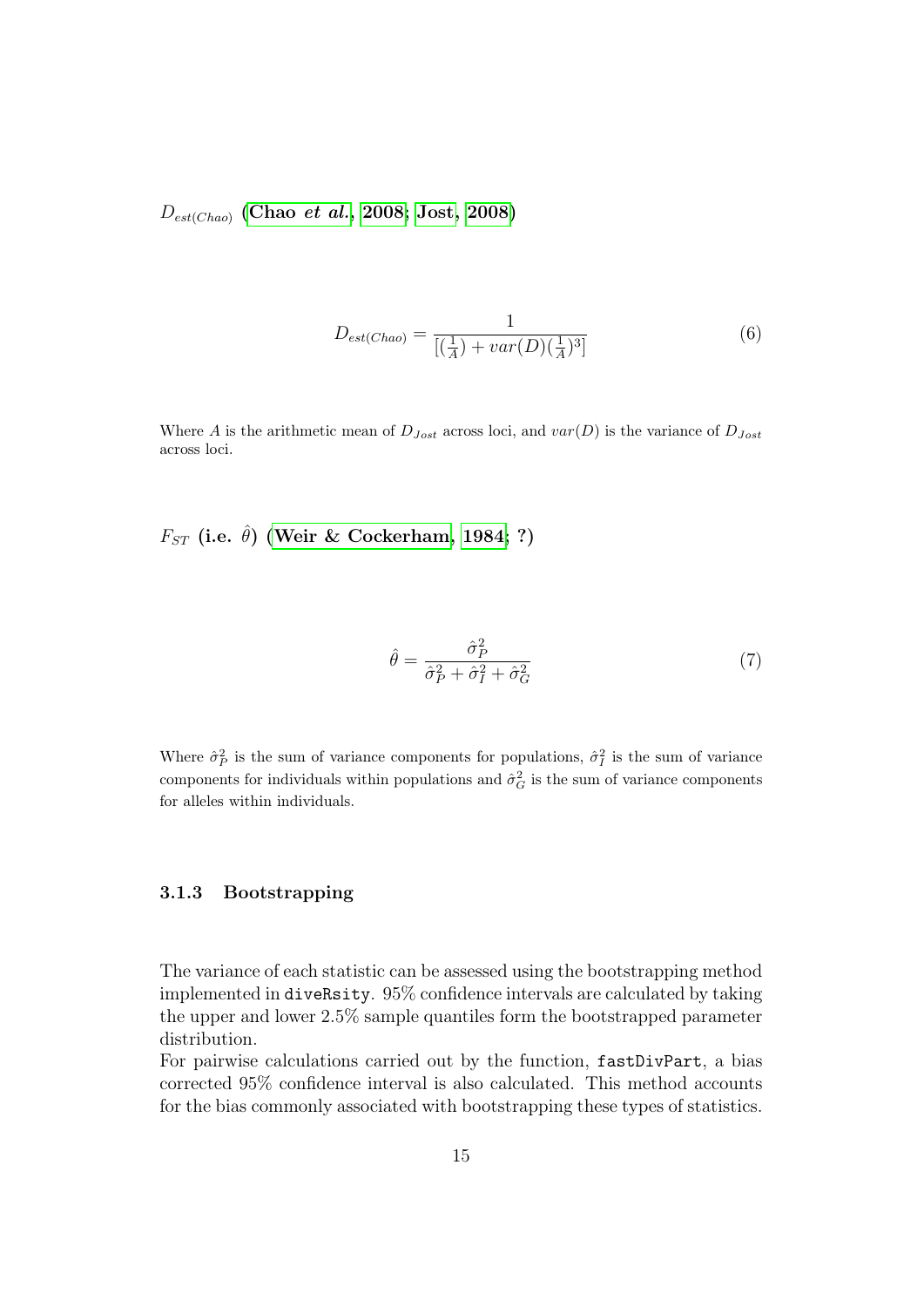The method is basically a technique which re-centers the confidence interval around the initial parameter estimate. Say  $\theta$  is our parameter of interest,  $\hat{\theta}$  is out parameter estimate, and  $\hat{\theta}^*$  is a vector of length, n, containing estimates of  $\hat{\theta}$  for resampled data. The correction is carried out as follows:

$$
\hat{\theta^*}_{[BC]} = \hat{\theta^*} - z0
$$

Where  $z0 = \frac{\sum \hat{\theta^*}}{n} - \hat{\theta}$ .

The 2.5% and 97.5% quantile are then taken from the re-centered vector,  $\hat{\theta^*}_{[BC]}.$ 

# <span id="page-16-0"></span>3.2 inCalc()

### **NOTE**

This function was previously known as in.calc. This name has since been deprecated. Please use inCalc instead. inCalc allows the calculation of

locus informativeness for the inference of ancestry both across all population samples and pairwise comparisons. These parameters can be bootstrapped using the same procedure as above to obtain 95% confidence intervals. The basic equations for both the allele specific and locus specific calculation of  $I_n$ are as follows:

 $I_n(alleles)$  [\(Rosenberg](#page-85-8) *et al.*, [2003\)](#page-85-8)

$$
I_n(Q; J = j) = -p_j log_e p_j + \sum_{i=1}^{K} \frac{p_{ij}}{K} log_e p_{ij}
$$
 (8)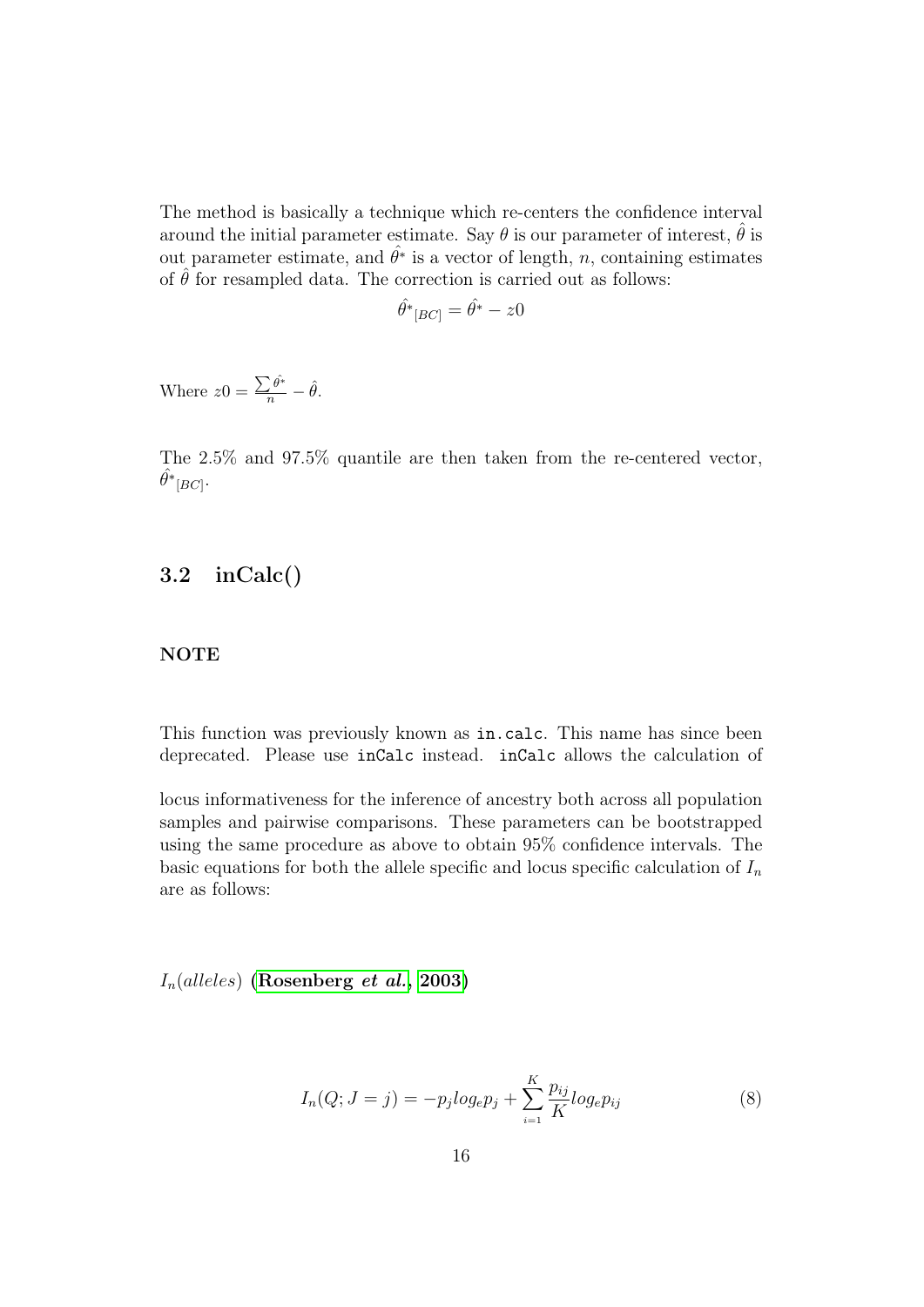Where  $p_j$  is the parametric mean frequency of the  $j^{th}$  allele across populations,  $log_e$  is the natural logarithm,  $p_{ij}$  is the frequency of the  $j^{th}$  allele in the  $i^{th}$  population, and K is the number of populations.

 $I_n(locus)$  [\(Rosenberg](#page-85-8) *et al.*, [2003\)](#page-85-8)

$$
I_n(Q; J) = \sum_{j=1}^{N} I_n(Q; J = j)
$$
\n(9)

Where N is the number of allele at the locus of interest and  $I_n(Q; J = j)$  is as in equation 7.

# <span id="page-17-0"></span>3.3 readGenepop()

### NOTE

This function was previously known as readGenepop.user. This name has been deprecated as of version 1.4.4.

Although the readGenepop function is used extensively in both divPart and inCalc, its complexity is well hidden from general useRs. However, it has been included in diveRsity as a usable function for more experienced useRs, who may find it useful for data exploration and the development of analysis methods. As of version 1.3.0, this function is also implemented for use with the function corPlot. The function readGenepop returns up to 18 distinct variables (described in detail below), some of which have particularly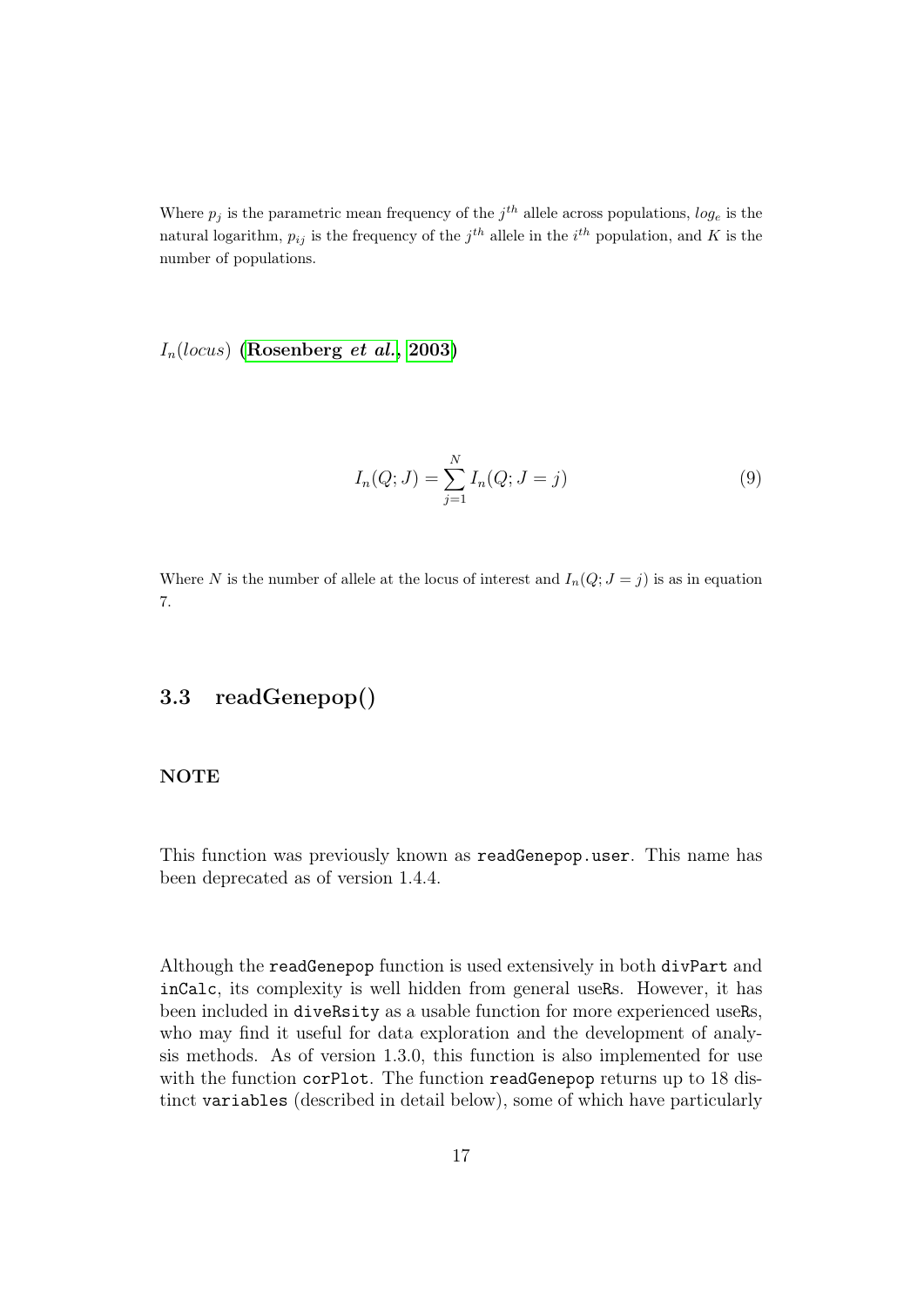complex structures. Although this manual provides basic summaries of each returned variable, for the function to be useful, useRs are advised to explore the individual objects. This can be done using functions such as str, names and typeof.

## <span id="page-18-0"></span>3.4 corPlot()

#### New to v1.3.0

This function allows useRs to graphically visualise the relationship between locus polymorphism (i.e. Number of alleles) and corresponding  $G_{ST}$ ,  $\theta$ ,  $G'_{ST}$ and  $D_{Jost}$  values per locus. This information is plotted along with the respective Pearson's product-moment correlation coefficients for each comparison. This information is intended to help useRs to decide whether it would be appropriate to use their particular loci for the inference of demographic processes (i.e.effective number of migrants per generation). Typically this is done following the relationship between  $F_{ST}$  and  $Nm$  arising under the finite-island model from the following formula:

$$
F_{ST} \approx \frac{1}{4Nm + 1} \tag{10}
$$

Where  $F_{ST}$  is the standardised measure of genetic variance among populations (i.e.  $G_{ST}$ ) or  $\theta$  in this package), N is the effective number of breeding individuals and m is the migration rate among populations.

The requirement to validate the use of certain marker types to infer demography is particularly important given that such information is often used to inform conservation and management strategies. It has been shown extensively in the literature that the relationship between  $F_{ST}$  and  $Nm$  in equation 10 breaks down if other evolutionary forces are strong (e.g. [\(Whitlock & Mc-](#page-85-9)[Cauley, 1999\)](#page-85-9). For example if migration rate  $(m)$  is not  $\gg$  than mutation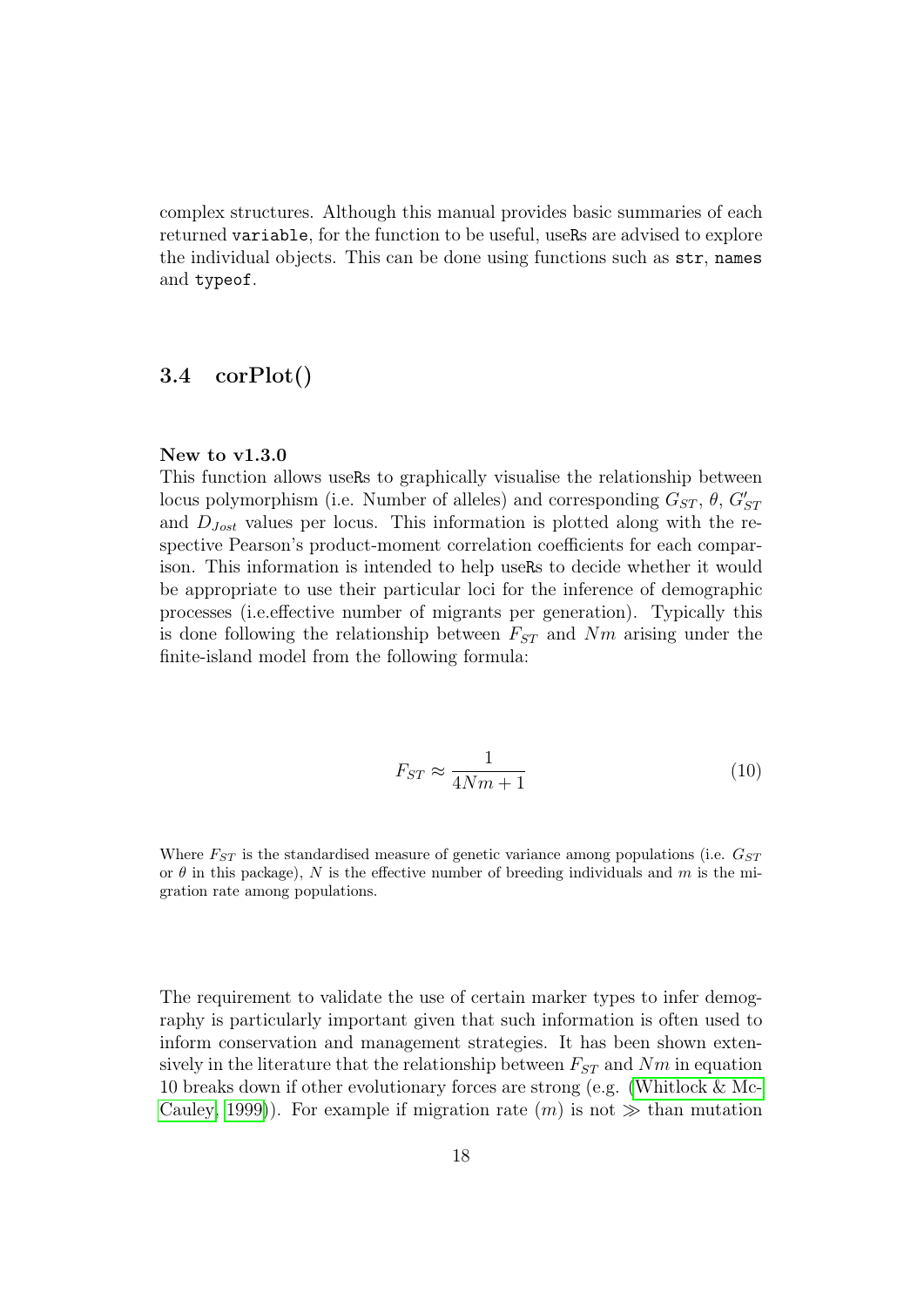rate ( $\mu$ ), then  $F_{ST} \neq \frac{1}{4Nm+1}$ , and the quantity Nm cannot be accurately derived.

For marker loci to be useful in the inference of demography, the the effects of such demographic processes must be detectable independently of the affects of processes such as mutation. As demographic processes are expected to have similar effects at all neutral loci, it is reasonable to expect that where mutation/selection/range constraints are having negligible effects on divergence at a particular set of loci,  $F_{ST}$  should be more or less equal across these loci. corPlot allows useRs to visualise if this is in fact the case. In general, the function will allow useRs to determine if mutation (assumed to be a major factor contributing to the the number of allele per locus), is having a noticeable effect on  $F_{ST}$  thus rendering them unsuitable for the inference of demography. As corplot returns correlation plots of  $G_{ST}$ ,  $\theta$ ,  $G'_{ST}$  and  $D_{Jost}$ against the number of alleles per locus, useRs have the additional benefit of assessing the effect of mutation on the differentiation statistics (e.g.  $D_{lost}$ ), which are more sensitive to the effects of mutation.

There is both theoretical and empirical evidence for this approach to assessing of the effects of processes other than migration and drift on divergence at neutral loci. O'Reilly *et al* (2004) [\(O'Reilly](#page-84-10) *et al.*, [2004\)](#page-84-10), demonstrated from empirical data that  $F_{ST}$  (i.e.  $\theta$ , specifically) had an inverse relationship with allelic richness in walleye pollock. Although the authors of this study attributed this observation to homoplasious mutations, the general affect is the same (i.e. mutational processes obscure divergence due to demographic processes). The results from this study can also be interpreted in light of the fact that  $F_{ST}$  has a theoretical maximum value defined as:

$$
F_{st(max)} = \frac{H_{T(max)} - H_S}{H_{T(max)}}\tag{11}
$$

Where  $H_{T(max)}$  is the maximum possible total heterozygosity given the observed subpopulation heterozygosity,  $H<sub>S</sub>$ .

Thus, because of the negative dependence of  $F_{ST}$  on heterozygosity, and the positive dependence of heterozygosity on number of alleles, we can predict a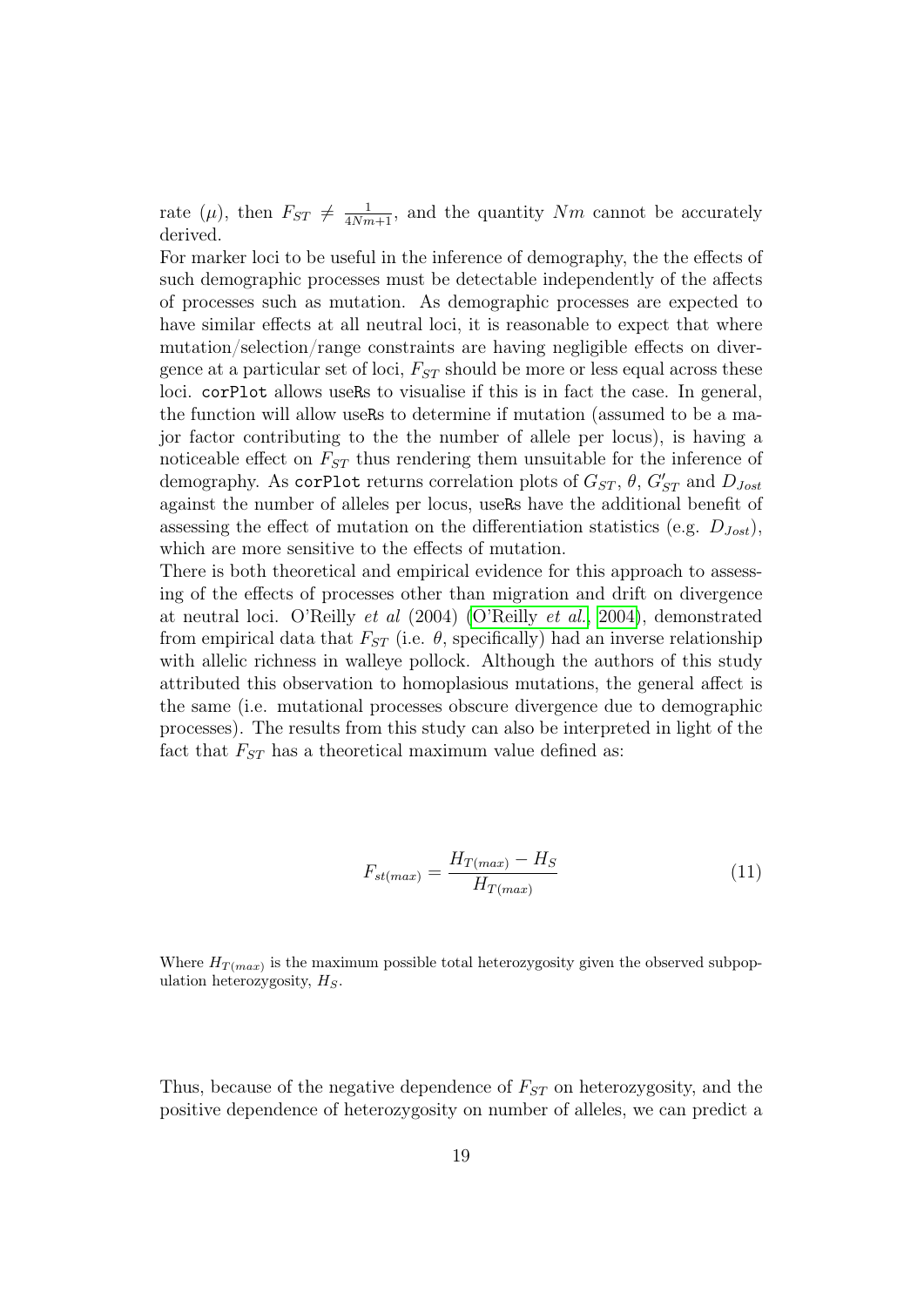negative relationship between  $F_{ST}$  and number of alleles. The thrust of this argument is depicted in the figure below, where we can see the response of both  $G_{ST}$  and  $D_{Jost}$  to the number of unique alleles at a locus (Following Jost 2008 [\(Jost, 2008\)](#page-84-8)).

# The relationship between the number of unique alleles per subpopulation and  $G_{ST}$  and  $D_{Jost}$



From this figure, it is clear that where the number of alleles at a locus is high (thus heterozygosity is high),  $G_{ST}$  is expected to be low. It is important to note that the negative relationship for  $G_{ST}$  and positive relationship for  $D_{Jost}$ , are complex, with multiple contributing factors. Thus this method should not be seen as definitive, but rather as a method to assess whether caution must be exercised when applying a particular marker set to address specific questions in populations of interest.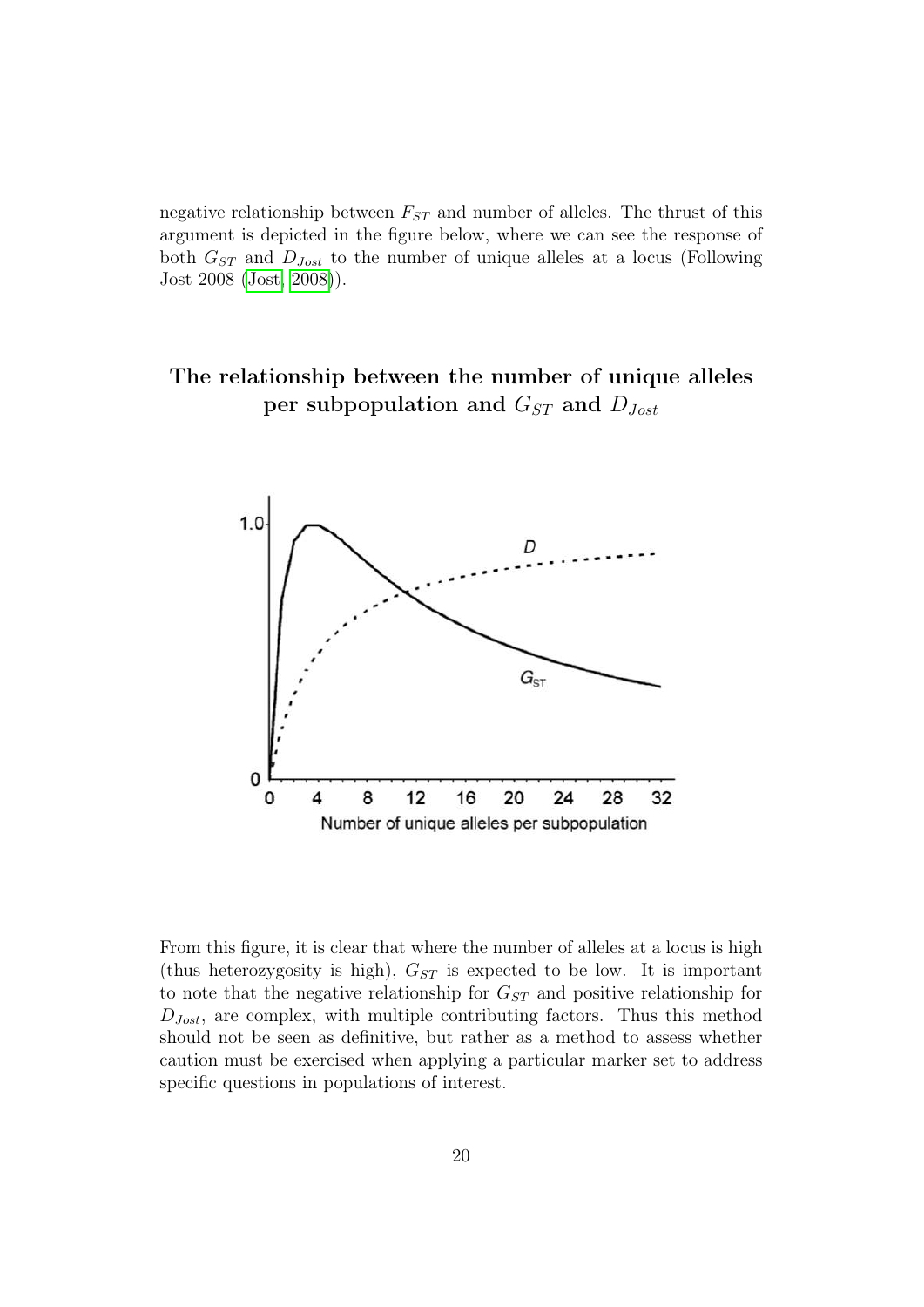# <span id="page-21-0"></span>3.5 difPlot()

#### New to v1.3.0

difPlot is yet another plotting function introduced to help useRs easily visualise trends in their analysis results. Modern population genetic studies typically involve large numbers of population samples. It is often useful to know the pairwise relationships between each of these population samples. Due to the relationship between the number of sampled populations and the maximum number of possible pairwise comparisons, shown below, pin-pointing comparisons of interest can be very difficult.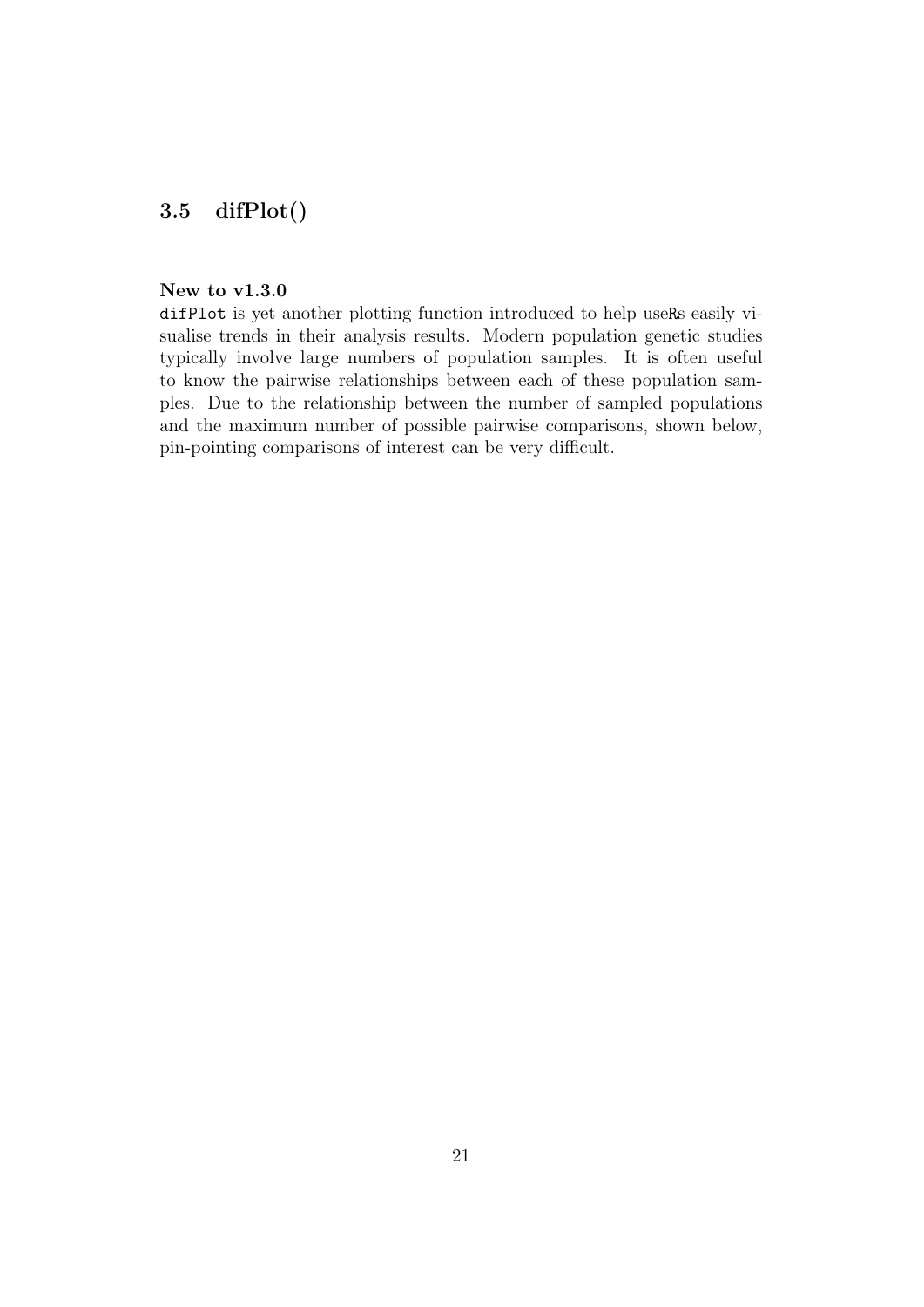# The number of possible pairwise comparisons as a function of the number of sampled populations



To overcome this problem, difPlot plots the pairwise values calculated by the function divPart using a diagonal matrix coupled with a colour gradient used to indicate the magnitude of a particular pairwise value. The function plots the estimated pairwise values for  $G_{ST}$ ,  $\theta$ ,  $G'_{ST}$  and  $D_{Jost}$ .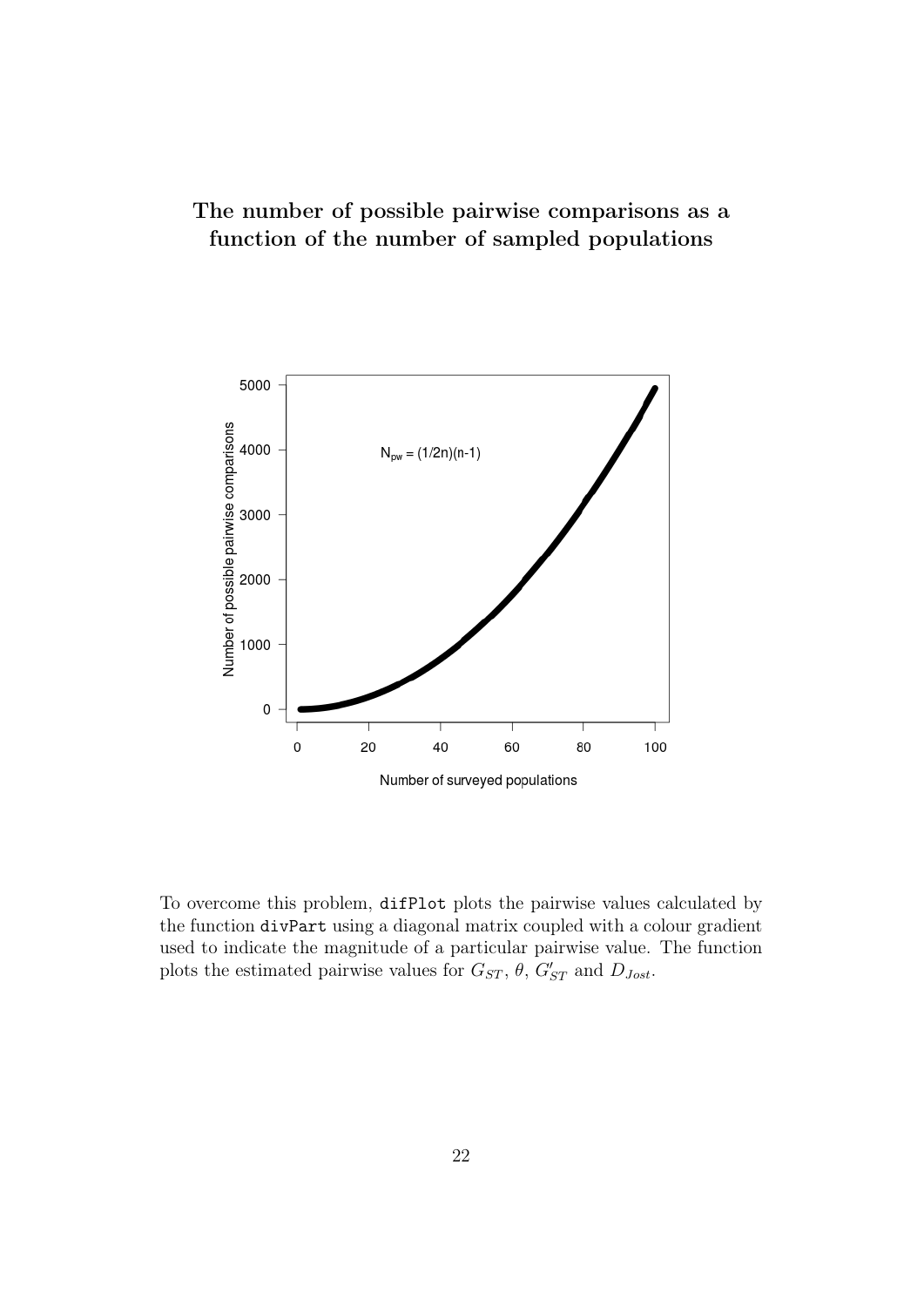# <span id="page-23-0"></span>3.6 chiCalc

#### New to v1.3.6

chiCalc allows the calculation of  $X^2$  statistics for population genetic heterogeneity. The function contains a unique feature which allows users to exclude particular alleles if they are not observed frequently enough to be considered reliably. This feature allows a more conservative assessment of population genetic structure, but may results in a loss of power to detect actual differences.

# <span id="page-23-1"></span>3.7 divOnline

### New to v1.3.6

divOnline is a simple function which allows users to launch a web app version of the divPart function. This function provides a less flexible but much more user friendly interface for the use of the diveRsity package. The web app was built using the shiny package from RStudio and Inc [\(RStudio & Inc.,](#page-85-2) [2012\)](#page-85-2).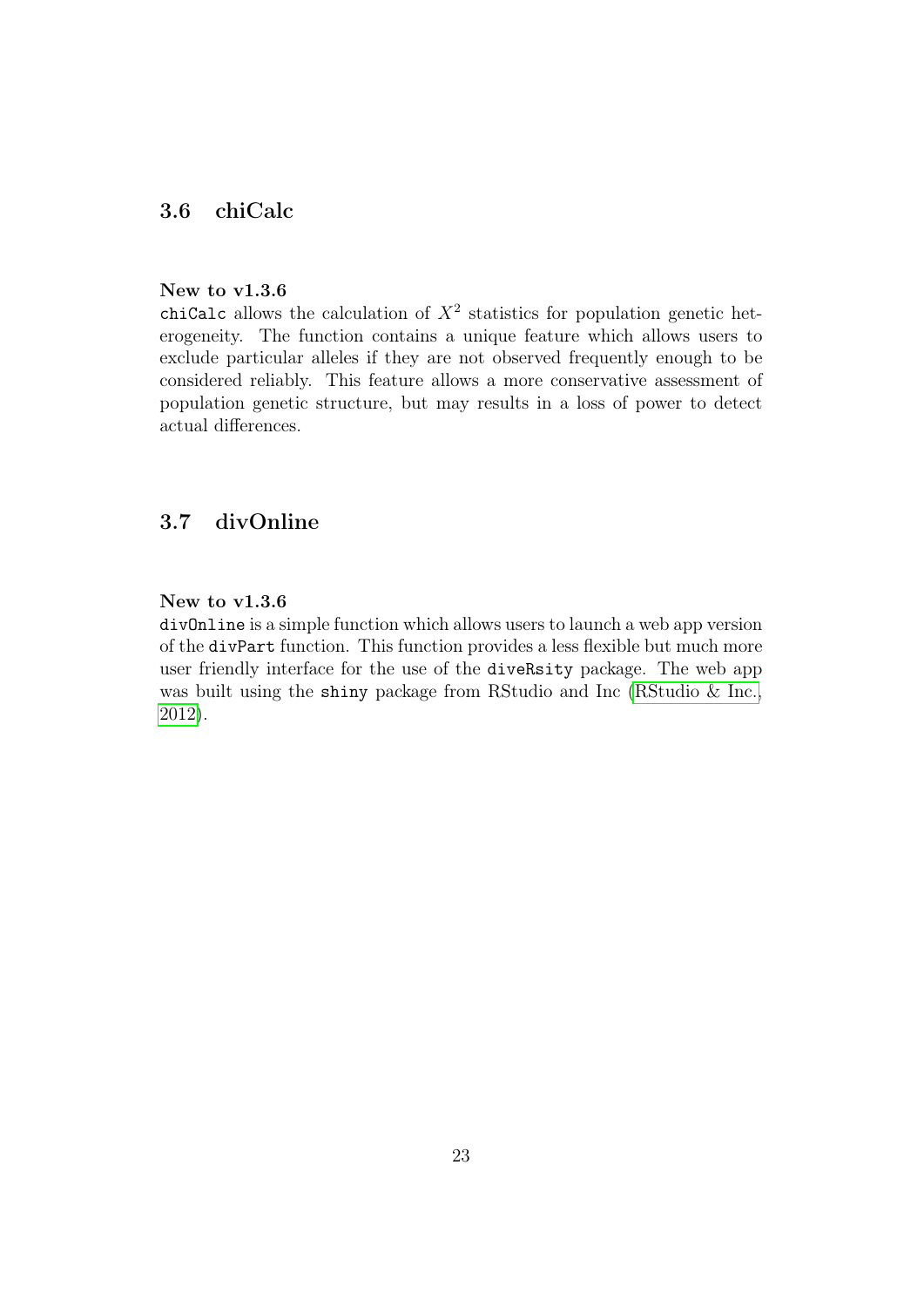### <span id="page-24-0"></span>3.8 fstOnly

#### New to v1.4.4

This function was written as a more RAM efficient way to calculate Weir & Cockerham's (1984)  $F_{ST}$  and  $F_{IT}$ , than divPart. The function should be particularly useful to users wishing to analyse large SNP data sets, where negative dependence on heterozygosity is not a concern.

# <span id="page-24-1"></span>3.9 divRatio

New to v1.4.4

This function introduces a new implementation of the method presented in Skrbinšek *et al.,* (2012), whose paper proposes the use of a well-characterised, 'yardstick' population sample to calculate a standardised diversity ratio for less well characterised population samples.

Interested users should see the original paper for a comprehensive description and justification of the method.

## <span id="page-24-2"></span>3.10 bigDivPart

#### New to v1.4.6

This function is the first in a series focused in the analysis of data sets containing large number of marker loci (e.g. RAD-seq derived SNPs). The function implements a more memory efficient programming technique (i.e.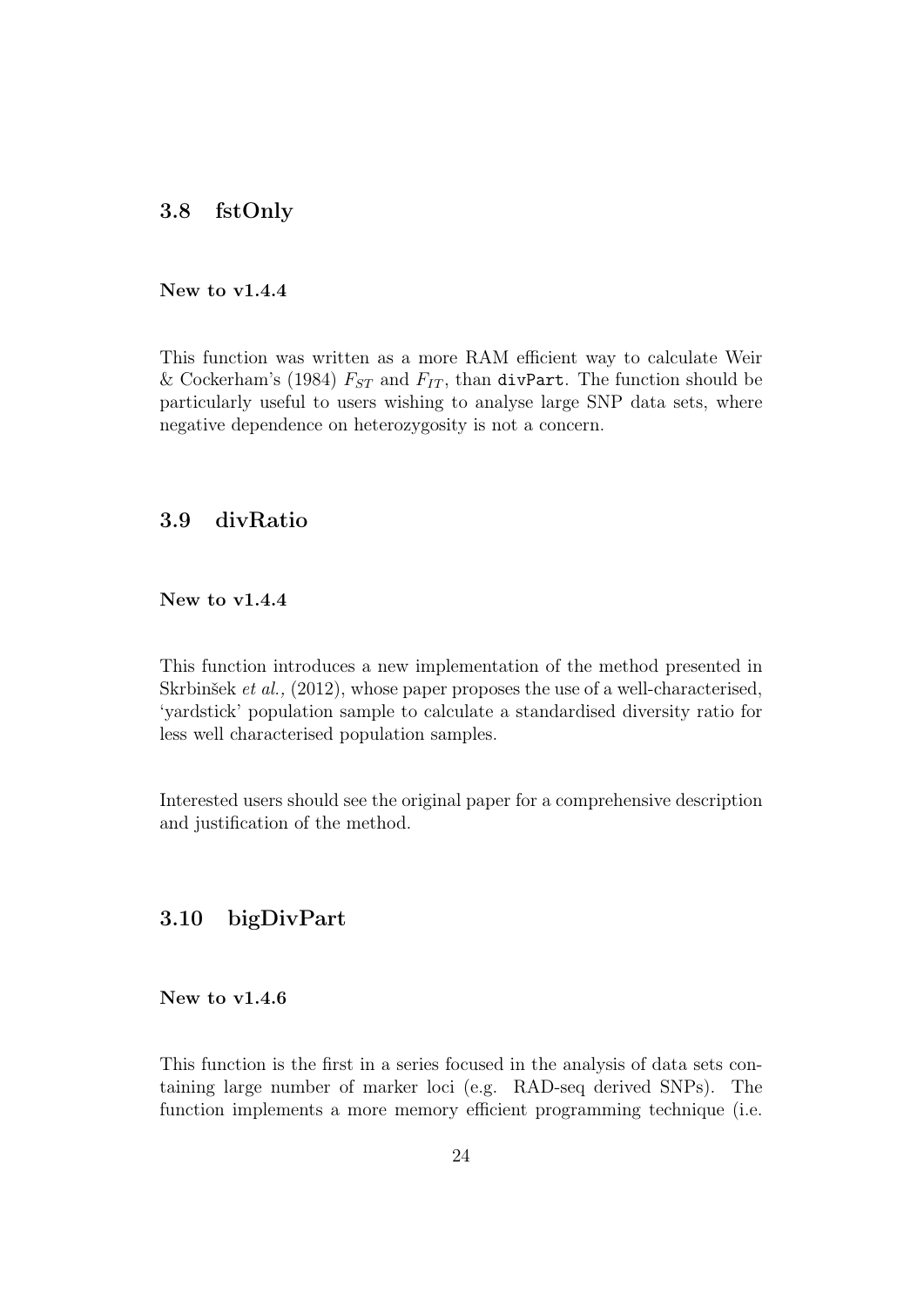extensive use of array data structures) to overcome some of the limitations associated with divPart. bigDivPart allows users to calculate all parameters calculated by divPart except via bootstrapping (e.g. locus and global  $G_{st}, G'_{st}, \theta$  and  $D_{Jost}$  etc..).

# <span id="page-25-0"></span>3.11 microPlexer

#### New to v1.5.3

microPlexer is a simple function which allows users to launch a web application designed to aid in the development of microsatellite multiplex systems. The application allows users to flexibly organise microsatellite loci into PCR groups based on two main algorithms. The first, the *high-throughput* algorithm, aims to group as many loci into as few multiplex groups as possible, while ensuring user defined locus separation limits are observed. The second, the *balanced throughput* algorithm, organises loci into multiple multiplex groups with, roughly, the same number of loci. This algorithm is useful for minimising the possible risk of primer interactions during PCR. The web app was built using the shiny package from RStudio and Inc (RStudio  $\&$ [Inc., 2012\)](#page-85-2).

# <span id="page-25-1"></span>3.12 arp2gen

New to v1.5.6 arp2gen is a small function allowing the conversion of *Arlequin* genotype files to *genepop* file format.

### <span id="page-25-2"></span>3.13 divMigrate

### New to v1.5.7 divMigrate is an experimental function, allowing users to investigate and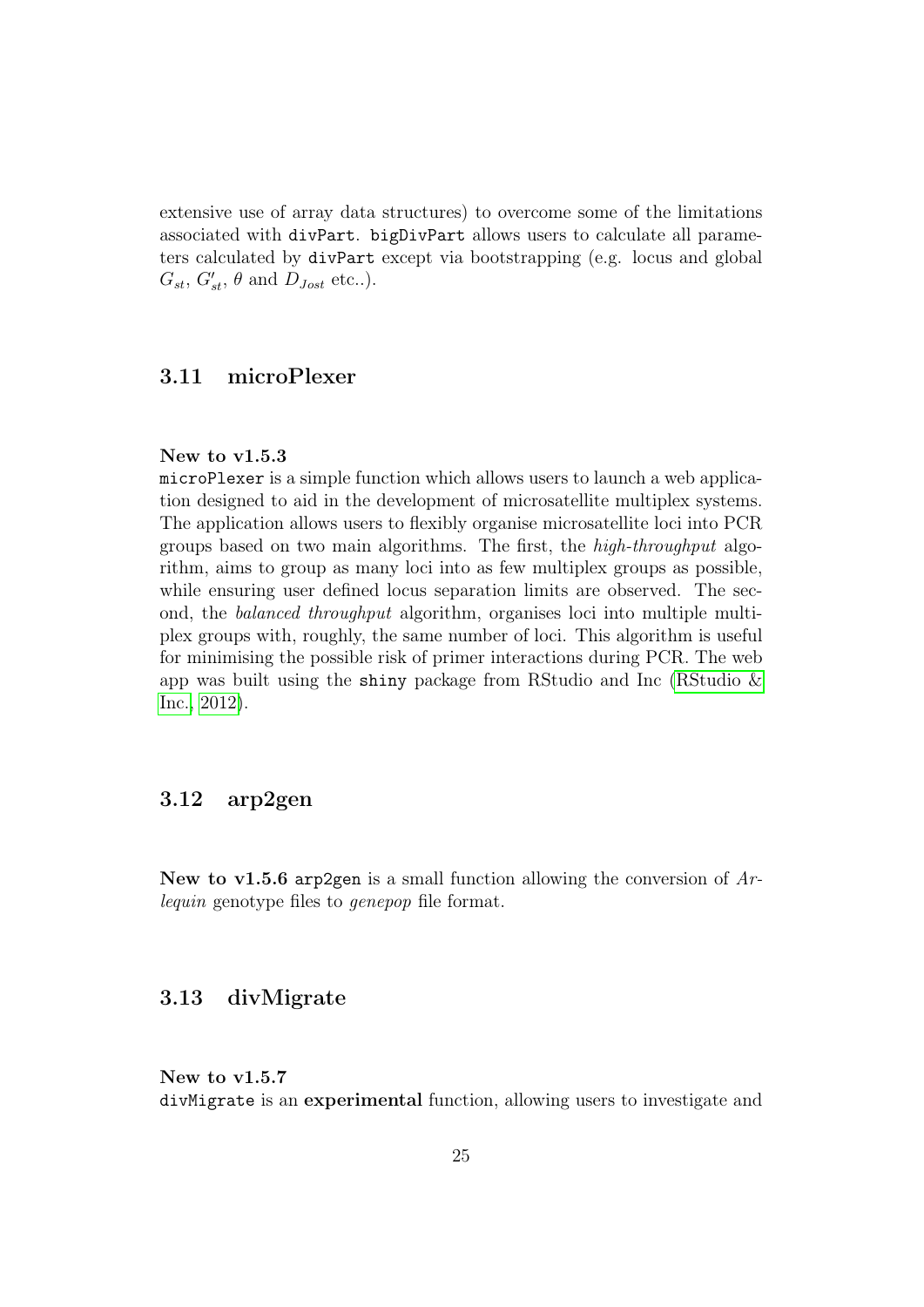plot migration pattern in microsatellite allele data. See ?divMigrate for more details. The paper that the method is derived from is [\(Sundqvist](#page-85-1) *et al.*, [2013\)](#page-85-1).

### <span id="page-26-0"></span>3.14 haploDiv

### New to v1.6.1

haploDiv allows users to calculate Weir & Cockerham's (1984)  $\theta$  from haploid genotype data. These data should be provided in the form of a two digit or three digit genepop file. The function essentially reads the haploid genotypes, *diploidizes* them (e.g. alleles coded as '01' will become '0101'), then the function fastDivPart is used to calculate  $F_{ST}$  estimates for various user defined levels. The function provides the facility to write a pairwise  $F_{ST}$ matrix to .txt file, as well as pairwise bootstrapped 95% confidence limits for each pairwise comparison.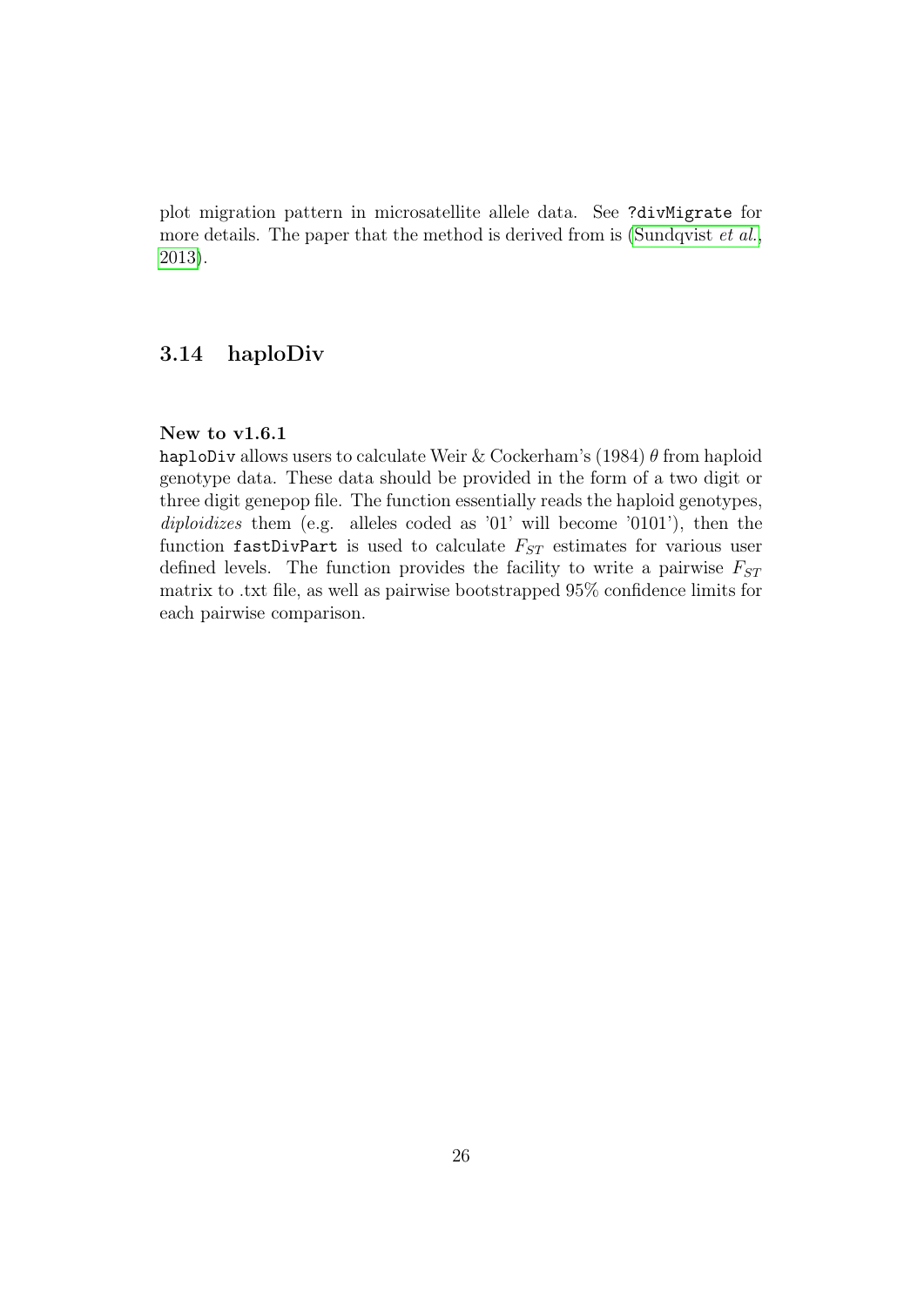# <span id="page-27-0"></span>4 Function Usage

In this section the arguments and returned values for each function are explained.

# <span id="page-27-1"></span>4.1 divPart()

The general usage of this function is as follows:

```
divPart(infile = NULL, outfile = NULL, gp = 3, pairwise = FALSE,
        WC_Fst = FALSE, bs_locus = FALSE, bs_pairwise = FALSE,
        bootstraps = 0, plot = FALSE, parallel = FALSE)
```
### <span id="page-27-2"></span>4.1.1 Arguments

| infile   | Specifies the name of the 'genepop' $(?)$ file from which the<br>statistics are to be calculated. This file can be in either the<br>3 digit of 2 digit format. The name must be a character<br>string.                                                                              |
|----------|-------------------------------------------------------------------------------------------------------------------------------------------------------------------------------------------------------------------------------------------------------------------------------------|
| outfile  | Allows users to specify a prefix for an output folder. Name<br>must a character string enclosed in either $\omega$ or $\gamma$ .                                                                                                                                                    |
| gp       | Specifies the digit format of the <b>infile</b> . Either 3 (default)<br>or $2$ .                                                                                                                                                                                                    |
| pairwise | A logical argument indicating whether pairwise matrices for<br>each relevant statistic should be calculated. This feature<br>can increase computation time for large number of popula-<br>tion samples. Calculations will be made in parallel if the<br>$argument\ parallel = TRUE$ |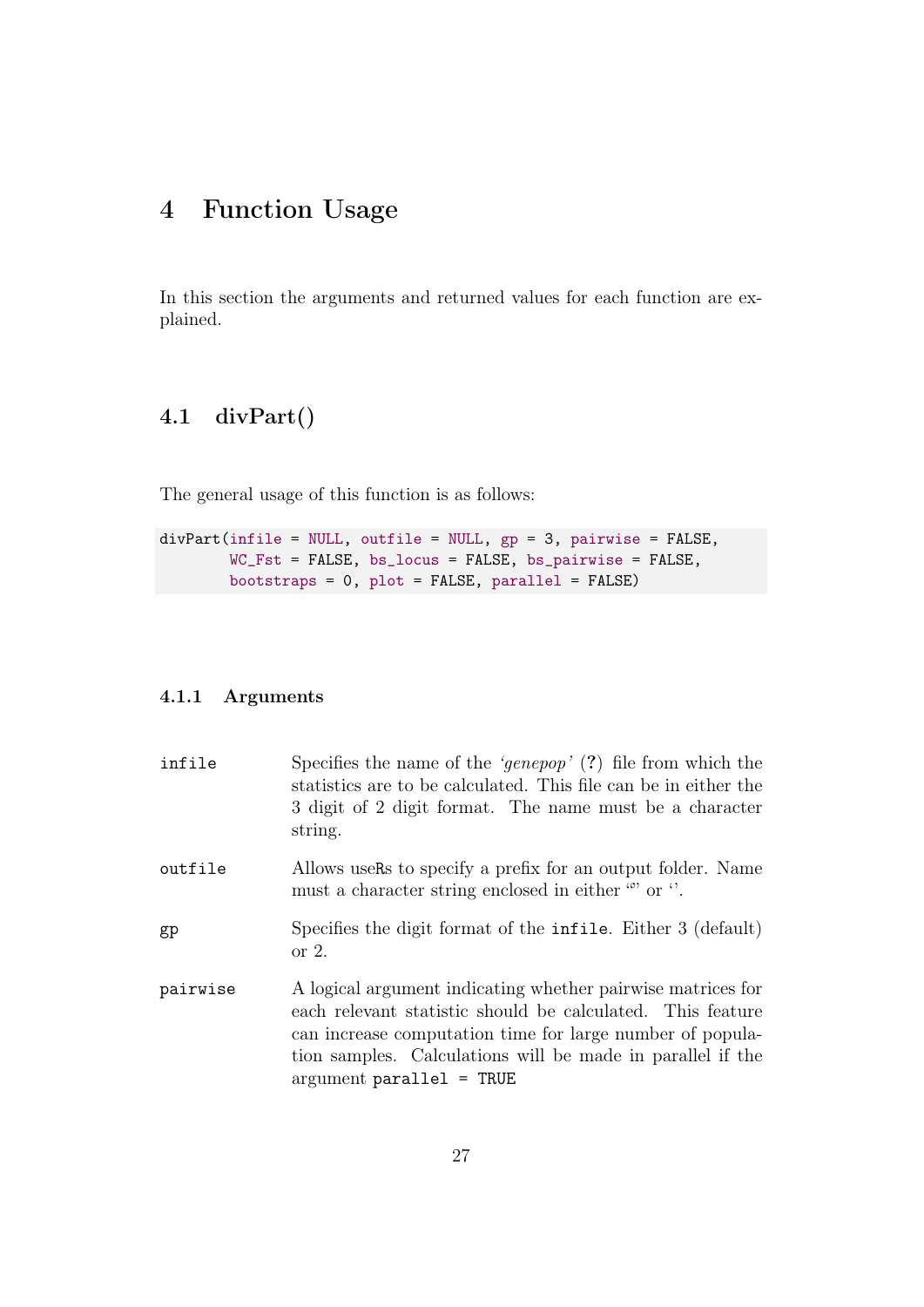- WC\_Fst A logical indication as to whether Weir and Cockerham's, 1984 F-statistics should be calculated. This option will increase analysis time.
- bs\_locus Gives useRs the option to bootstrap locus statistics. Results will be written to *.xlsx* workbook by default if the package xlsx is installed, and to a *.html* file if plot = TRUE. If xlsx is not installed, results will be written to *.txt* files.
- bs\_pairwise Gives useRs the option to bootstrap statistics across all loci for each pairwise population comparison. Results will be written to a *rlsx* file by default if the package xlsx is installed, and to a *.html* file if plot = TRUE. If xlsx is not installed, results will be written to *.txt* files.
- bootstraps Determines the number of bootstrap iterations to be carried out. The default value is bootstraps = 0, this is only valid when all bootstrap options are false. There is no upper limit on the number of bootstrap iterations, however very large numbers of bootstrap iterations for pairwise calculations (> 1000) may take a long time to run for large data sets and may also lead to excessive RAM consumption. As an example, a test data set containing over 4000 individuals across 97 population samples typed for 15 microsatellite loci, took 1.5 days to complete on a Windows 7 ultimate 64bit machine with an Intel Core i5-2435M CPU @ 2.40GHz x 4.
- plot Optional interactive *.html* image files of the plotted bootstrap results for loci if bs\_locus = TRUE and pairwise population comparisons if bs\_pairwise = TRUE and the package sendplot is installed. The default option is plot = FALSE.
- parallel A logical argument specifying if computations should be run in parallel on all available CPU cores. If parallel = TRUE, batches of jobs will be distributed to all cores resulting in faster completion.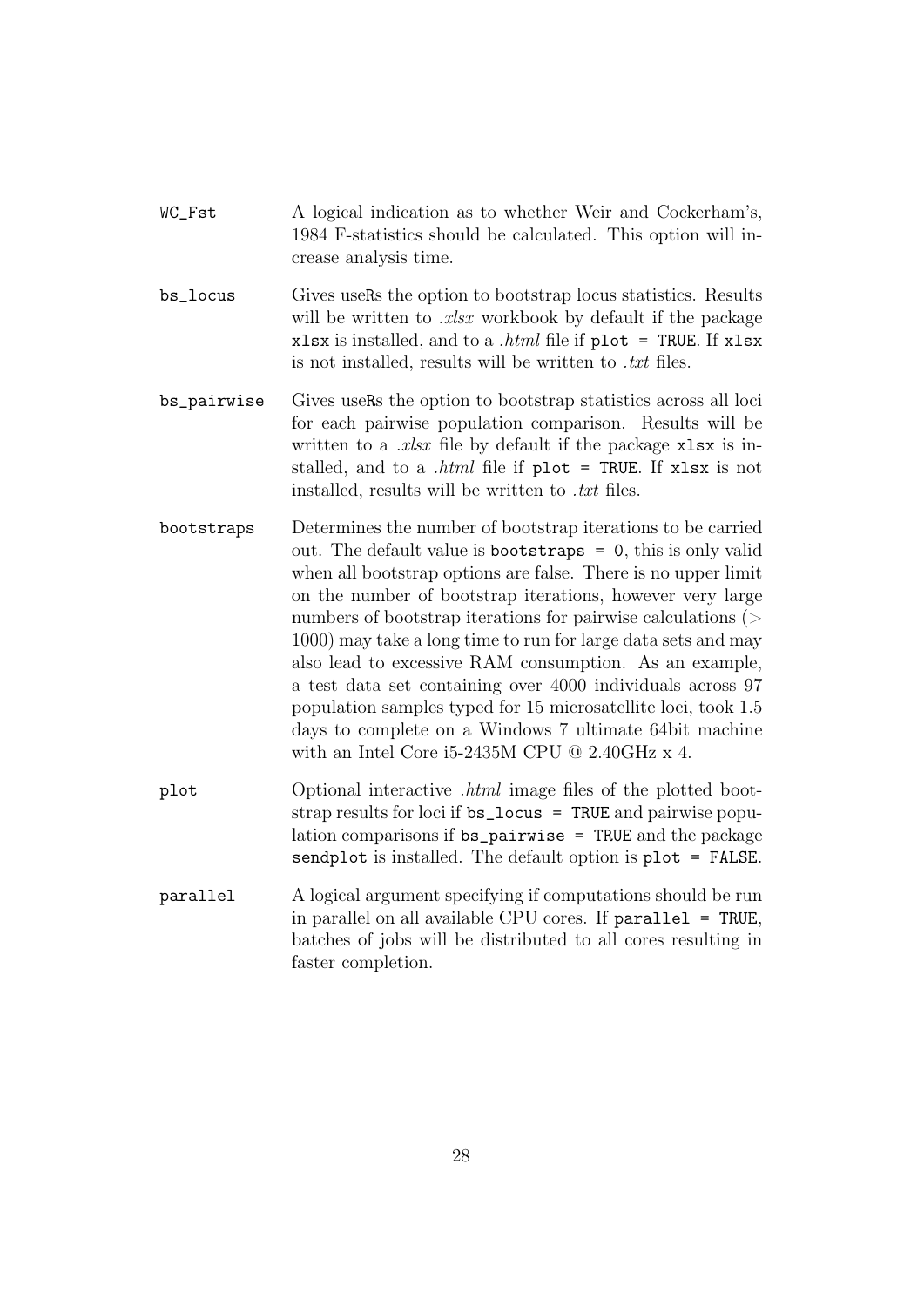### <span id="page-29-0"></span>4.1.2 Returned values

Results returned by divPart vary depending on the argument options chosen. If the packages xlsx and sendplot are installed, results will be written to a single *.xlsx* workbook and *.png*/*.html* files providing plot = TRUE. Alternatively, if these packages are unavailable the plot option is no longer available. Results will be written to multiple *.txt* files, the number of which varies between three and five depending on the argument options chosen. An example screenshot of the *.xlsx* output file is shown below:

|                 | A                                                         | B            | C               | D                         | E      | F                         | G | н                  |                    | Ē |
|-----------------|-----------------------------------------------------------|--------------|-----------------|---------------------------|--------|---------------------------|---|--------------------|--------------------|---|
| 1               | loci                                                      | H st         | D <sub>st</sub> | G st                      | G. st  | D jost                    |   |                    |                    |   |
|                 | Ssa419Uo!                                                 | 0.0659       | 0.0224          | 0.0328                    | 0.1093 | 0.0791                    |   |                    |                    |   |
| 3               | One102a                                                   | 0.0058       | 0.0029          | 0.0058                    | 0.0127 | 0.0070                    |   |                    |                    |   |
| 4               | One102b                                                   | 0.3887       | 0.0647          | 0.0721                    | 0.5049 | 0.4664                    |   |                    |                    |   |
| 5               | Ssa85                                                     | 0.0882       | 0.0290          | 0.0415                    | 0.1429 | 0.1058                    |   |                    |                    |   |
| 6               | Ssa406Uo!                                                 | 0.2683       | 0.0266          | 0.0287                    | 0.3414 | 0.3219                    |   |                    |                    | ≣ |
| $\overline{7}$  | MHC I                                                     | 0.1536       | 0.0306          | 0.0368                    | 0.2143 | 0.1843                    |   |                    |                    |   |
| 8               | CA048302                                                  | 0.0533       | 0.0202          | 0.0315                    | 0.0935 | 0.0640                    |   |                    |                    |   |
| 9               | Ssa416Uos                                                 | 0.0255       | 0.0192          | 0.0724                    | 0.1008 | 0.0306                    |   |                    |                    |   |
| 10              | SSsp2201                                                  | 0.3616       | 0.0244          | 0.0255                    | 0.4484 | 0.4340                    |   |                    |                    |   |
| 11              | CA048828                                                  | 0.3585       | 0.0522          | 0.0576                    | 0.4630 | 0.4302                    |   |                    |                    |   |
| 12 <sub>2</sub> | Oneu9                                                     | 0.0664       | 0.0153          | 0.0195                    | 0.0976 | 0.0797                    |   |                    |                    |   |
| 13              | SsaD157                                                   | 0.4335       | 0.0422          | 0.0446                    | 0.5416 | 0.5202                    |   |                    |                    |   |
| 14              | <b>Sssp2216</b>                                           | 0.3960       | 0.1112          | 0.1339                    | 0.5455 | 0.4752                    |   |                    |                    |   |
| 15              | ppSTR2                                                    | 0.2293       | 0.0320          | 0.0358                    | 0.3011 | 0.2752                    |   |                    |                    |   |
| 16              | ppSTR3                                                    | 0.0725       | 0.0333          | 0.0579                    | 0.1399 | 0.0870                    |   |                    |                    |   |
| 17              | One104                                                    | 0.4449       | 0.0836          | 0.0934                    | 0.5774 | 0.5339                    |   |                    |                    |   |
| 18              | Ssa197                                                    | 0.0643       | 0.0239          | 0.0367                    | 0.1111 | 0.0772                    |   |                    |                    |   |
| 19              | Oki 10                                                    | 0.3805       | 0.0305          | 0.0321                    | 0.4741 | 0.4566                    |   |                    |                    |   |
| 20              | Ssa420UoS                                                 | 0.3898       | 0.0375          | 0.0399                    | 0.4890 | 0.4678                    |   |                    |                    |   |
|                 | <b>21 Sco410</b> 0.2561<br>R <b>C E BL</b> Standard stats | <b>CA200</b> | 0.0257          | 0.0291<br>Estimated stats | 0.4491 | 0.4272<br>Locus hootstran |   | Pairwise hootstran | <b>AT4 &gt; T1</b> |   |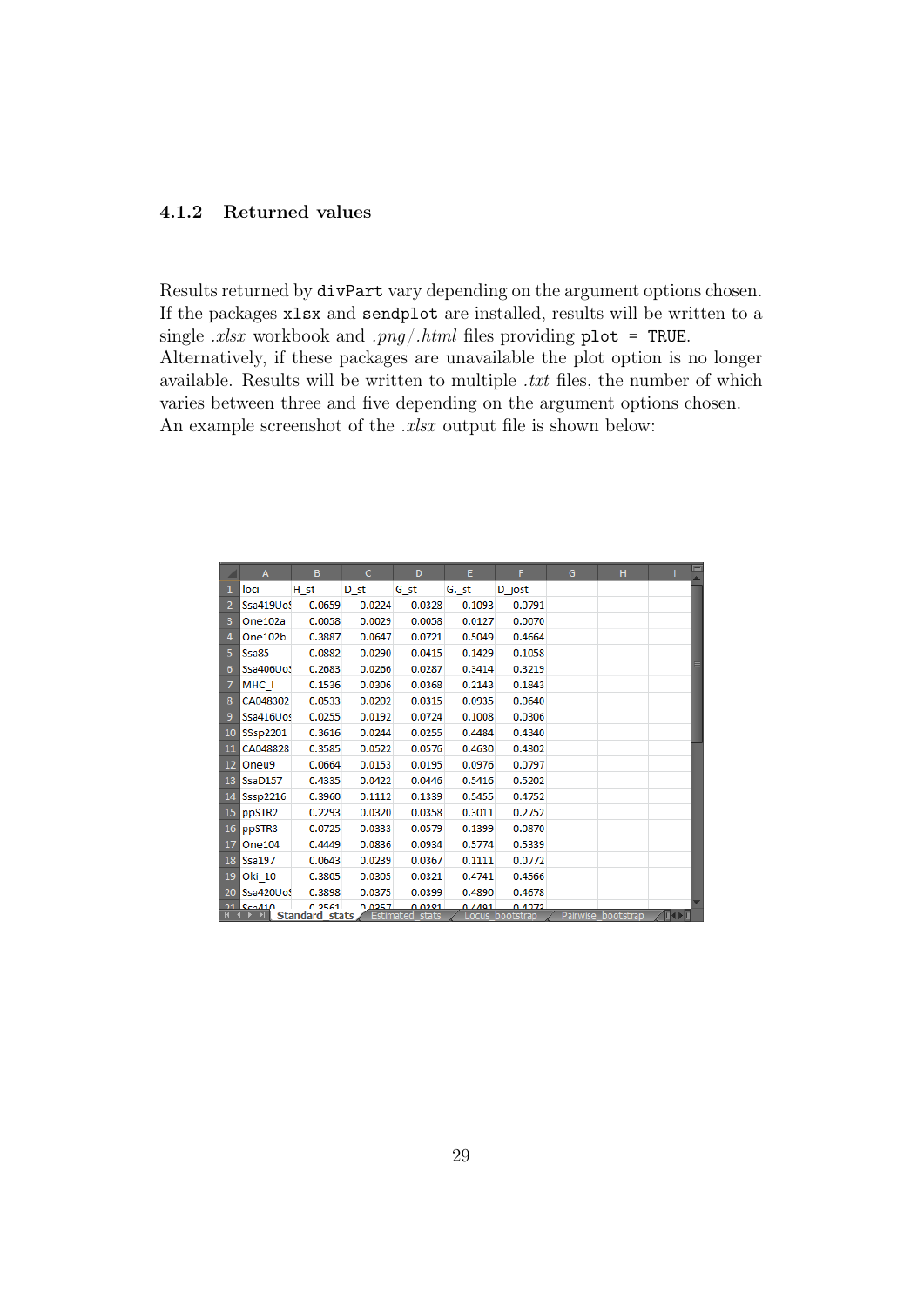### Returned values cont.

Examples of the interactive plots written, if xlsx is available, are given below. Error bars represent bootstrapped 95% confidence intervals, and the red dotted lines represent the global statistic values.

# Example of bootstrapped locus results plot



Example of bootstrapped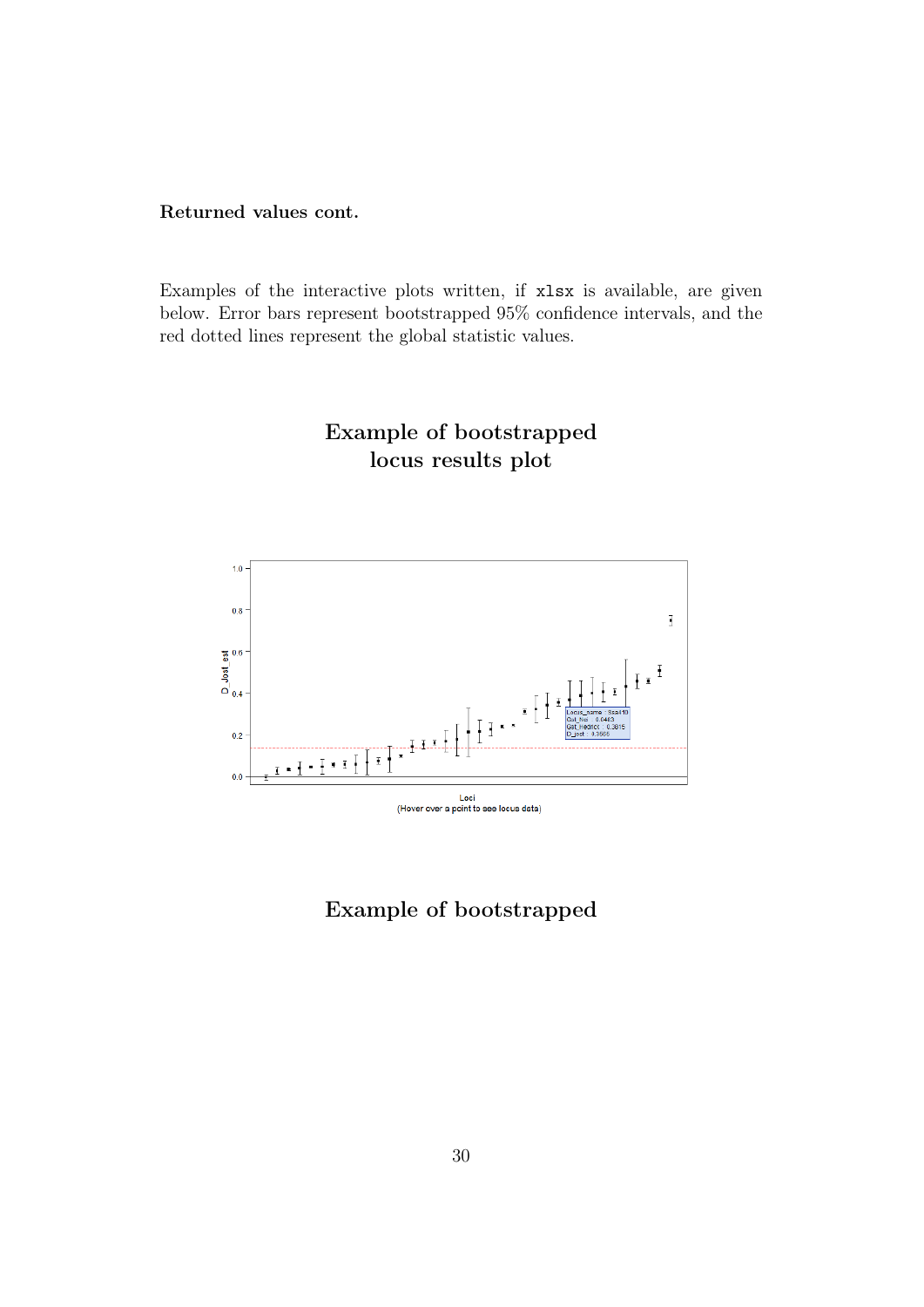# pairwise results plot

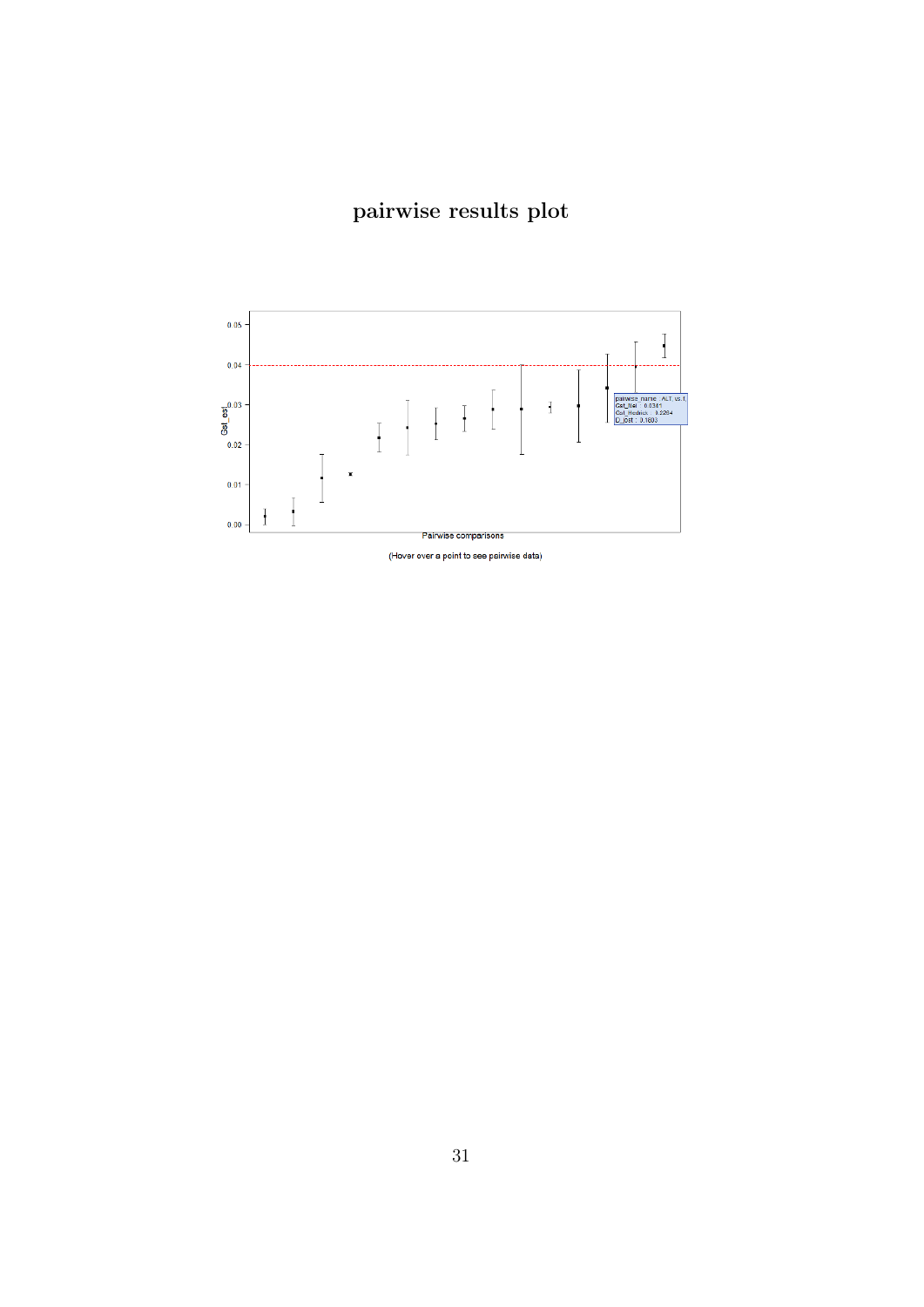### Returned values cont.

For useRs wishing to carry out post analysis manipulations, all results from divPart are returned to the R environment. Depending on the bootstrap options chosen these results include between three to five of the variables below:

\$standard A matrix containing identical data to the *Standard\_stats* worksheet in the .xlsx workbook or the *Standard-stats[divPart].txt* text file. The last row in this matrix represents statistics calculate across all population samples and loci.

| ## |                        |                            | H_st D_st G_st G_hed_st D_jost |  |
|----|------------------------|----------------------------|--------------------------------|--|
|    | ## Locus1              | $0.0659$ $0.0224$ $0.0328$ | 0.1093 0.0791                  |  |
|    | ## Locus2              | 0.0058 0.0029 0.0058       | 0.0127 0.0070                  |  |
|    | ## Locus3              | 0.3887 0.0647 0.0721       | 0.5049 0.4664                  |  |
|    | $\#$ # Locus4          | 0.0882 0.0290 0.0415       | $0.1429$ 0.1058                |  |
|    | ## Locus5              | 0.2683 0.0266 0.0287       | 0.3414 0.3219                  |  |
|    | ## Locus6              | 0.1536 0.0306 0.0368       | 0.2143 0.1843                  |  |
|    | $\#$ # Locus $7$       | 0.0533 0.0202 0.0315       | 0.093500.0640                  |  |
|    | ## Locus8              | 0.0255 0.0192 0.0724       | 0.1008 0.0306                  |  |
|    | ## Locus9              | 0.3616 0.0244 0.0255       | 0.4484 0.4340                  |  |
|    | ## Locus10             | 0.3585 0.0522 0.0576       | $0.4630$ $0.4302$              |  |
|    | ## Global MA NA 0.0493 |                            | 0.2163 0.1757                  |  |
|    |                        |                            |                                |  |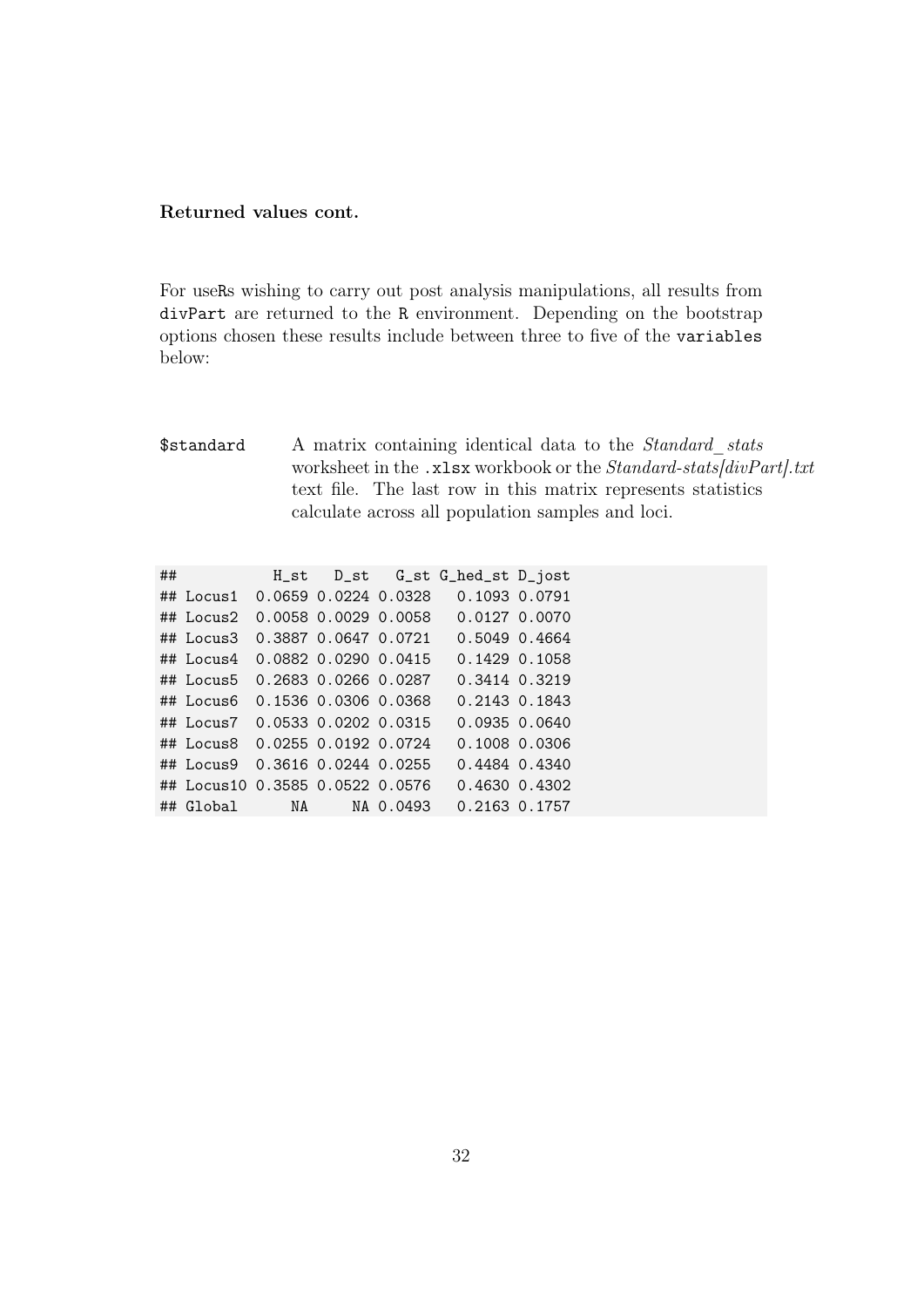loci A list of locus names H\_st Between subpopulation heterozygsity per locus D\_st Absolute differentiation per locus [\(Nei, 1973\)](#page-84-5)  $G_{st}$ F\_st analogue for multiple alleles per locus [\(Nei, 1973\)](#page-84-5) G\_hed\_st Hedrick's standardized "differentiation" per locus [\(Hedrick, 2005\)](#page-84-7) D\_jost Jost's true allelic differentiation per locus [\(Jost, 2008\)](#page-84-8)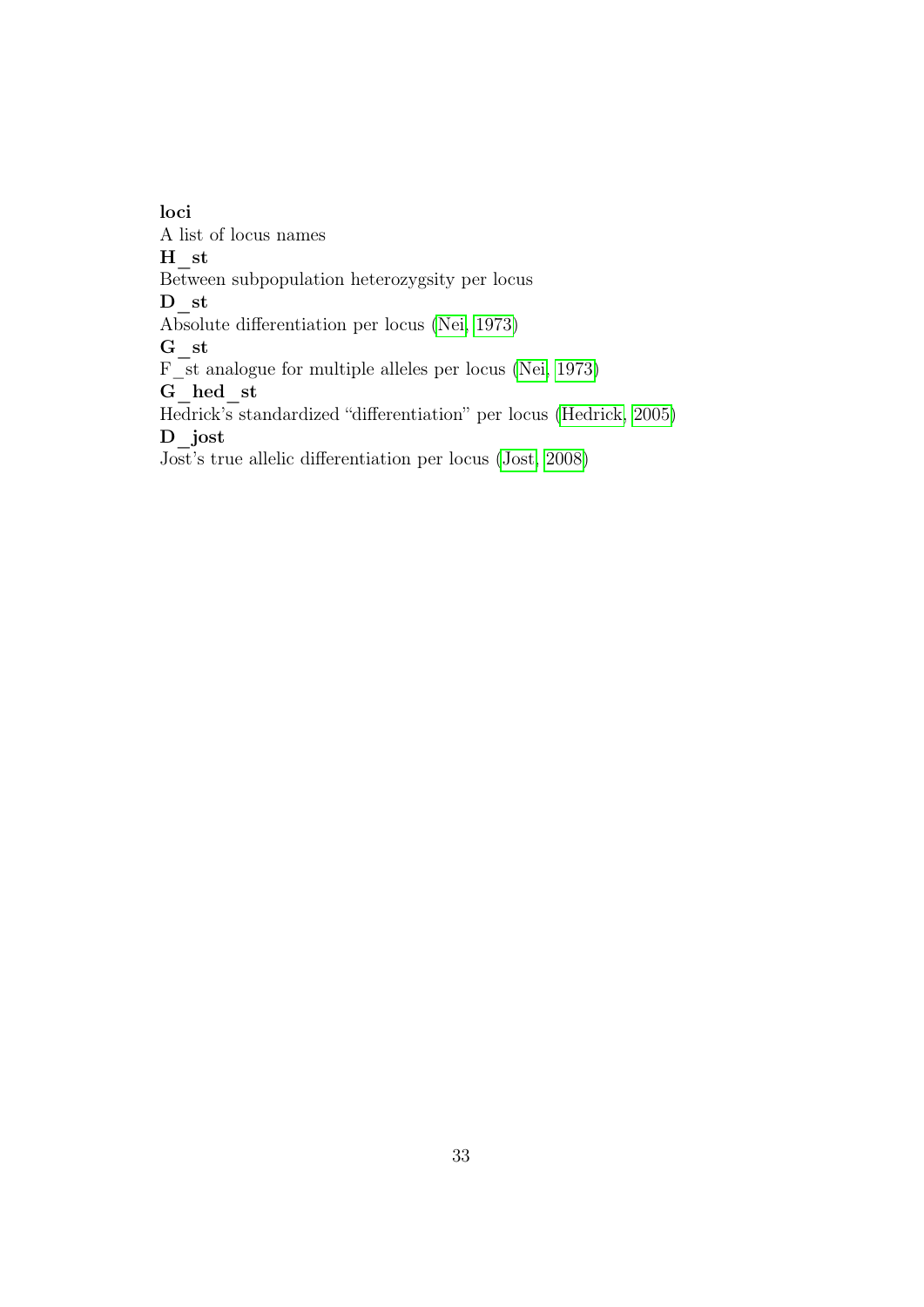### Returned values cont.

\$estimate A matrix containing identical data to the *Estimated\_stats* worksheet in the .xlsx workbook or the *Estimated-stats[divPart].txt* text file. The last row in this matrix represents statistics calculate across all population samples and loci.

| ## |           | Harmonic_N H_st_est D_st_est G_st_est     |    |                 |  |
|----|-----------|-------------------------------------------|----|-----------------|--|
|    |           | ## Locus1 43.1218 0.0482 0.0160 0.0234    |    |                 |  |
|    |           | ## Locus2 43.5209 -0.0038 -0.0019 -0.0038 |    |                 |  |
|    |           | ## Locus3 43.6403 0.3610 0.0566 0.0629    |    |                 |  |
|    |           | ## Locus4 43.4476 0.0700 0.0225 0.0321    |    |                 |  |
|    |           | ## Locus5 42.7674 0.1998 0.0177 0.0191    |    |                 |  |
|    |           | ## Locus6 43.4476 0.1201 0.0228 0.0274    |    |                 |  |
|    |           | ## Locus7 43.4476 0.0382 0.0142 0.0221    |    |                 |  |
|    |           | ## Locus8 43.2566 0.0224 0.0168 0.0632    |    |                 |  |
|    |           | ## Locus9 43.0673 0.2703 0.0153 0.0160    |    |                 |  |
|    |           | ## Locus10 43.2469 0.3237 0.0439 0.0483   |    |                 |  |
|    | ## Global | NA                                        | NA | NA 0.0397       |  |
| ## |           | G_hed_st_est D_Jost_est Fst_WC Fit_WC     |    |                 |  |
|    |           |                                           |    |                 |  |
|    |           | ## Locus1 0.0799 0.0578 0.0257 0.0610     |    |                 |  |
|    |           | ## Locus2 -0.0084 -0.0046 -0.0042 -0.0518 |    |                 |  |
|    |           | ## Locus3 0.4688 0.4332 0.0745 0.0991     |    |                 |  |
|    | ## Locus4 | $0.1134$ $0.0840$ $0.0357$ $0.0555$       |    |                 |  |
|    | ## Locus5 | $0.2542$ $0.2397$ $0.0222$ $0.0749$       |    |                 |  |
|    | ## Locus6 | $0.1675$ $0.1441$ $0.0300$ $0.2250$       |    |                 |  |
|    | ## Locus7 | $0.0670$ 0.0459                           |    | 0.0258 0.0427   |  |
|    | ## Locus8 | $0.0884$ 0.0268                           |    | $0.0689$ 0.2529 |  |
|    | ## Locus9 | $0.3352$ $0.3244$ $0.0189$ $0.0588$       |    |                 |  |
|    |           |                                           |    | 0.0564 0.0986   |  |

loci A list of locus names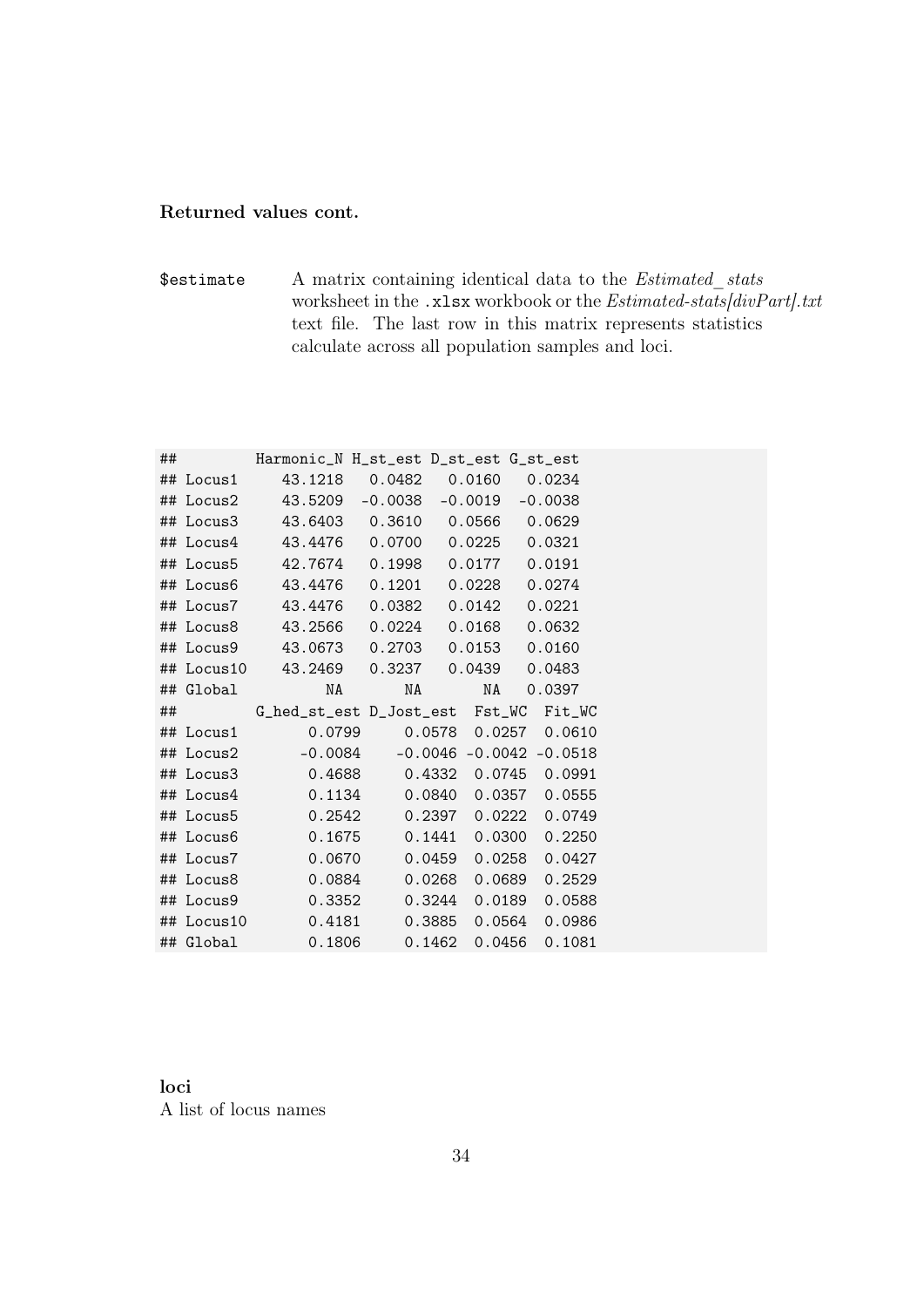Harmonic\_N Harmonic mean number of individuals typed per locus H\_st\_est Estimator of between subpopulation heterozygosity [\(Nei & Chesser, 1983\)](#page-84-6) D st est Estimator of absolute differentiation [\(Nei & Chesser, 1983\)](#page-84-6) G\_st\_est Nearly unbiased estimator of G\_st [\(Nei & Chesser, 1983\)](#page-84-6) G\_hed\_st\_est Estimator of Hedrick's G'\_st [\(Hedrick, 2005\)](#page-84-7) D Jost est Estimator of Jost's D [\(Jost, 2008\)](#page-84-8) Fis\_WC Weir and Cockerham's inbreeding coefficient estimator [\(Weir & Cockerham,](#page-85-7) [1984\)](#page-85-7) Fst\_WC Weir and Cockerham's fixation index estimator [\(Weir & Cockerham, 1984\)](#page-85-7) Fit WC

Weir and Cockerham's overall fixation index estimator [\(Weir & Cockerham,](#page-85-7) [1984\)](#page-85-7)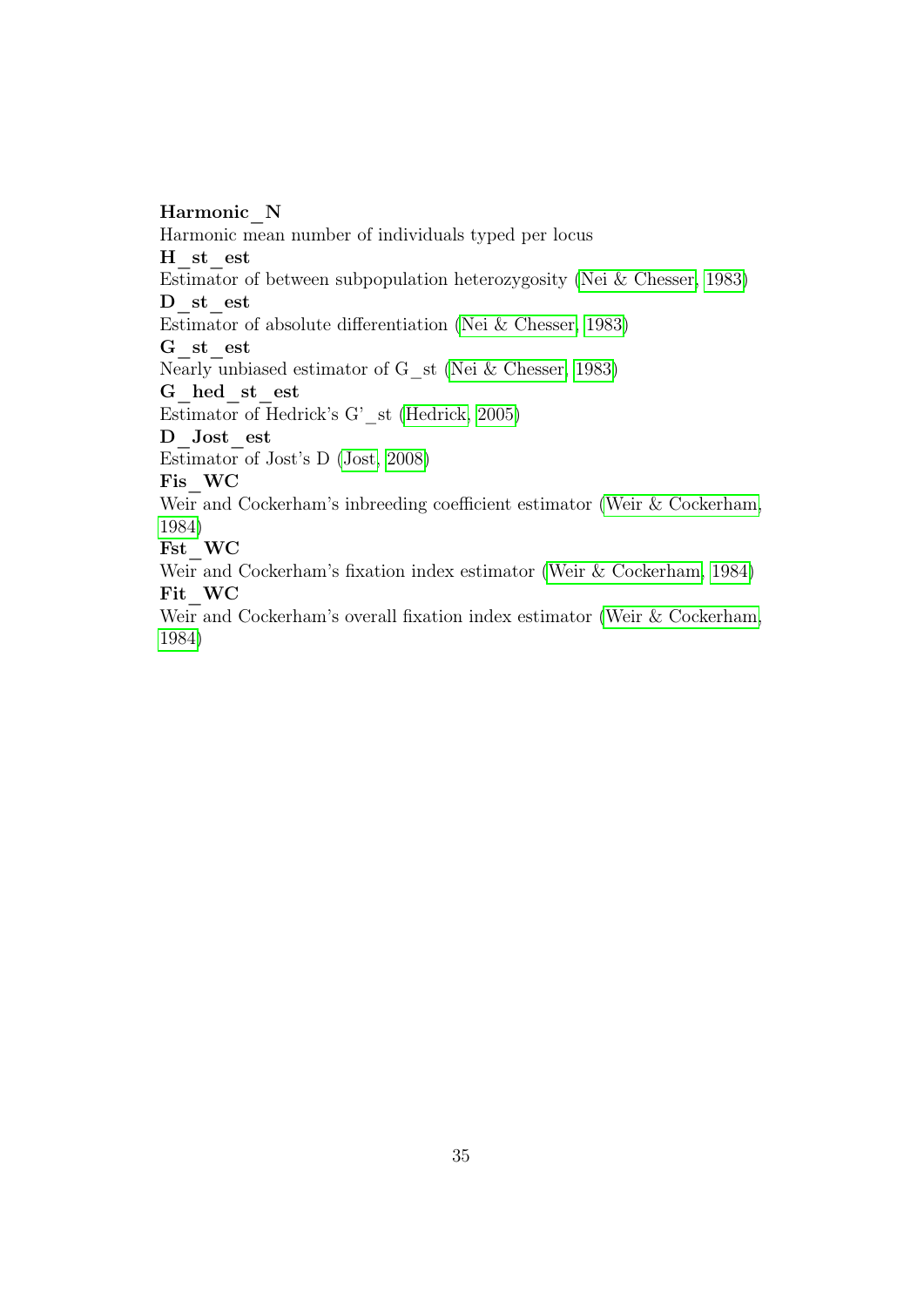#### Returned values cont.

\$pairwise A list of six  $(WC_Fst = FALSE)$  nine  $(WC_Fst = TRUE)$  matrices containing pairwise diversity statistics without bootstrapped confidence intervals.

## [1] Gst ## pop1, pop2, pop3, pop4, ## pop1, NA NA NA NA ## pop2, 0.0077 NA NA NA ## pop3, 0.0401 0.0351 NA NA ## pop4, 0.0349 0.0307 0.009 NA ## [1] G\_hed\_st ## pop1, pop2, pop3, pop4, ## pop1, NA NA NA NA ## pop2, 0.0486 NA NA NA ## pop3, 0.2562 0.2293 NA NA ## pop4, 0.2271 0.2041 0.0606 NA ## [1] D\_Jost ## pop1, pop2, pop3, pop4, ## pop1, NA NA NA NA ## pop2, 0.0409 NA NA NA ## pop3, 0.2254 0.2011 NA NA ## pop4, 0.1989 0.1790 0.0519 NA ## [1] Gst\_est ## pop1, pop2, pop3, pop4, ## pop1, NA NA NA NA ## pop2, 0.0019 NA NA NA ## pop3, 0.0341 0.0287 NA NA ## pop4, 0.0296 0.0251 0.0032 NA ## [1] G\_hed\_st\_est ## pop1, pop2, pop3, pop4, ## pop1, NA NA NA NA ## pop2, 0.0124 NA NA NA ## pop3, 0.2264 0.1954 NA NA ## pop4, 0.1992 0.1732 0.0224 NA ## [1] D\_Jost\_est ## pop1, pop2, pop3, pop4, ## pop1, NA NA NA NA ## pop2, 0.0027 NA NA NA ## pop3, 0.1803 0.1579 NA NA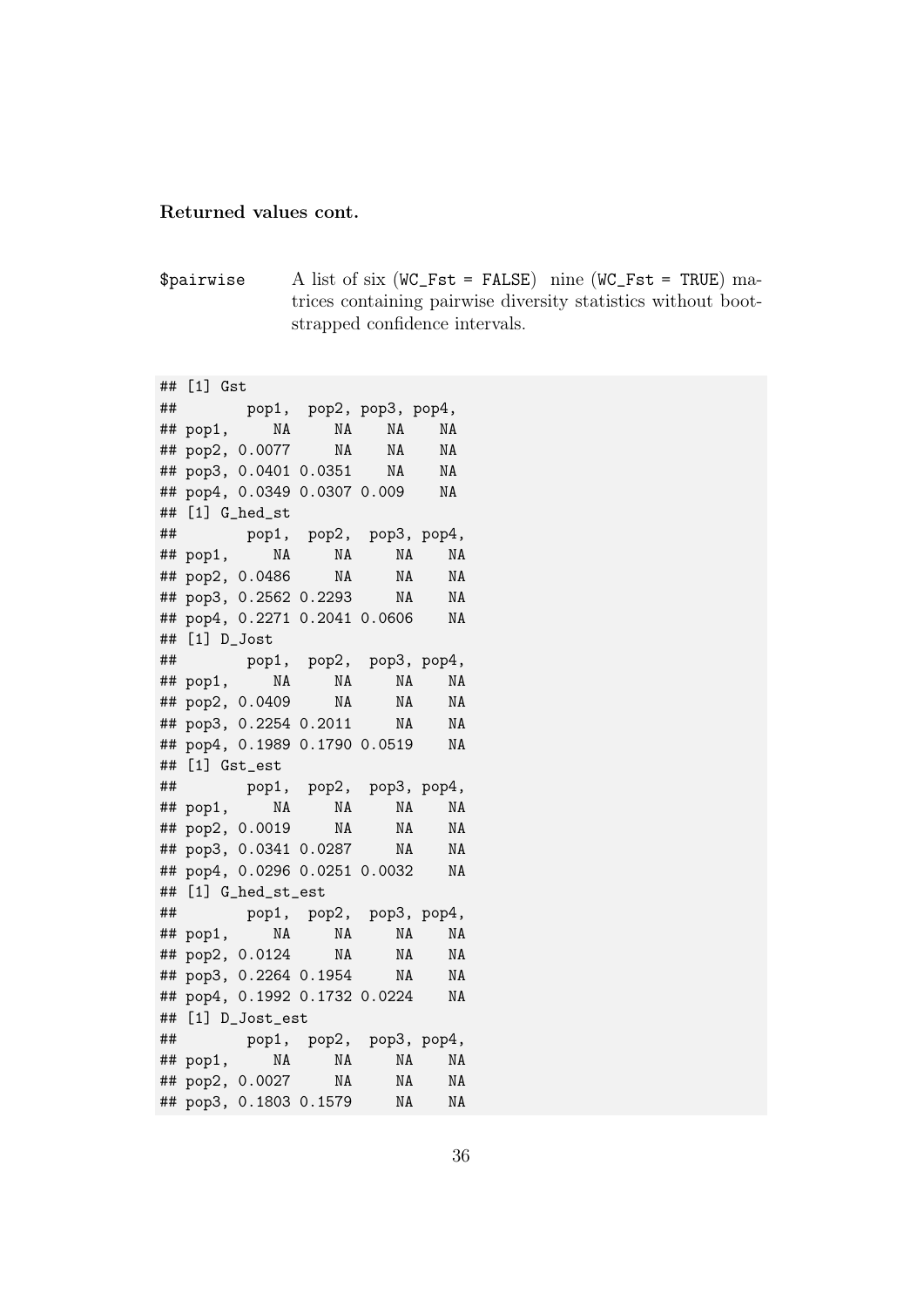## pop4, 0.1484 0.1325 0.0102 NA ## [1] Fst\_WC ## pop1, pop2, pop3, pop4, ## pop1, NA NA NA NA ## pop2, 0.0027 NA NA NA  $\frac{1}{4}$  pop2, 0.002*t* NA NA NA<br>## pop3, 0.0647 0.0543 NA NA ## pop4, 0.0563 0.0478 0.0057 NA ## [1] Fit\_WC ## pop1, pop2, pop3, pop4, ## pop1, NA NA NA NA ## pop2, 0.0933 NA NA NA ## pop3, 0.1323 0.1331 NA NA ## pop4, 0.1233 0.1245 0.0689 NA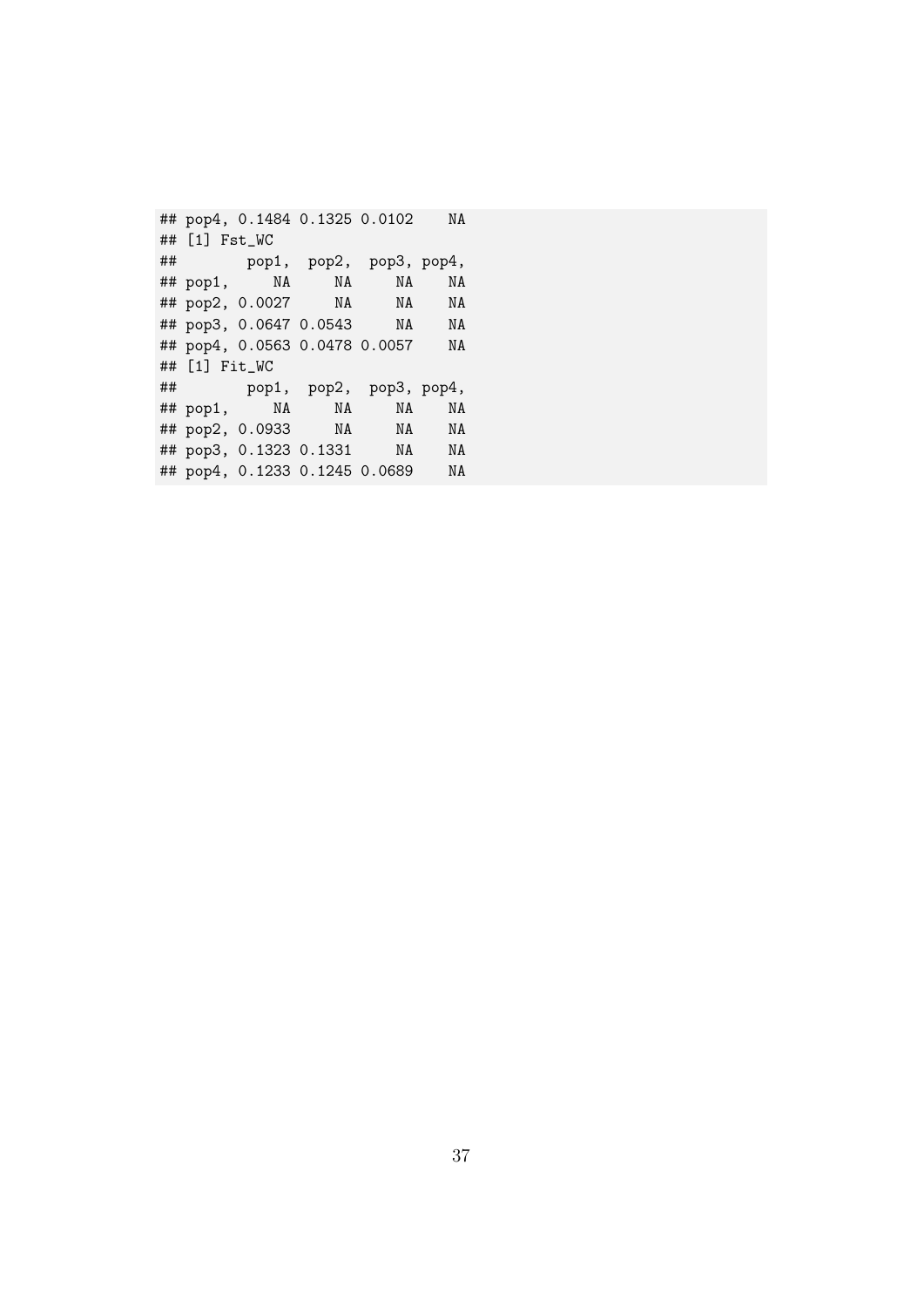#### Returned values cont.

\$bs\_locus A list containing six (WC\_Fst = FALSE) - nine (WC\_Fst = TRUE) matrices of locus values for each estimated statistic, along with their respective 95% confidence interval.

## [1] Gst ## Mean Lower\_CI Upper\_CI ## Locus1 0.0342 0.0237 0.0464 ## Locus2 0.0153 0.0067 0.0282 ## Locus3 0.0824 0.0726 0.0925 ## global 0.0587 0.0579 0.0602 ## [1] G\_hed\_st ## Mean Lower\_CI Upper\_CI ## Locus1 0.1156 0.0837 0.1559 ## Locus2 0.0330 0.0146 0.0601 ## Locus3 0.5472 0.5006 0.5756 ## global 0.2501 0.2468 0.2537 ## [1] D\_Jost ## Mean Lower\_CI Upper\_CI ## Locus1 0.0844 0.0614 0.1147 ## Locus2 0.0182 0.0080 0.0330 ## Locus3 0.5068 0.4615 0.5324 ## global 0.2033 0.2005 0.2059 ## [1] Gst est ## Mean Lower\_CI Upper\_CI ## Locus1 0.0248 0.0142 0.0371 ## Locus2 0.0057 -0.0030 0.0186 ## Locus3 0.0735 0.0636 0.0835 ## global 0.0492 0.0484 0.0507 ## [1] G\_hed\_st\_est ## Mean Lower\_CI Upper\_CI ## Locus1 0.0856 0.0513 0.1276 ## Locus2 0.0123 -0.0067 0.0402 ## Locus3 0.5163 0.4656 0.5486 ## global 0.2170 0.2139 0.2211 ## [1] D\_Jost\_est ## Mean Lower\_CI Upper\_CI ## Locus1 0.0626 0.0377 0.0940 ## Locus2 0.0068 -0.0037 0.0221 ## Locus3 0.4783 0.4294 0.5074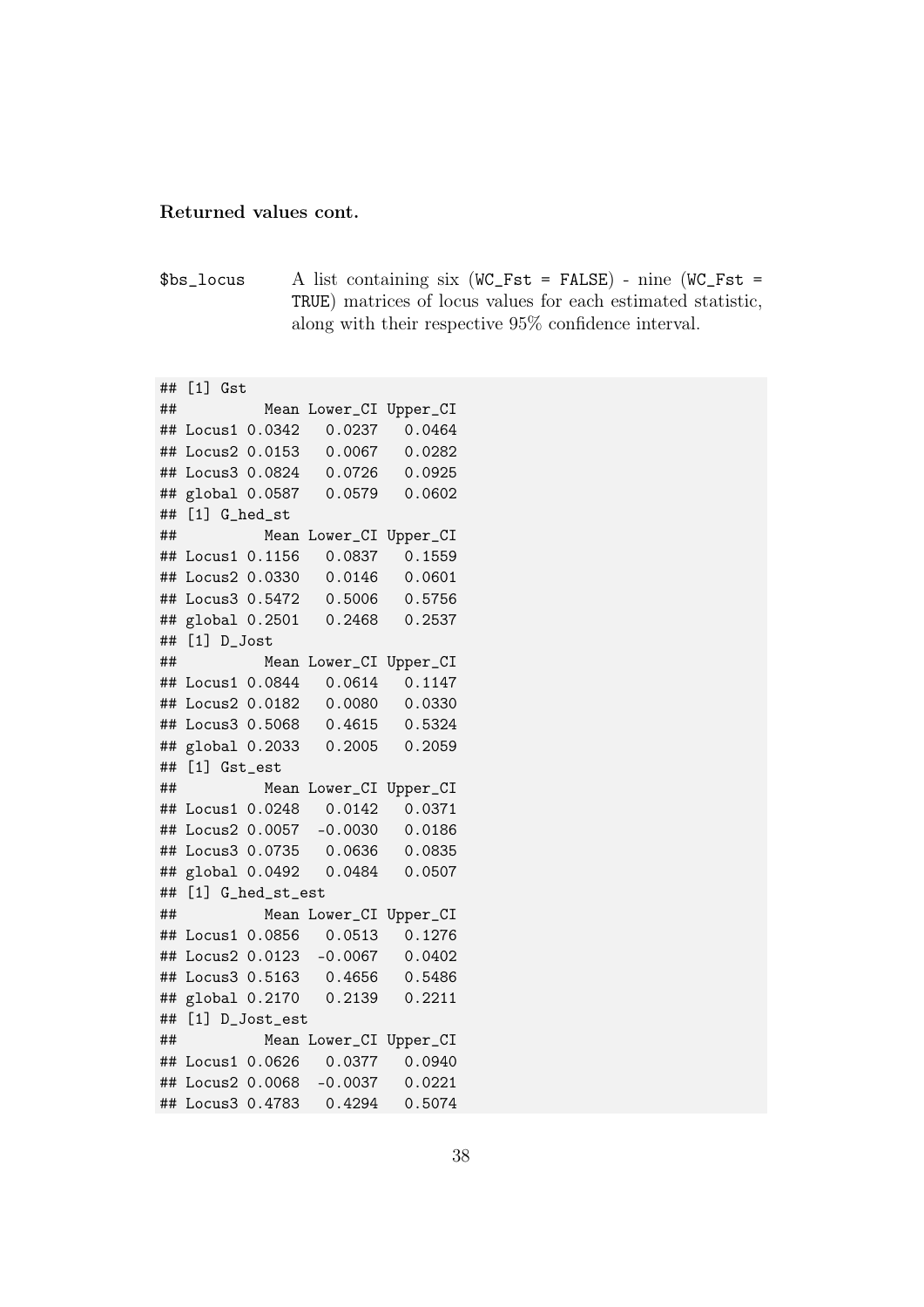```
## global 0.1778 0.1746 0.1835
## [1] Fst_WC
## Mean Lower_CI Upper_CI
## Locus1 0.0277 0.0159 0.0418
## Locus2 0.0076 -0.0023 0.0230
## Locus3 0.0863 0.0754 0.0971
## global 0.0569 0.0559 0.0587
## [1] Fit_WC
## Mean Lower_CI Upper_CI
## Locus1 0.0588 0.0395 0.0790
## Locus2 -0.1175 -0.1617 -0.0771
## Locus3 0.0990 0.0597 0.1610
## global 0.1042 0.1020 0.1078
```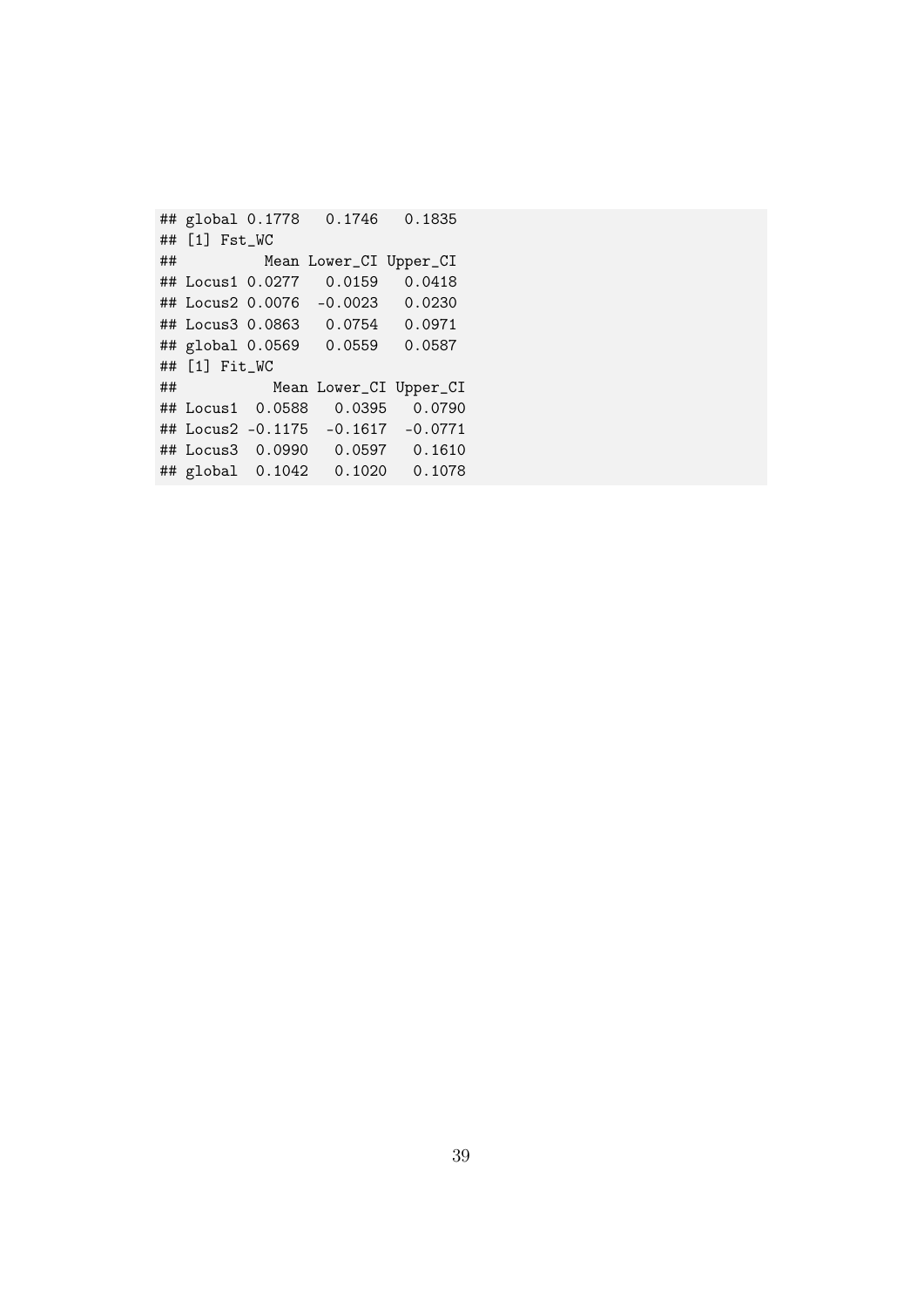#### Returned values cont.

\$bs\_pairwise A list containing six (WC\_Fst = FALSE) - nine (WC\_Fst = TRUE) matrices of pairwise values for each estimated statistic, along with their respective 95% confidence interval.

## [1] Gst ## Mean Lower\_CI Upper\_CI ## pop1, vs. pop2, 0.0138 0.0121 0.0163 ## pop1, vs. pop3, 0.0414 0.0388 0.0434 ## pop1, vs. pop4, 0.0407 0.0390 0.0421 ## pop5, vs. pop6, 0.0339 0.0325 0.0360 ## [1] G\_hed\_st ## Mean Lower\_CI Upper\_CI ## pop1, vs. pop2, 0.0834 0.0733 0.0967 ## pop1, vs. pop3, 0.2570 0.2408 0.2722 ## pop1, vs. pop4, 0.2567 0.2500 0.2653 ## pop5, vs. pop6, 0.2257 0.2145 0.2391 ## [1] D\_Jost ## Mean Lower\_CI Upper\_CI ## pop1, vs. pop2, 0.0705 0.0620 0.0816 ## pop1, vs. pop3, 0.2250 0.2100 0.2394 ## pop1, vs. pop4, 0.2253 0.2198 0.2331 ## pop5, vs. pop6, 0.1984 0.1878 0.2105 ## [1] Gst\_est ## Mean Lower\_CI Upper\_CI ## pop1, vs. pop2, 0.0079 0.0061 0.0104 ## pop1, vs. pop3, 0.0354 0.0327 0.0375 ## pop1, vs. pop4, 0.0354 0.0336 0.0369 ## pop5, vs. pop6, 0.0276 0.0264 0.0297 ## [1] G\_hed\_st\_est ## Mean Lower\_CI Upper\_CI ## pop1, vs. pop2, 0.0495 0.0383 0.0639 ## pop1, vs. pop3, 0.2282 0.2107 0.2442 ## pop1, vs. pop4, 0.2308 0.2229 0.2404 ## pop5, vs. pop6, 0.1916 0.1812 0.2056 ## [1] D\_Jost\_est ## Mean Lower\_CI Upper\_CI ## pop1, vs. pop2, 0.0301 0.0186 0.0489 ## pop1, vs. pop3, 0.1902 0.1835 0.2004 ## pop1, vs. pop4, 0.1815 0.1800 0.1837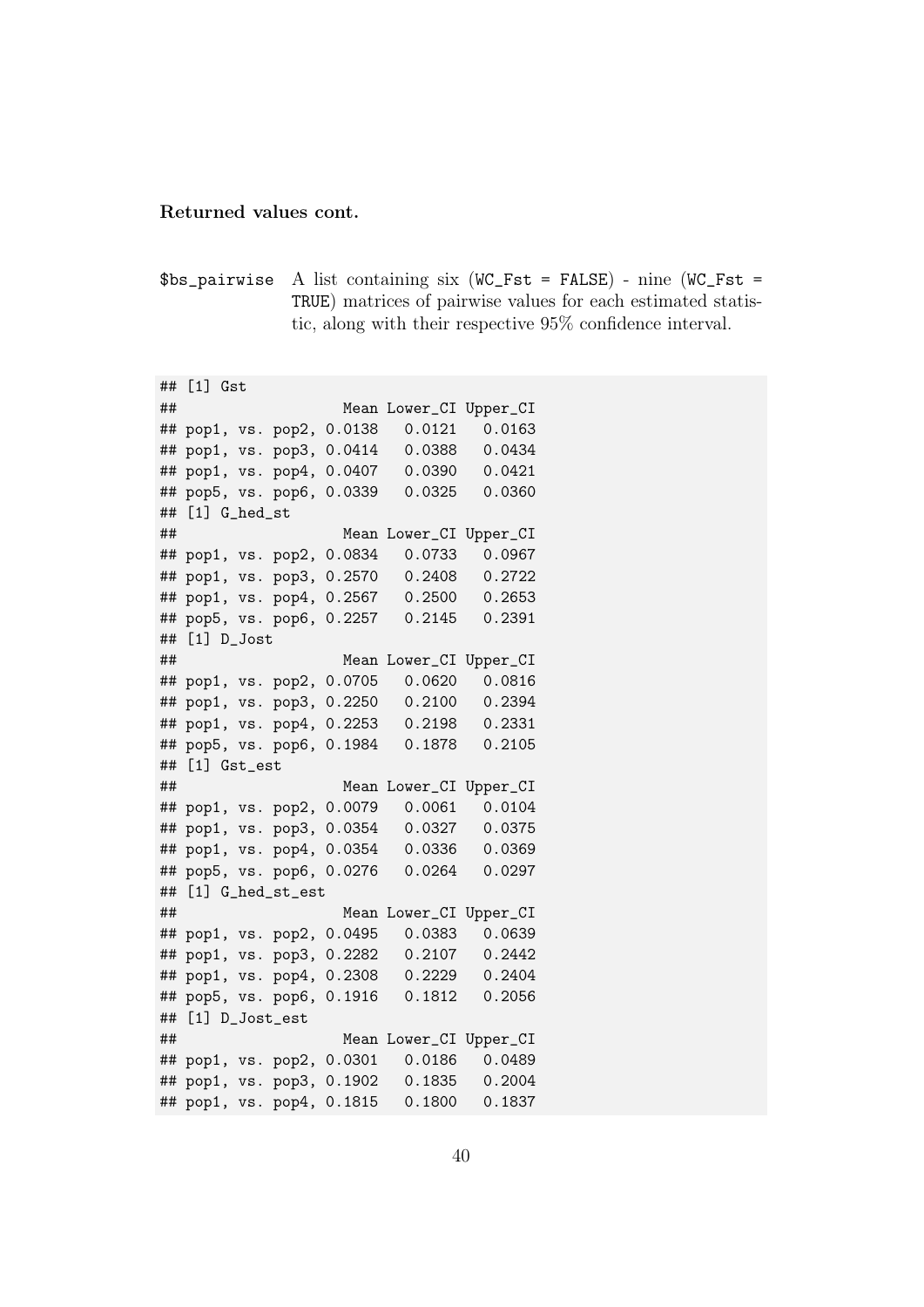## pop5, vs. pop6, 0.1517 0.1325 0.1695 ## [1] Fst\_WC ## Mean Lower\_CI Upper\_CI ## pop1, vs. pop2, 0.0147 0.0111 0.0194 ## pop1, vs. pop3, 0.0673 0.0623 0.0712 ## pop1, vs. pop4, 0.0674 0.0643 0.0703 ## pop5, vs. pop6, 0.0529 0.0506 0.0571 ## [1] Fit\_WC ## Mean Lower\_CI Upper\_CI ## pop1, vs. pop2, 0.1039 0.0919 0.1189 ## pop1, vs. pop3, 0.1205 0.1109 0.1258 ## pop1, vs. pop4, 0.1104 0.1050 0.1203 ## pop5, vs. pop6, 0.0751 0.0664 0.0863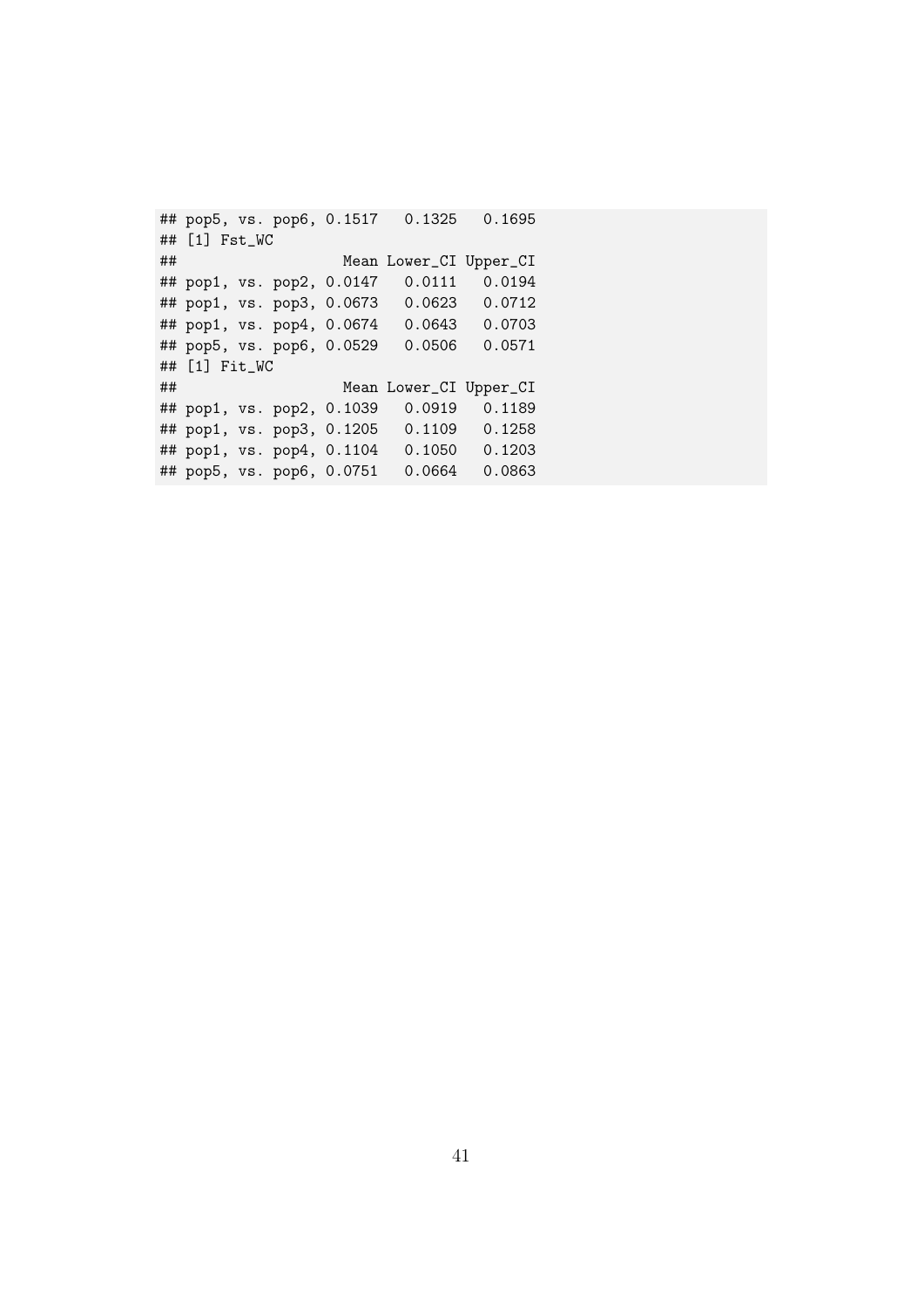# 4.2 inCalc()

The general usage of this function is as follows:

```
inCalc(infile, outfile = NULL, gp = 3, bs_locus = FALSE,
      bs_pairwise = FALSE, bootstraps = 0, plot = FALSE,
      parallel = FALSE)
```
# 4.2.1 Arguments

| infile      | Specifying the name of the 'genepop' $(?)$ file from which<br>the statistics are to be calculated This file can be in either<br>the 3 digit of 2 digit format. The name must be a character<br>string.                                                                                  |
|-------------|-----------------------------------------------------------------------------------------------------------------------------------------------------------------------------------------------------------------------------------------------------------------------------------------|
| outfile     | Allows users to specify a suffix for output folder and files.<br>Name must a character string enclosed in either "" or ".                                                                                                                                                               |
| gp          | Specifies the digit format of the infile. Either 3 (default)<br>or $2$ .                                                                                                                                                                                                                |
| bs_locus    | Gives users the option to bootstrap locus statistics. Results<br>will be written to <i>xlsx</i> file by default if the package $x \text{lsx}$<br>is installed, and to a <i>png</i> file if plot=TRUE. If xlsx is not<br>installed, results will be written to <i>txt</i> files.         |
| bs_pairwise | Gives users the option to bootstrap statistics across all loci<br>for each pairwise population comparison. Results will be<br>written to a $.x$ lsx file by default if the package $x$ lsx is in-<br>stalled. If xlsx is not installed, results will be written to<br><i>txt</i> files. |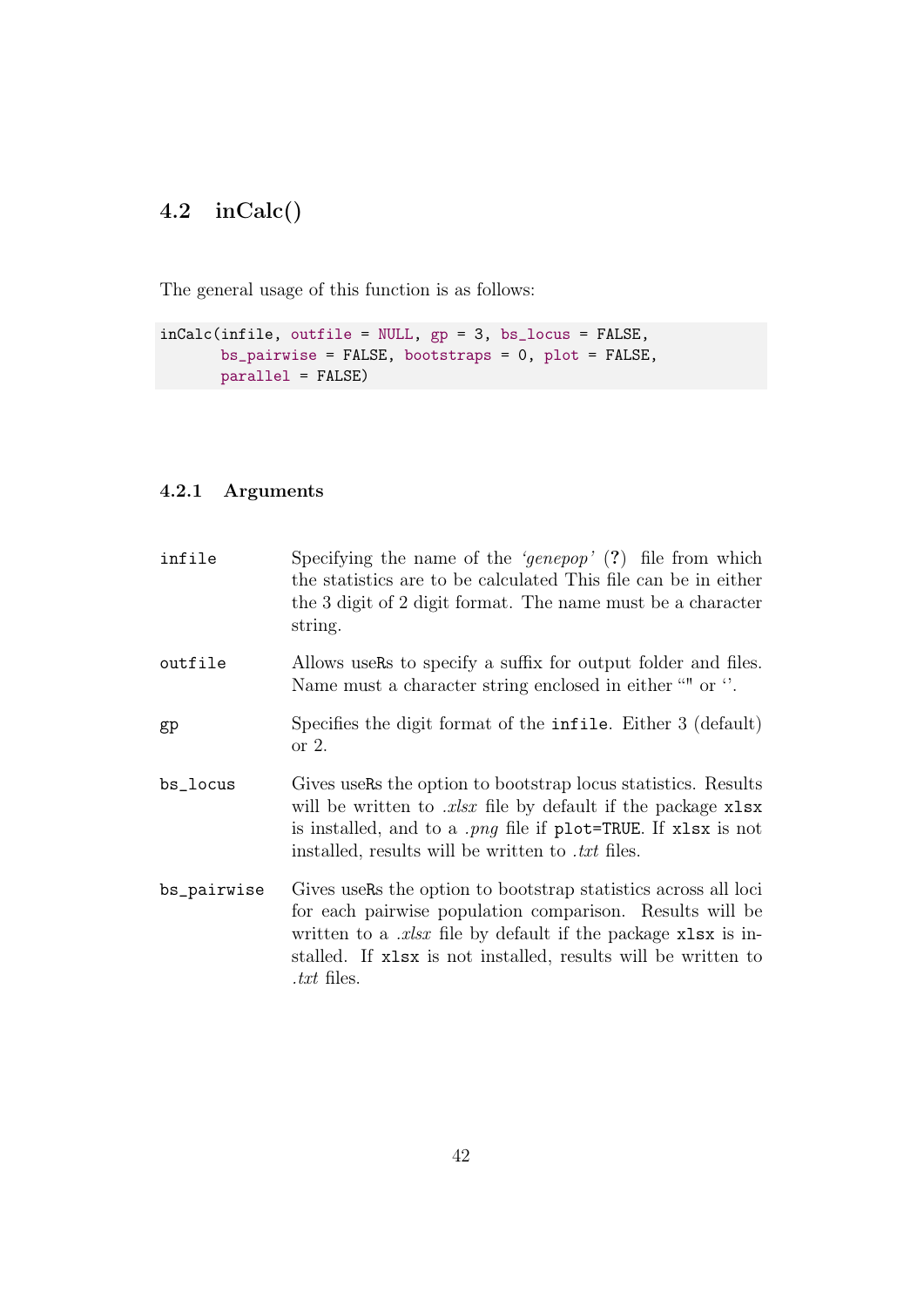## Arguments cont.

| bootstraps | Determines the number of bootstrap iterations to be carried<br>out. The default value is bootstraps $= 0$ , this is only valid<br>when all bootstrap options are false. There is no upper limit<br>on the number of bootstrap iterations, however very large<br>numbers of bootstrap iterations for pairwise calculations $($<br>1000) may take a long time to run for large data sets. |
|------------|-----------------------------------------------------------------------------------------------------------------------------------------------------------------------------------------------------------------------------------------------------------------------------------------------------------------------------------------------------------------------------------------|
| plot       | Optional .png image file of the plotted bootstrap results for<br>locus $I_n$ if bs_locus = TRUE. The default option is plot =<br>FALSE.                                                                                                                                                                                                                                                 |
| parallel   | A logical argument specifying if computations should be run<br>in parallel on all available CPU cores. If $parallel = TRUE$ ,<br>batches of jobs will be distributed to all cores resulting in<br>faster completion.                                                                                                                                                                    |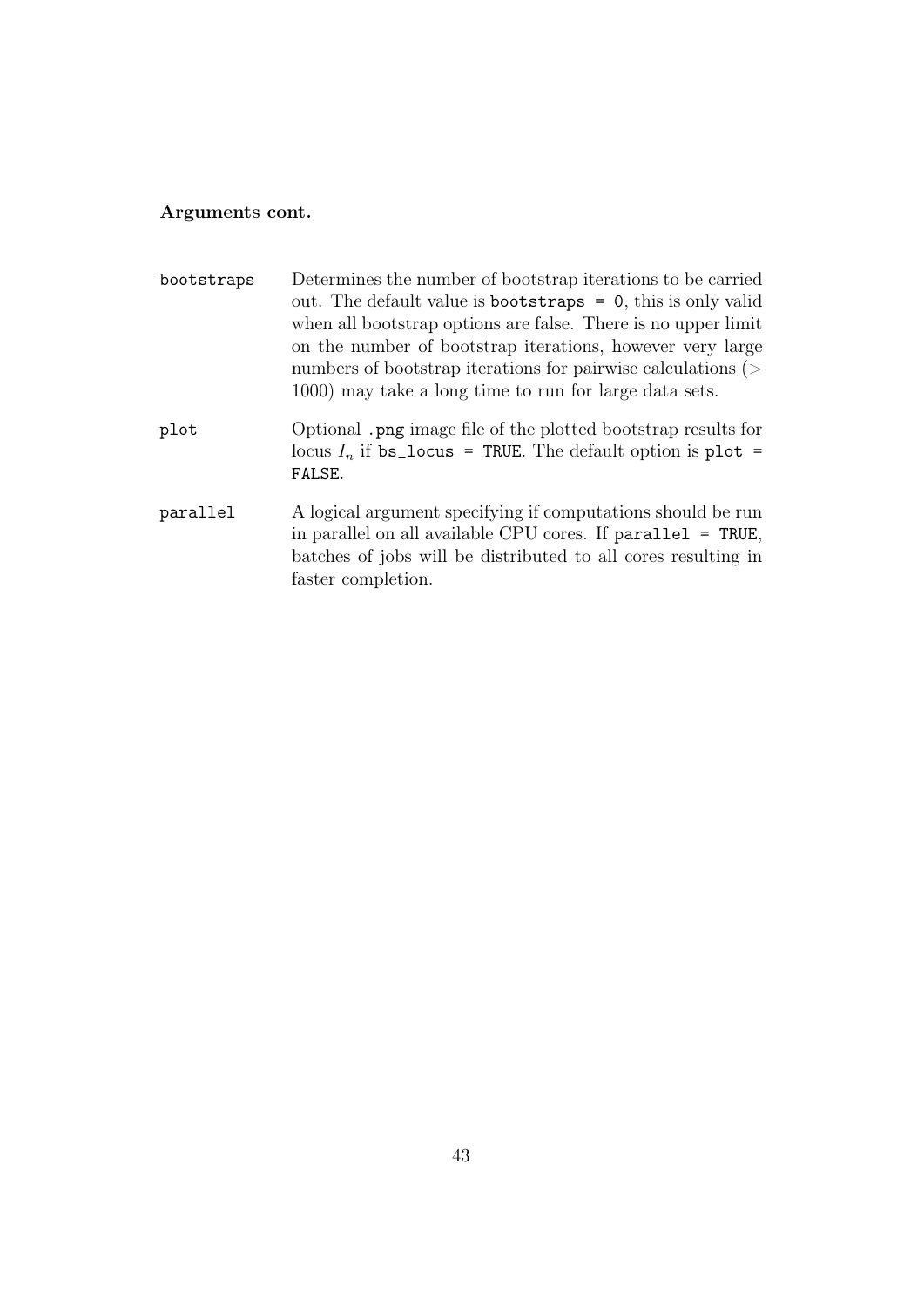## 4.2.2 Returned values

Values returned from inCalc are a single .xlsx workbook (if the package xlsx is installed), containing between one to three worksheets, (In\_allele\_stats by default or separate *.txt* files (if xlsx is unavailable). If plot = TRUE an additional *.png* plot file will be written. An example of a *.xlsx* workbook and a *.png* plot are given below:

|                | A                               | <sub>B</sub>              | C                     | D                                | E | F | G | н |    | ⊏ |
|----------------|---------------------------------|---------------------------|-----------------------|----------------------------------|---|---|---|---|----|---|
| 1              | Loci                            |                           |                       | Actual In Lower 95 Upper 95Cl    |   |   |   |   |    | E |
| $\overline{2}$ | ALT, vs. LG,                    |                           |                       |                                  |   |   |   |   |    |   |
| $\overline{3}$ | Ssa419UoS                       | 0.0234                    | 0.018                 | 0.0288                           |   |   |   |   |    |   |
| 4              | One102a                         | 0.0131                    | $-0.0013$             | 0.0275                           |   |   |   |   |    |   |
| 5              | One102b                         | 0.0794                    | $-0.0534$             | 0.2122                           |   |   |   |   |    |   |
| 6              | Ssa85                           | 0.0205                    | 0.008                 | 0.033                            |   |   |   |   |    |   |
| $\overline{7}$ | Ssa406UoS                       | 0.0578                    | 0.0221                | 0.0935                           |   |   |   |   |    |   |
| 8              | MHC I                           | 0.0541                    | 0.0016                | 0.1066                           |   |   |   |   |    |   |
| 9              | CA048302                        | 0.0146                    | 3.00E-04              | 0.0289                           |   |   |   |   |    |   |
| 10             | Ssa416Uos                       | 0.0014                    | $-0.0047$             | 0.0075                           |   |   |   |   |    |   |
| 11             | <b>SSsp2201</b>                 | 0.1554                    | 0.0745                | 0.2363                           |   |   |   |   |    |   |
| 12             | CA048828                        | 0.0472                    | 0.0119                | 0.0825                           |   |   |   |   |    |   |
| 13             | Oneu9                           |                           | $0.0431 - 3.00E - 04$ | 0.0865                           |   |   |   |   |    |   |
| 14             | <b>SsaD157</b>                  | 0.0804                    | 0.0052                | 0.1556                           |   |   |   |   |    |   |
| 15             | <b>Sssp2216</b>                 | 0.0059                    | $-0.0334$             | 0.0452                           |   |   |   |   |    |   |
| 16             | ppSTR2                          | 0.1287                    | 0.1283                | 0.1291                           |   |   |   |   |    |   |
| 17             | ppSTR3                          | 0.0237                    | $-0.0044$             | 0.0518                           |   |   |   |   |    |   |
| 18             | <b>One104</b>                   | 0.056                     | 0.0226                | 0.0894                           |   |   |   |   |    |   |
| 19             | <b>Ssa197</b>                   | 0.0244                    | 0.0244                | 0.0244                           |   |   |   |   |    |   |
| 20             | Oki 10                          | 0.0889                    | 0.0885                | 0.0893                           |   |   |   |   |    |   |
| 21             | Ssa420UoS                       | 0.084                     | 0.0314                | 0.1366                           |   |   |   |   |    |   |
| 22             | <b>Ssa410</b>                   | 0.1169                    | 0.055                 | 0.1788                           |   |   |   |   |    |   |
| 23             | BG935488                        | 0.03                      | $-0.019$              | 0.079                            |   |   |   |   |    |   |
| 24             | SsaD71                          | 0.0271                    | $-0.1049$             | 0.1591                           |   |   |   |   |    |   |
| 25             | SasaTAP2A                       | 0.0228                    | 0.0096                | 0.036                            |   |   |   |   |    |   |
|                | 26 CA053293<br>$M \leftarrow N$ | 0.022<br>Overal Bootstrap | 0.0201                | 0.0239<br>Pairwise bootstraps 14 |   |   | m |   | ١П |   |

## Example of bootstrapped locus  $I_n$  results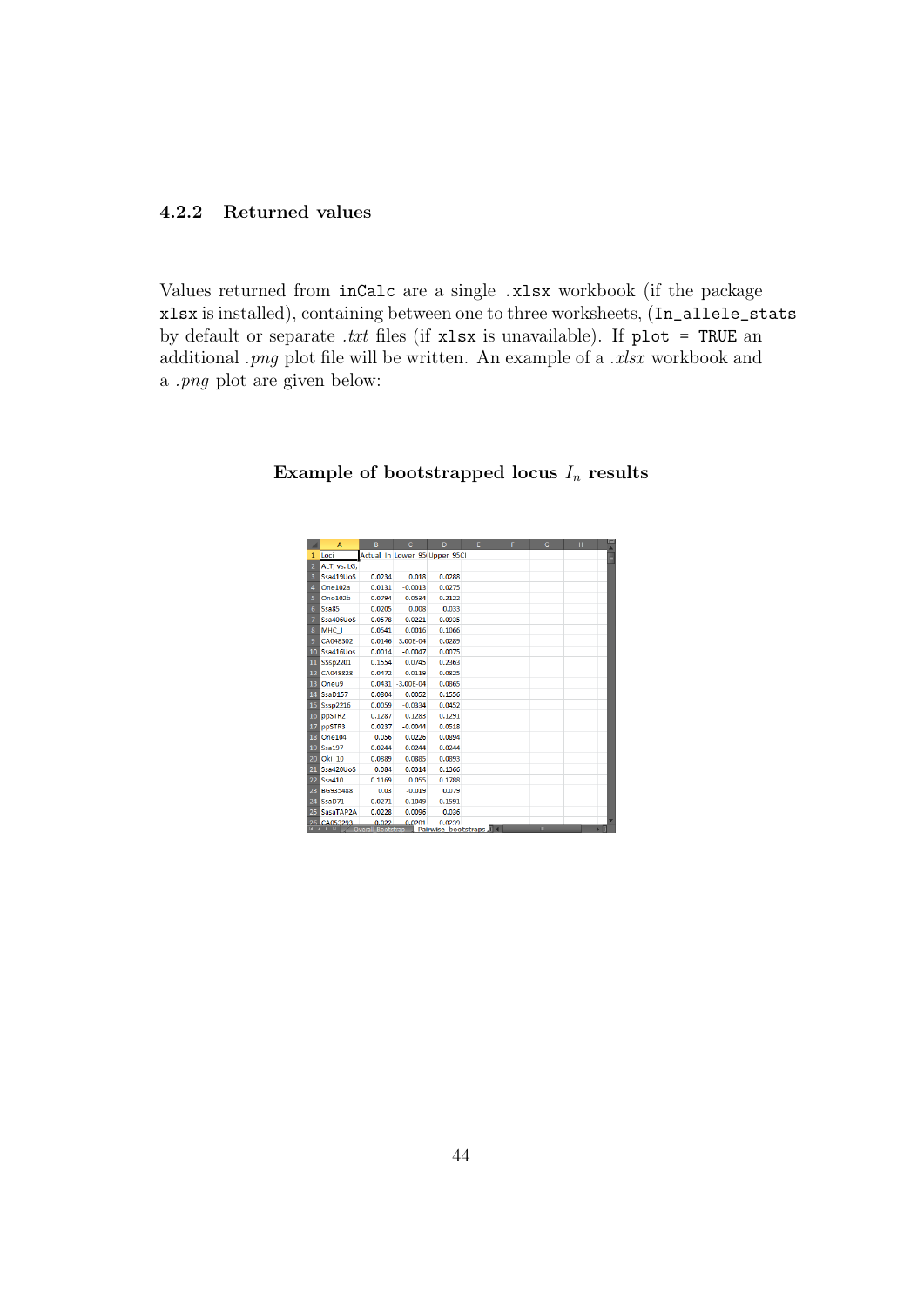# Example of bootstrapped locus  $\mathcal{I}_n$  results plot

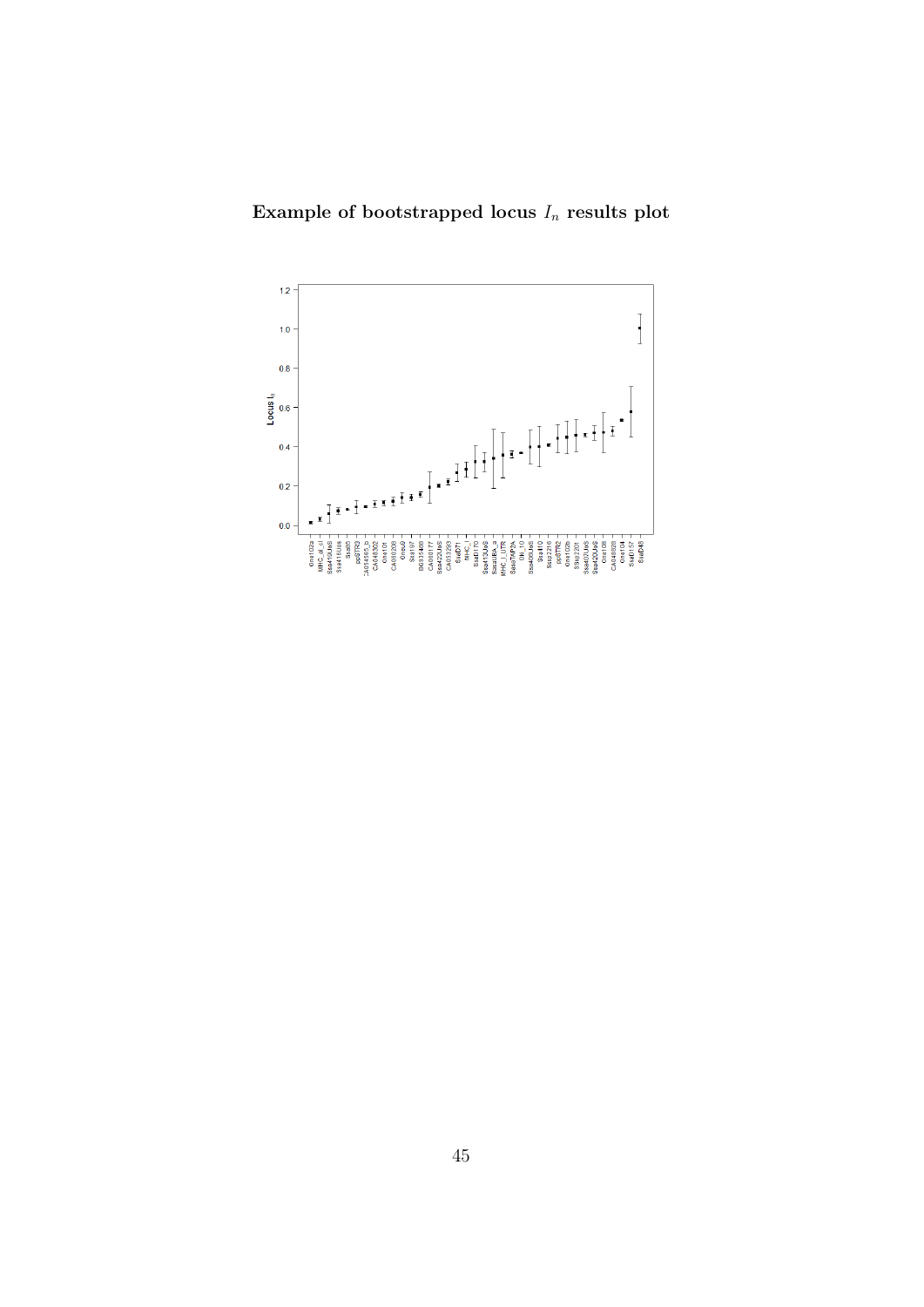### Returned values cont.

For useRs wishing to carry out post analysis manipulations, all results from inCalc are returned to the R environment. Depending on the bootstrap options chosen these results include between one to three of the variables below:

Allele\_In A character matrix of allelic  $I_n$  values per locus along with locus sums.

| ## |           |                         | Allele.1 Allele.2 Allele.3 Allele.4       |  |
|----|-----------|-------------------------|-------------------------------------------|--|
|    |           |                         | ## Locus1 0.0036 0.0036 0.0144 0.004      |  |
|    |           |                         | ## Locus2 0.0095 0.0015 0.0013            |  |
|    |           |                         | ## Locus3 0.0473 0.004 0.0098 0.0234      |  |
|    |           |                         | ## Locus4 0.0032 0.0029 0.0053 0.0135     |  |
|    |           |                         | ## Locus5 0.0111 0.0029 0.0042 0.0045     |  |
|    |           |                         |                                           |  |
|    |           |                         | ## Locus7 0.0077 0.0131 0.0046 0.0087     |  |
|    |           |                         | ## Locus8 0.0157  0.0469  0.0054  0.0048  |  |
|    |           |                         | ## Locus9 0.0107 0.0075 0.0069 0.0054     |  |
|    |           |                         | ## Locus10 0.0038  0.0232  0.0091  0.0326 |  |
|    |           |                         |                                           |  |
|    |           | ## Allele.5 Sum         |                                           |  |
|    |           | ## Locus1 0.0178 0.0581 |                                           |  |
|    | ## Locus2 |                         | 0.0123                                    |  |
|    |           | ## Locus3 0.027 0.4482  |                                           |  |
|    |           | ## Locus4 0.0109 0.08   |                                           |  |
|    |           | ## Locus5 0.0044 0.3983 |                                           |  |
|    |           | ## Locus6 0.0352 0.2839 |                                           |  |
|    |           | ## Locus7 0.0166 0.1068 |                                           |  |
|    | ## Locus8 |                         | 0.0728                                    |  |
|    |           | ## Locus9 0.0081 0.4571 |                                           |  |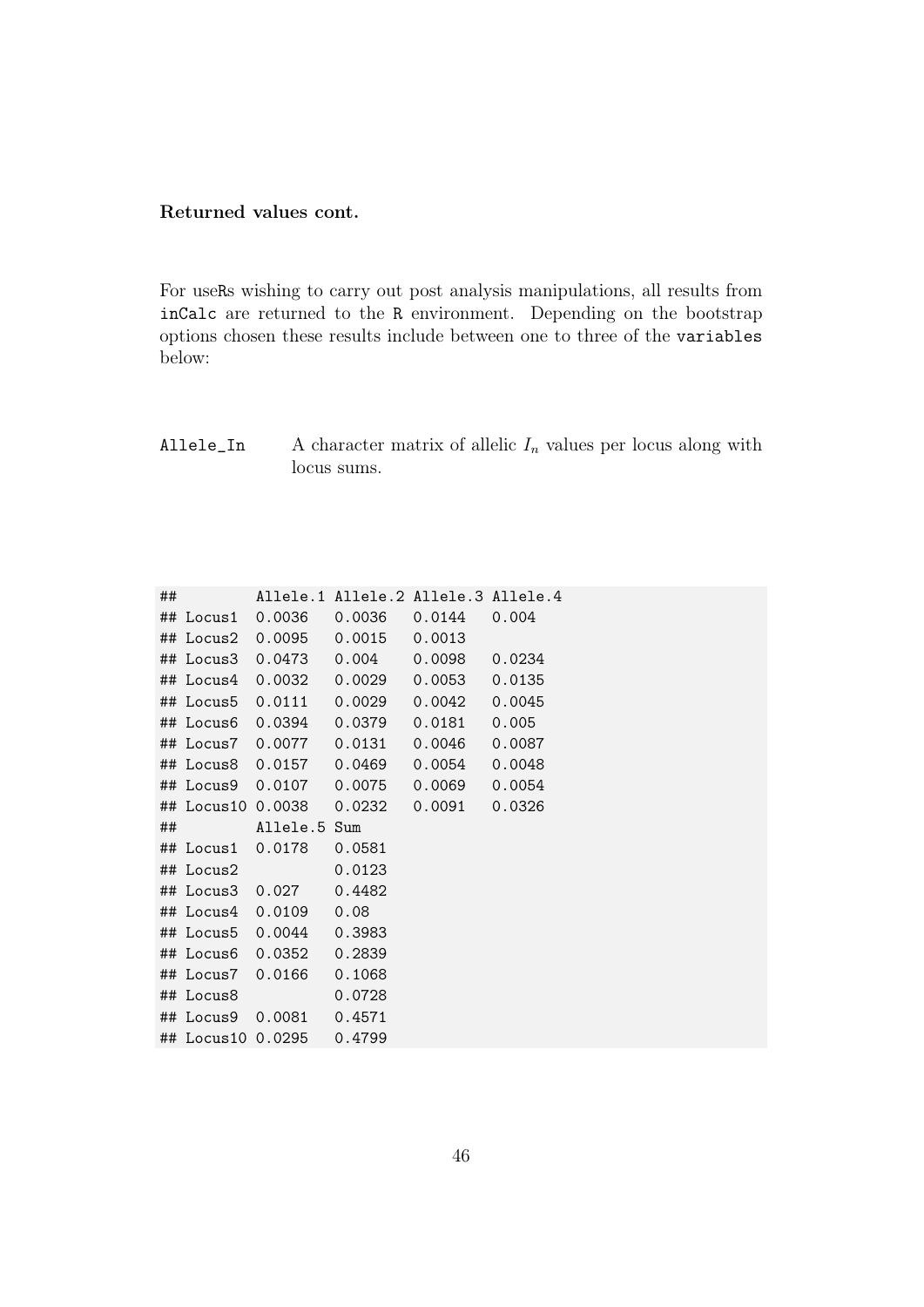Each row of this results matrix represents each locus in the infile. Each column represents the allele specific  $I_n$  per locus except the last column, which contains the sum of allele  $I_n$  for each locus.

l\_bootstrap A character matrix of locus *In* values as well as 95% confidence intervals, calculated from bootstraps (Manly, 1997). Returned when bs\_locus = TRUE.

| ## |                         |        | In Lower_95CI Upper_95CI |        |
|----|-------------------------|--------|--------------------------|--------|
|    | $\#$ Locus1             | 0.0627 | 0.0434                   | 0.0764 |
|    | ## Locus2               | 0.0176 | 0.0092                   | 0.0294 |
|    | $\#$ Locus3             | 0.4878 | 0.4797                   | 0.4964 |
|    | ## Locus4               | 0.0870 | 0.0675                   | 0.1180 |
|    | ## Locus5               | 0.4702 | 0.4545                   | 0.4816 |
|    | $\#$ Locus <sub>6</sub> | 0.3215 | 0.2931                   | 0.3404 |
|    | ## Locus7               | 0.1148 | 0.1033                   | 0.1211 |
|    | ## Locus8               | 0.0891 | 0.0706                   | 0.1019 |
|    | ## Locus9               | 0.5489 | 0.5307                   | 0.5743 |
|    | ## Locus10              | 0.5286 | 0.5136                   | 0.5512 |

Each row in this matrix represents each locus. The first column is the locus sum  $I_n$  as in the final column in Allele\_In. The second and third columns represent the lower and upper confidence intervals per locus respectively.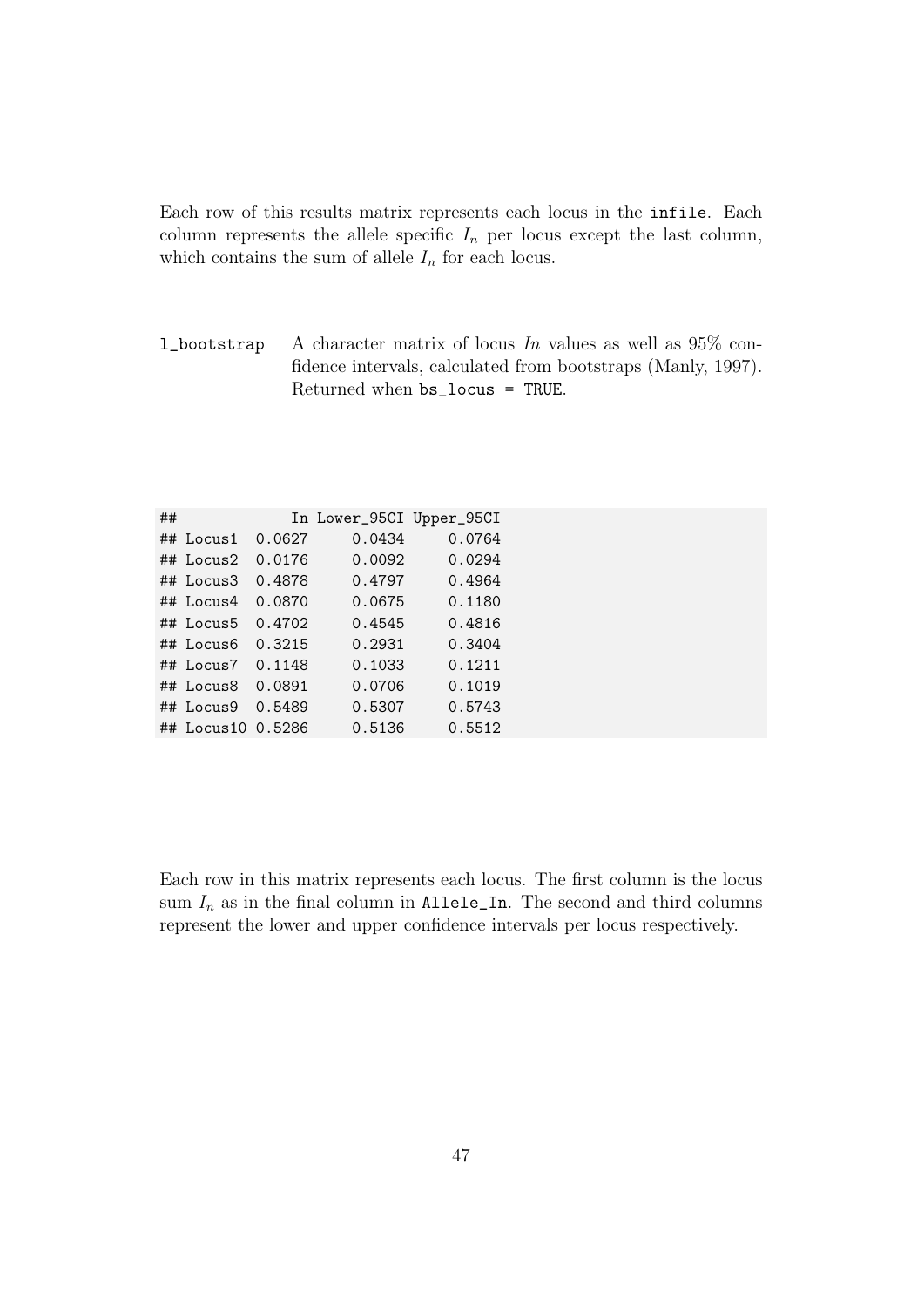PW\_bootstrap A list of matrices for each pairwise population comparison of bootstrapped pairwise locus  $I_n$  values.

## [1] pop1, vs. pop2, ## In Lower\_95CI Upper\_95CI ## Locus1 0.0337 0.0292 0.0381 ## Locus2 0.0210 0.0118 0.0314 ## Locus3 0.1081 0.1017 0.1131 ## Locus4 0.0600 0.0330 0.0832 ## Locus5 0.1298 0.1182 0.1449 ## [1] pop1, vs. pop3, ## In Lower\_95CI Upper\_95CI ## Locus1 0.0340 0.0261 0.0408 ## Locus2 0.0156 0.0014 0.0330 ## Locus3 0.3344 0.3188 0.3437 ## Locus4 0.1161 0.0741 0.1617 ## Locus5 0.2973 0.2762 0.3292 ## [1] pop1, vs. pop4, ## In Lower\_95CI Upper\_95CI ## Locus1 0.0277 0.0189 0.0380 ## Locus2 0.0084 0.0049 0.0122 ## Locus3 0.3277 0.3251 0.3316 ## Locus4 0.0500 0.0309 0.0816 ## Locus5 0.3122 0.2835 0.3289 ## [1] pop1, vs. pop5, ## In Lower\_95CI Upper\_95CI ## Locus1 0.0697 0.0683 0.0715 ## Locus2 0.0117 0.0096 0.0133 ## Locus3 0.4010 0.3857 0.4228 ## Locus4 0.0731 0.0381 0.1109 ## Locus5 0.2869 0.2185 0.3562 ## [1] pop1, vs. pop6, ## In Lower\_95CI Upper\_95CI ## Locus1 0.0286 0.0197 0.0422 ## Locus2 0.0163 0.0010 0.0280 ## Locus3 0.3524 0.3353 0.3747 ## Locus4 0.0380 0.0287 0.0446 ## Locus5 0.2543 0.2244 0.2764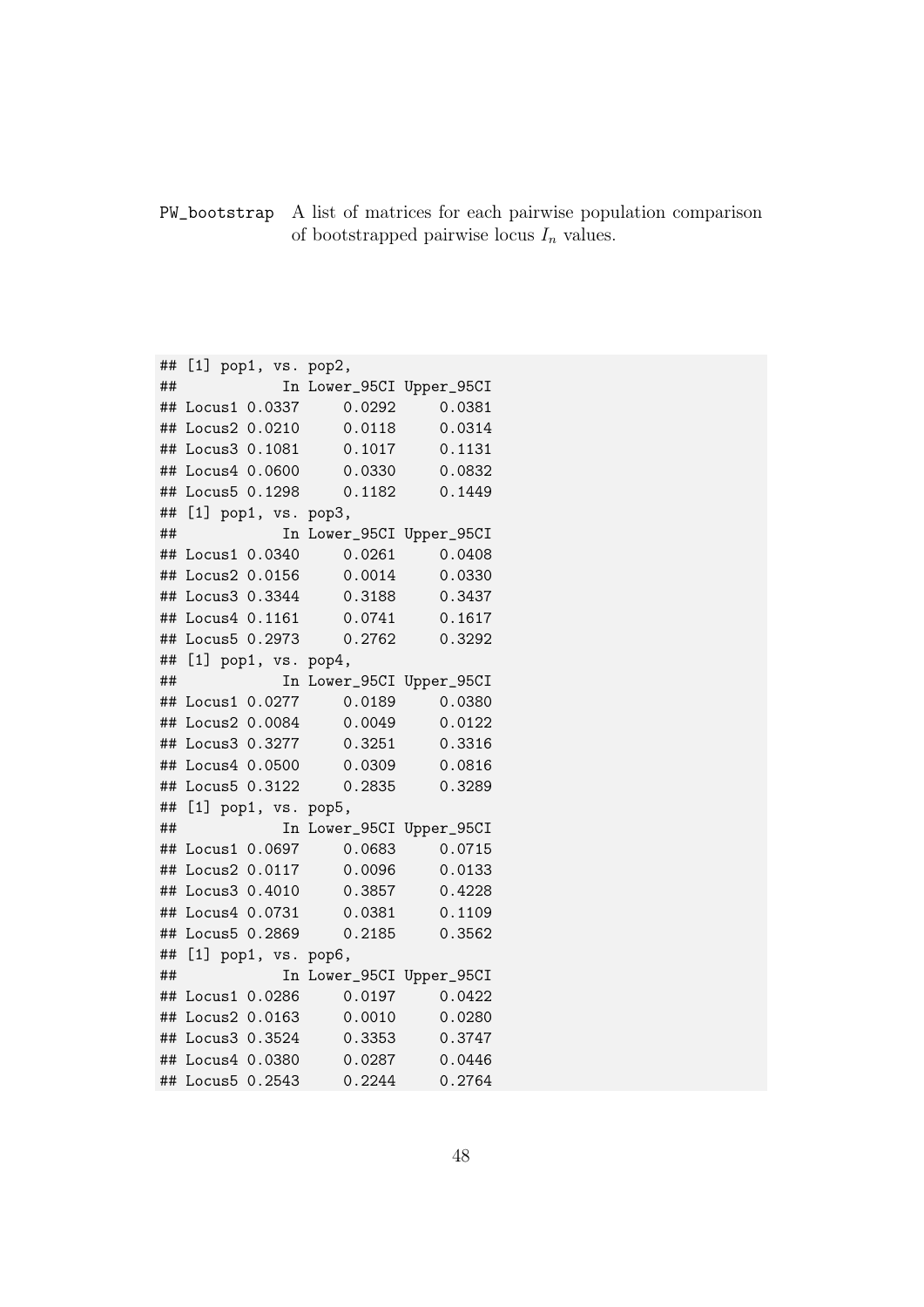# 4.3 readGenepop()

The general usage of readGenepop is:

 $readGenepop(intile = NULL, gp = 3, bootstrap = FALSE)$ 

## 4.3.1 Arguments

| infile    | Specifying the name of the 'genepop' $(?)$ file from which<br>the statistics are to be calculated This file can be in either<br>the 3 digit of 2 digit format. The name must be a character<br>string. |
|-----------|--------------------------------------------------------------------------------------------------------------------------------------------------------------------------------------------------------|
| gp        | Specifies the digit format of the <b>infile</b> . Either 3 (default)<br>or $2$ .                                                                                                                       |
| bootstrap | A logical argument indicating whether the <b>infile</b> should<br>be sampled with replacement and all returned parameters<br>calculated from this bootstrapped data.                                   |

# 4.3.2 Returned values

| npops       | The number of population samples in infile.                                                                |
|-------------|------------------------------------------------------------------------------------------------------------|
| nloci       | The number of loci in infile.                                                                              |
| pop_alleles | A list of two matrices per population. Each matrix per<br>population contains haploid allele designations. |
| pop_list    | A list of matrices ( $n =$ npops) containing the diploid geno-<br>types of individuals per locus.          |
| loci_names  | A character vector containing the names of loci from infile.                                               |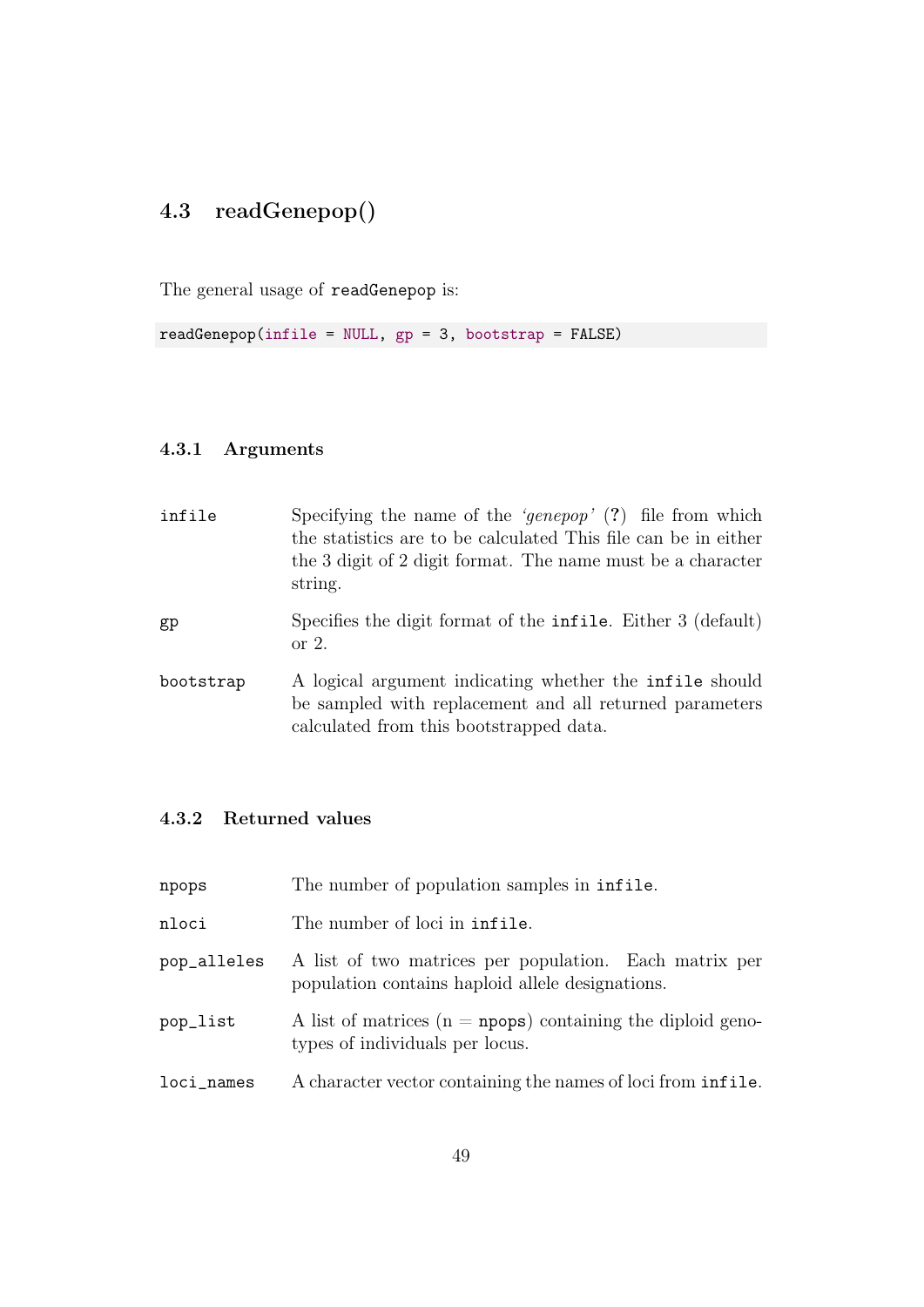| pop_pos      | A numeric vector or the row index locations of the first in-<br>dividual per population in infile.                                                           |
|--------------|--------------------------------------------------------------------------------------------------------------------------------------------------------------|
| pop_sizes    | A numeric vector of length npops containing the number of<br>individuals per population sample in infile.                                                    |
| allele_names | A list of npops lists containing nloci character vectors of<br>alleles names per locus. Useful for identifying unique alleles.                               |
| all_alleles  | A list of nloci character vectors of all alleles observed across<br>all population samples in infile.                                                        |
| allele_freq  | A list containing <b>nloci</b> matrices containing allele frequen-<br>cies per alleles per population sample.                                                |
| raw_data     | An unaltered data frame of infile.                                                                                                                           |
| loci_harm_N  | A numeric vector of length nloci, containing the harmonic<br>mean number of individuals genotyped per locus.                                                 |
| n_harmonic   | A numeric value representing the harmonic mean of npops.                                                                                                     |
| pop_names    | A character vector containing a six character population<br>sample name for each population in infile (the first six<br>characters of the first individual). |
| indtyp       | A list of length nloci containing character vectors of length<br>npops, indicating the number of individuals per population<br>sample typed at each locus.   |
| nalleles     | A vector of the total number of alleles observed at each<br>locus.                                                                                           |
| bs_file      | A dataframe/genpop object of bootstrapped data. Returned<br>if bootstrap = TRUE.                                                                             |
| $obs_all$    | A list of matrices of the observed number of allele occur-<br>rences per population                                                                          |

- 
- rences per population.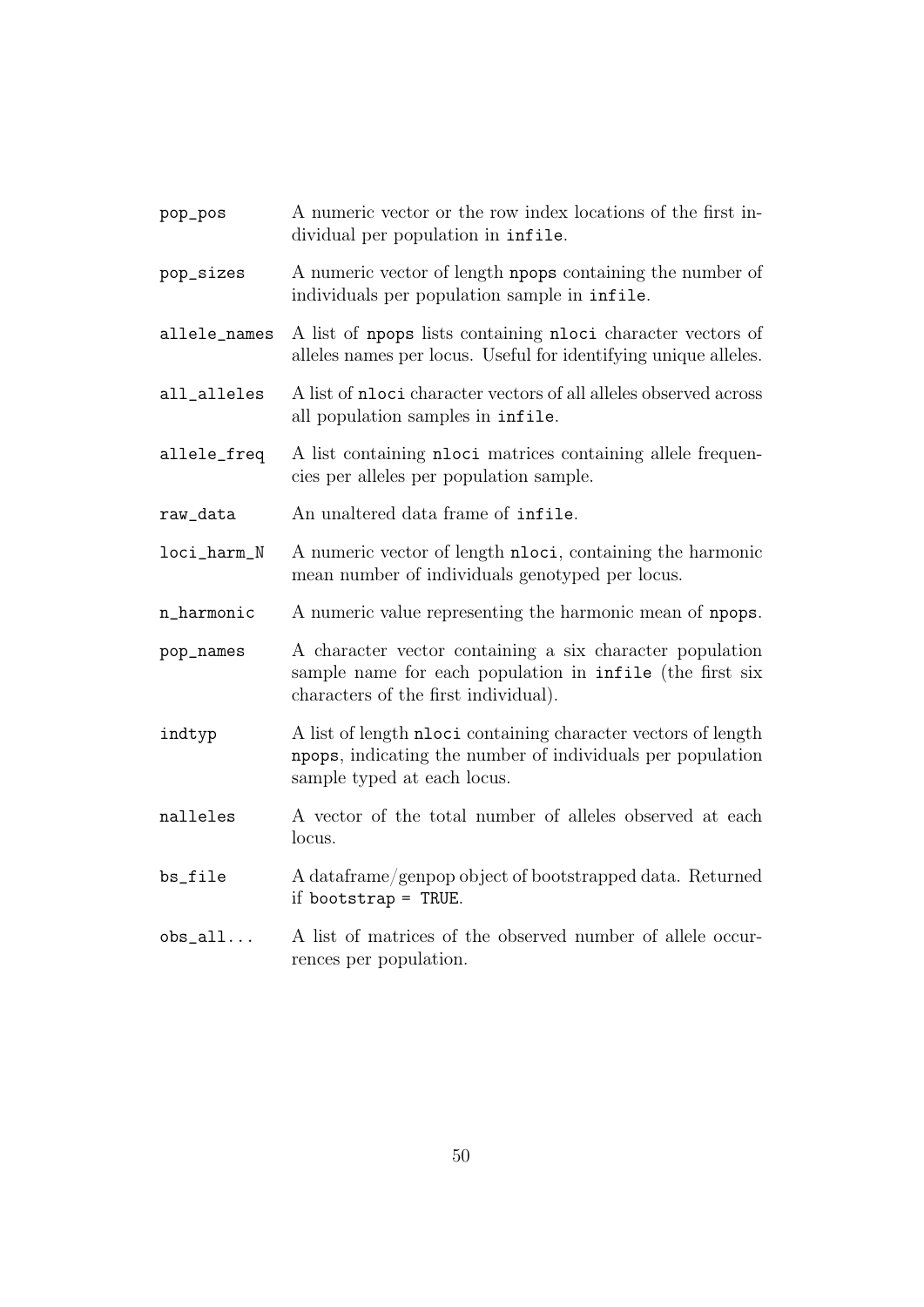# 4.4 corPlot()

The general usage of corPlot is:

corPlot(x,y)

#### 4.4.1 Arguments

- x The object returned by the function readGenepop.
- y The object returned by the function divPart.

## 4.4.2 Returned values

plot A console plot is automatically created using this functions. As the plot is intended for exploratory purposes, it is not written to file. UseRs can save the lot manually if required. below is an example of the returned plot.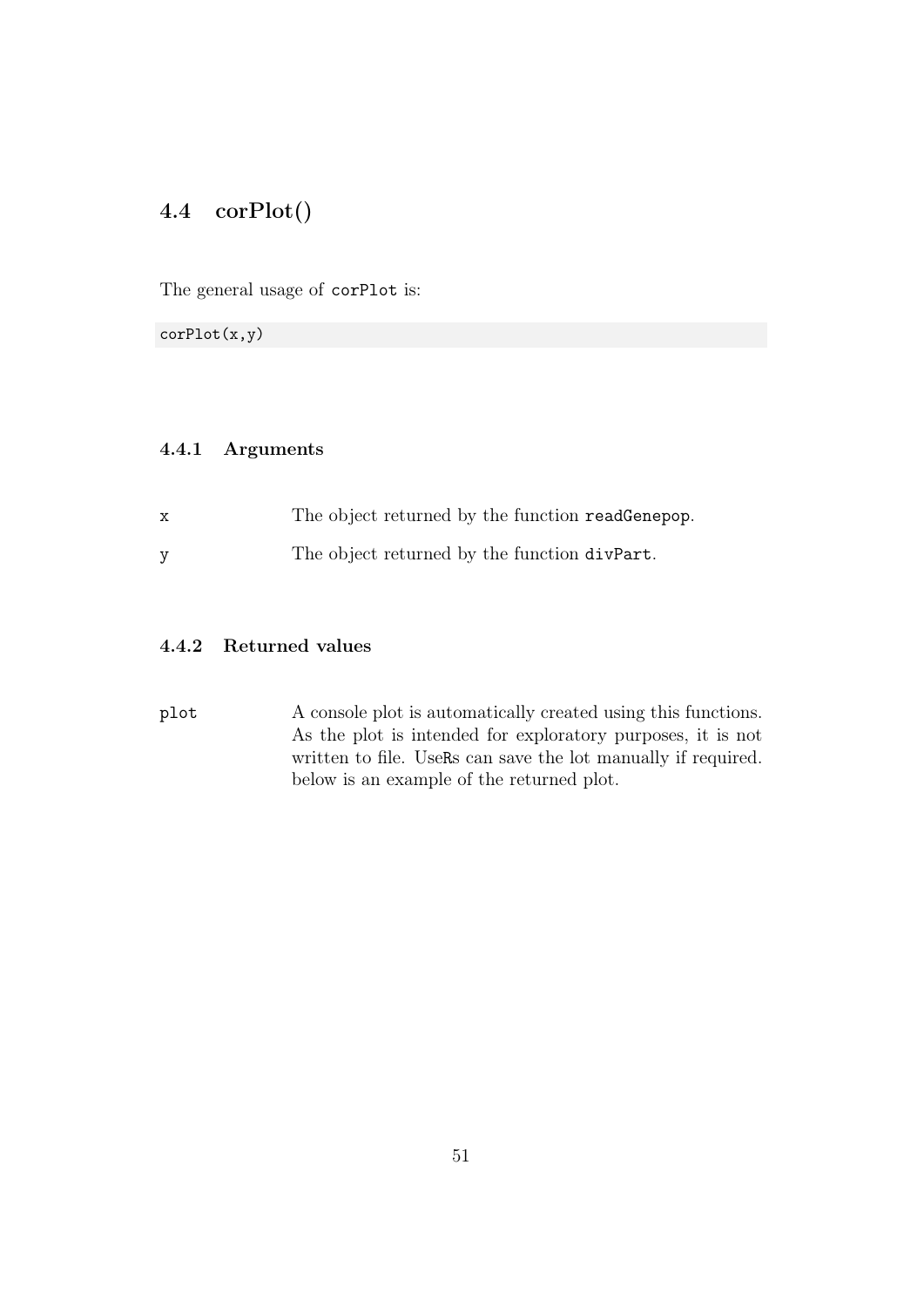

The plot depicts the relationship between the estimated statistics calculated by divPart and the number of alleles per locus. Lines represents the line of best fit. Pearson's product-moment correlation coefficient is also provided.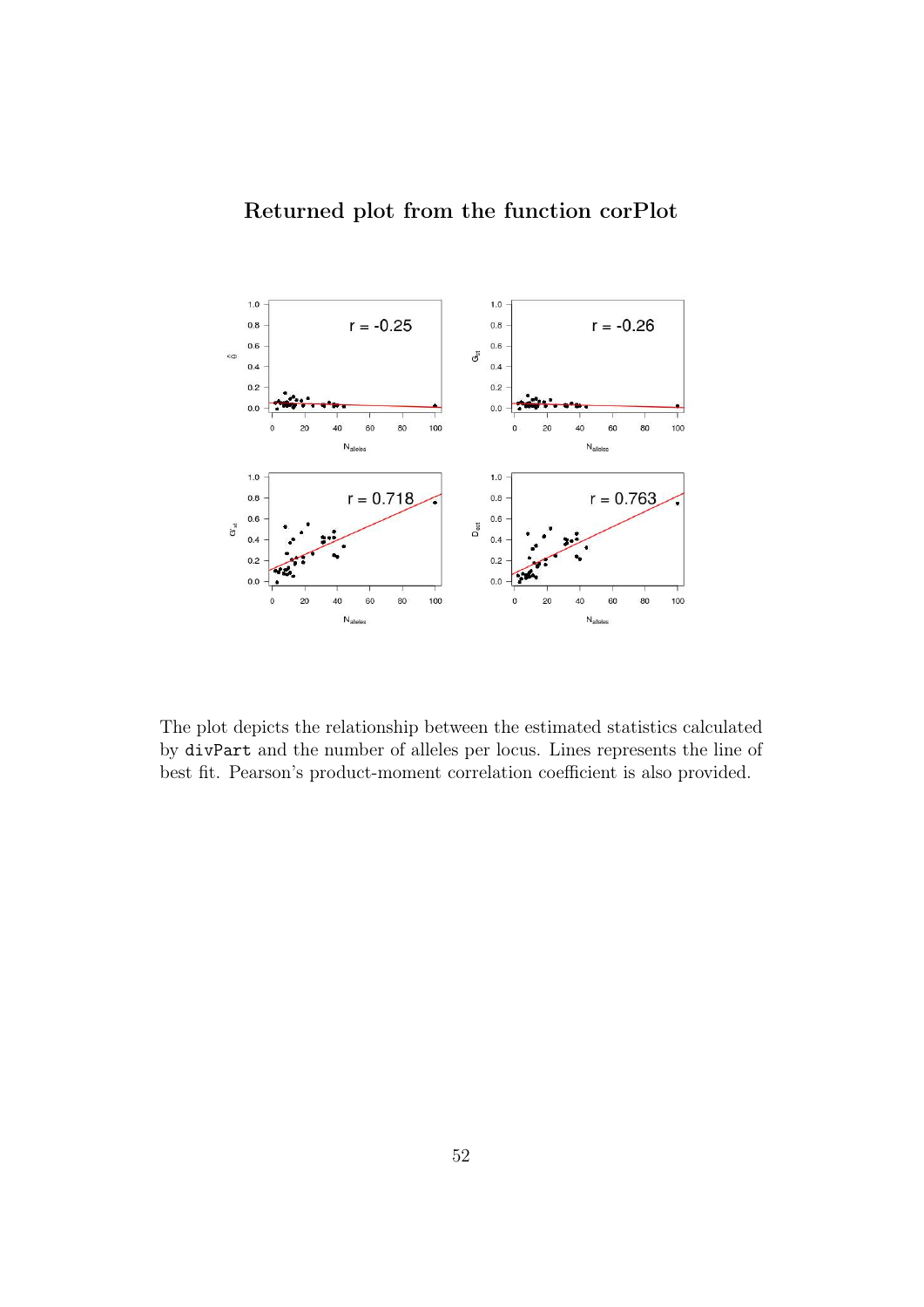# 4.5 difPlot()

The general usage of difPlot is:

 $diffPlot(x, outfile = NULL, interactive = FALSE)$ 

#### 4.5.1 Arguments

x The object returned by the function divPart.

- outfile A folder name or directory indicating where interactive plots should be written. It is advisable, though not essential that this argument be set to the same outfile argument as for divPart. This argument is only valid when interactive = TRUE. If no argument is given for outfile, while interactive = TRUE, plot files will be written to the working directory. Folder name should be given as a character string.
- interactive A logical argument indicating whether useRs would like to plot their results to interactive *.html* files produced by sendplot. TRUE indicates that results should be written to file, whereas FALSE indicates that results should be plotted to the R graphics device.

#### 4.5.2 Returned values

Plot Depending on the argument given for interactive, either a single plot will be passed to the R graphic device (i.e. when interactive = FALSE) or 3-4 *.html* files will be written to a user defined location.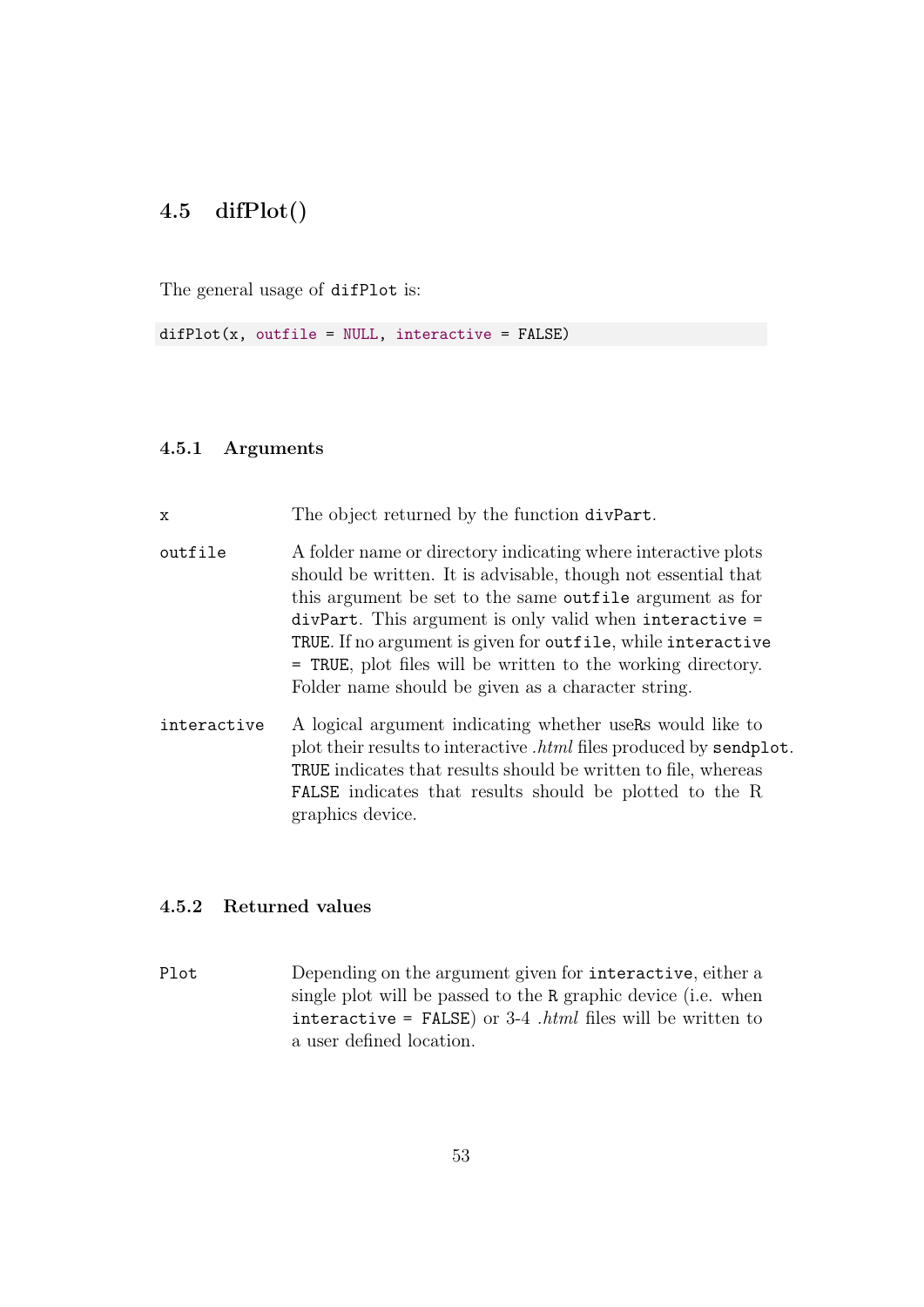

# Returned plot from the function difPlot when  $interactive = FALSE$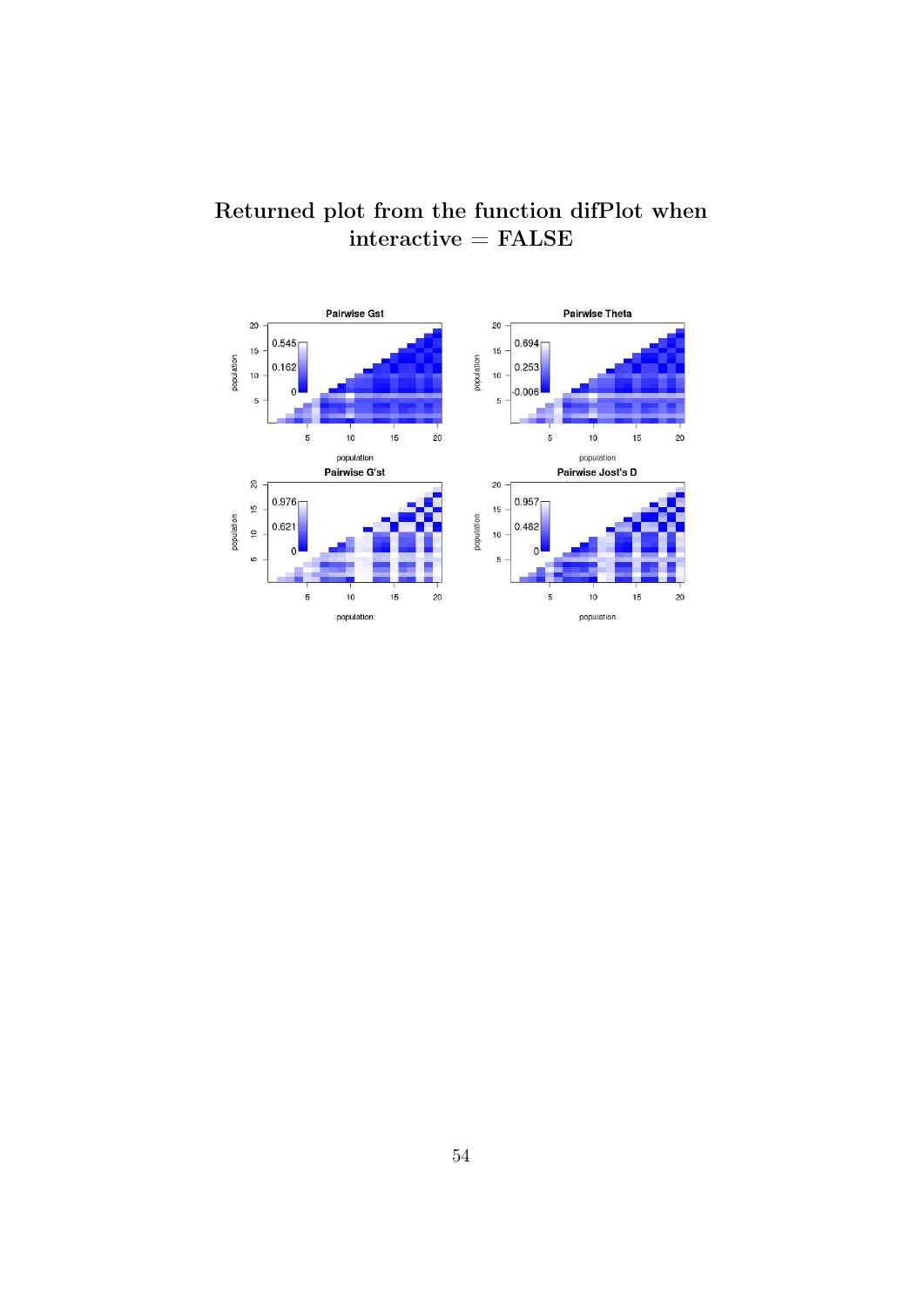# One of the returned plots from the function difPlot when interactive=TRUE



As can be seen, the plots produced when interactive = TRUE are much more useful than when interactive = FALSE, due to useRs ability to identify population comparisons of interest. These plots contain tool-tip information, courtesy of the sendplot package.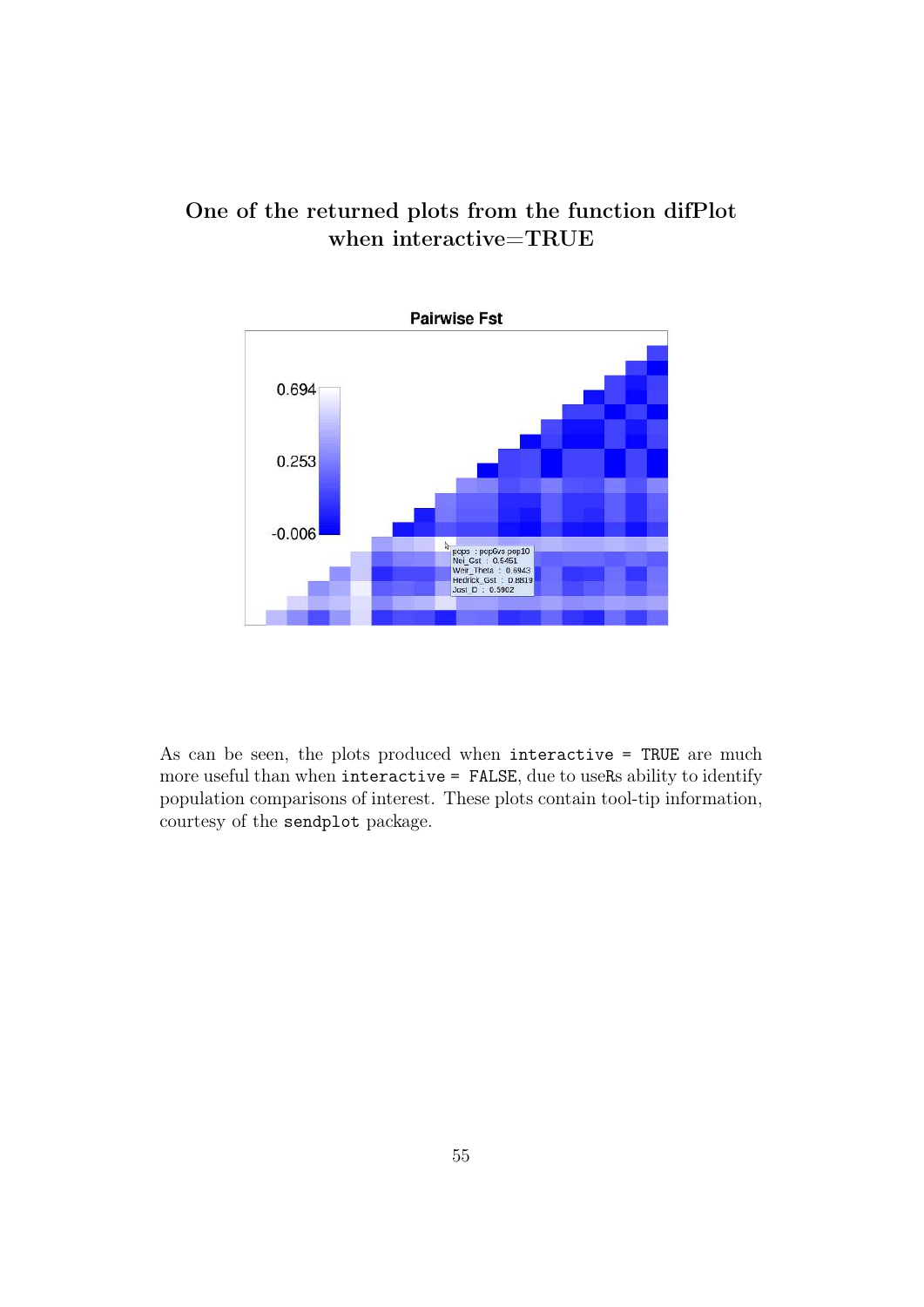# 4.6 chiCalc

The general usage of chiCalc is:

chiCalc(infile = NULL, outfile = NULL, gp = 3, minFreq = NULL)

#### 4.6.1 Arguments

| infile  | Specifying the name of the 'genepop' $(?)$ file from which<br>the statistics are to be calculated This file can be in either<br>the 3 digit of 2 digit format. The name must be a character<br>string. |
|---------|--------------------------------------------------------------------------------------------------------------------------------------------------------------------------------------------------------|
| outfile | A character string specifying the name given to an output<br>file, containing analysis results. If this argument is passed<br>as NULL, no file will be written.                                        |
| gp      | Specifies the digit format of the infile. Either 3 (default)<br>or $2$ .                                                                                                                               |
| minFreq | A threshold minimum value or vector of values, below which<br>alleles are not included in the analysis.                                                                                                |

## 4.6.2 Returned values

chi table A character matrix containing locus chi-square values, degrees of freedom, p.values and significance indicators, as well as overall values.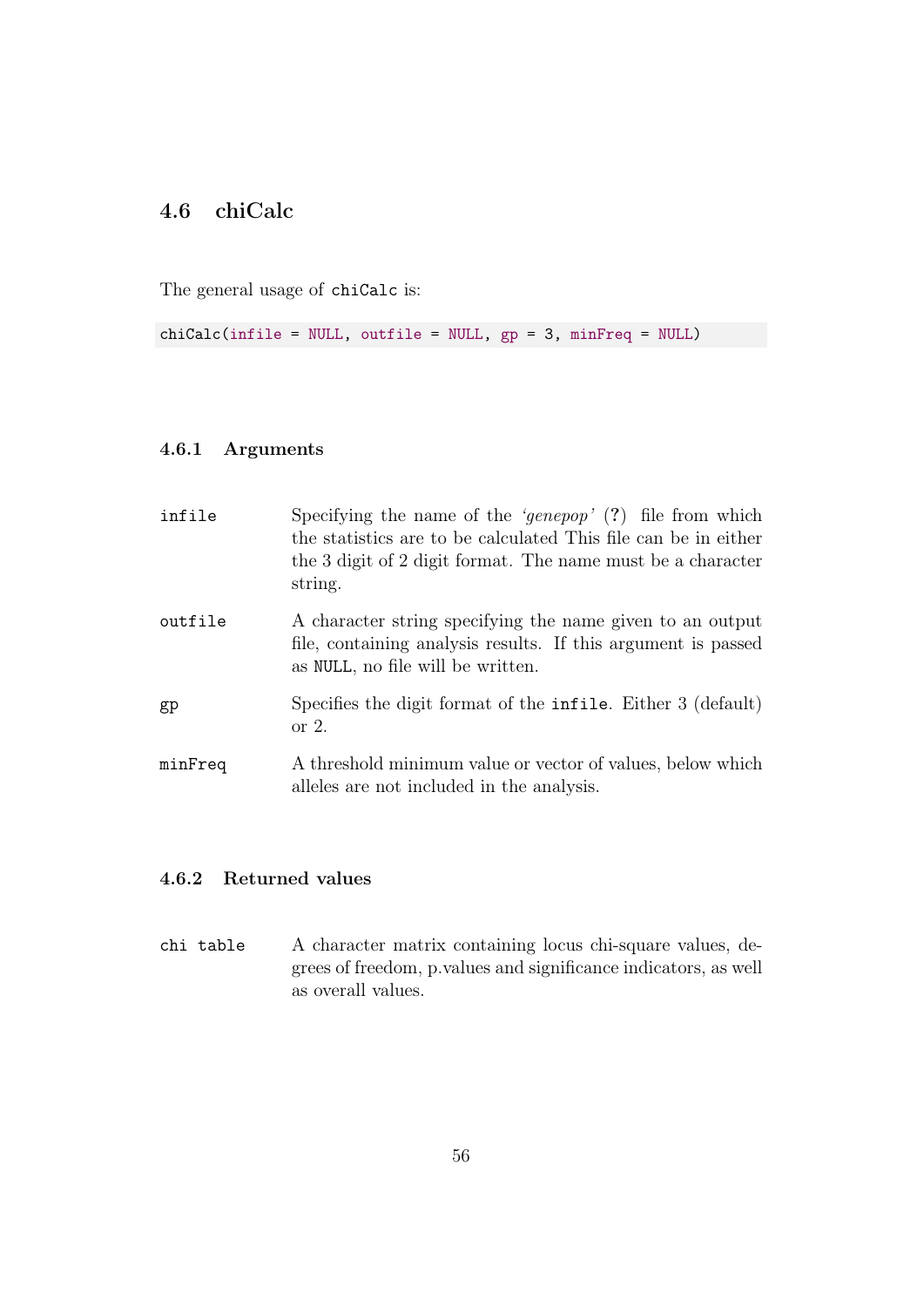# 4.7 divOnline

The general usage of divOnline is:

divOnline()

By executing the above command, a web browser (system default) will open with the divOnline application running. Users can read file from their system into the app and choose many of the analysis options. Most analysis results can be downloaded to *.txt* files.

## 4.8 fstOnly

The general usage of  $fstOnly$  is:

fstOnly(infile = NULL, outfile = NULL, gp = 3, bs\_locus = FALSE, bs\_pairwise = FALSE, bootstraps = 0, parallel = FALSE)

### 4.8.1 Arguments

| infile  | Specifying the name of the 'genepop' $(?)$ file from which<br>the statistics are to be calculated This file can be in either<br>the 3 digit of 2 digit format. The name must be a character<br>string. |
|---------|--------------------------------------------------------------------------------------------------------------------------------------------------------------------------------------------------------|
| outfile | Allows users to specify a suffix for output folder and files.<br>Name must a character string enclosed in either "" or ".                                                                              |
| gp      | Specifies the digit format of the <b>infile</b> . Either 3 (default)<br>or $2$ .                                                                                                                       |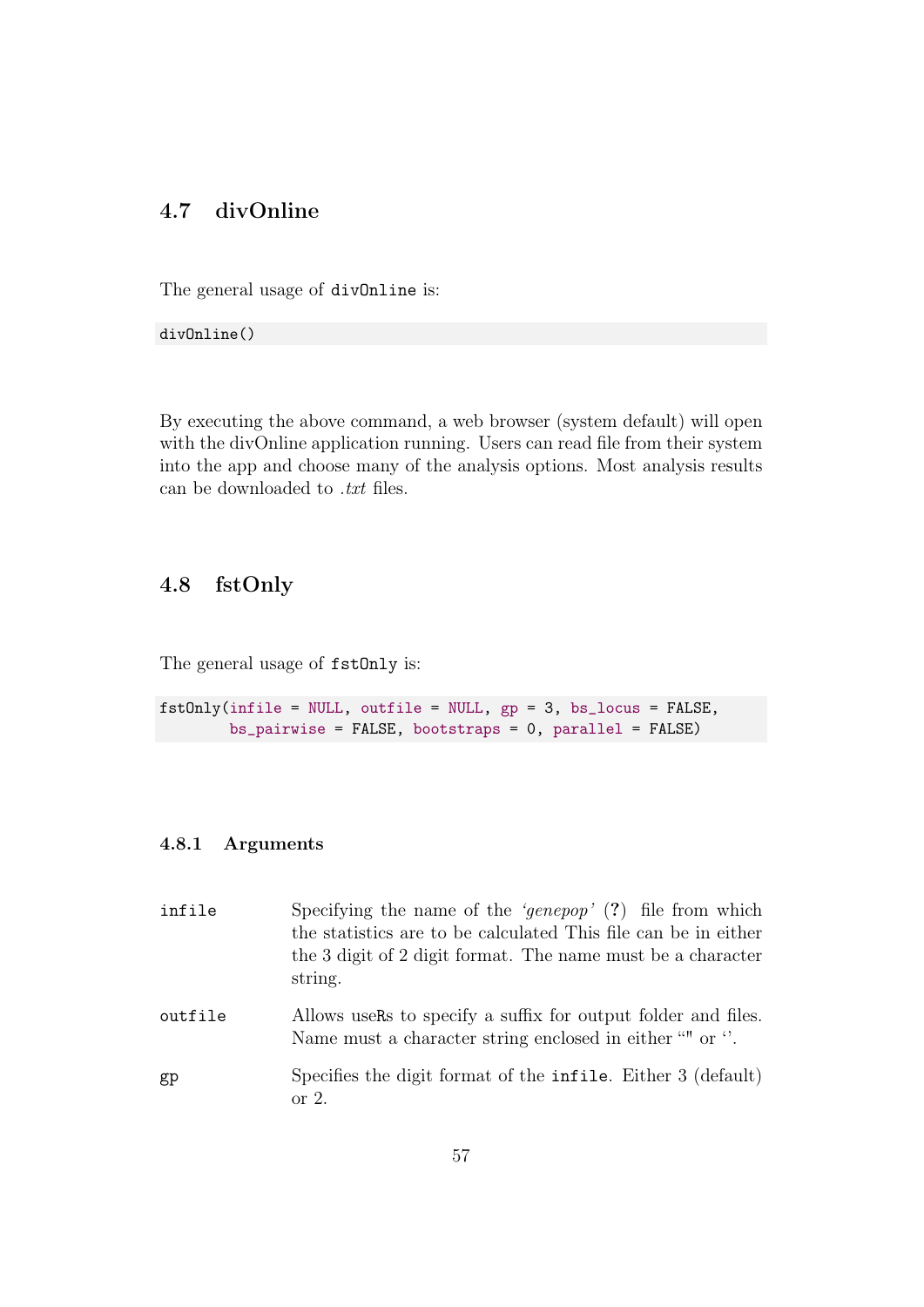- bs\_locus Gives useRs the option to bootstrap locus statistics. Results will be written to *.xlsx* file by default if the package xlsx is installed, and to a *.png* file if plot=TRUE. If xlsx is not installed, results will be written to *.txt* files.
- bs\_pairwise Gives useRs the option to bootstrap statistics across all loci for each pairwise population comparison. Results will be written to a *.xlsx* file by default if the package xlsx is installed. If xlsx is not installed, results will be written to *.txt* files.
- bootstraps Determines the number of bootstrap iterations to be carried out. The default value is bootstraps = 0, this is only valid when all bootstrap options are false. There is no upper limit on the number of bootstrap iterations, however very large numbers of bootstrap iterations for pairwise calculations (> 1000) may take a long time to run for large data sets.
- parallel A logical argument specifying if computations should be run in parallel on all available CPU cores. If parallel = TRUE, batches of jobs will be distributed to all cores resulting in faster completion.

#### 4.8.2 Returned values

- locus A list contain two matrices,  $F_{ST}$  and  $F_{IT}$ . Each matrix contains the actual calculated statistic along with their respective 95% confidence intervals per locus, as well as a global estimate across all population samples and loci. This result is only returned if  $bs\_locus = TRUE$ .
- pairwise A list contain two matrices,  $F_{ST}$  and  $F_{IT}$ . Each matrix contain the actual and respective 95% confidence intervals across loci for each pairwise population comparison. This result is only returned when  $bs\_pairwise = TRUE$ .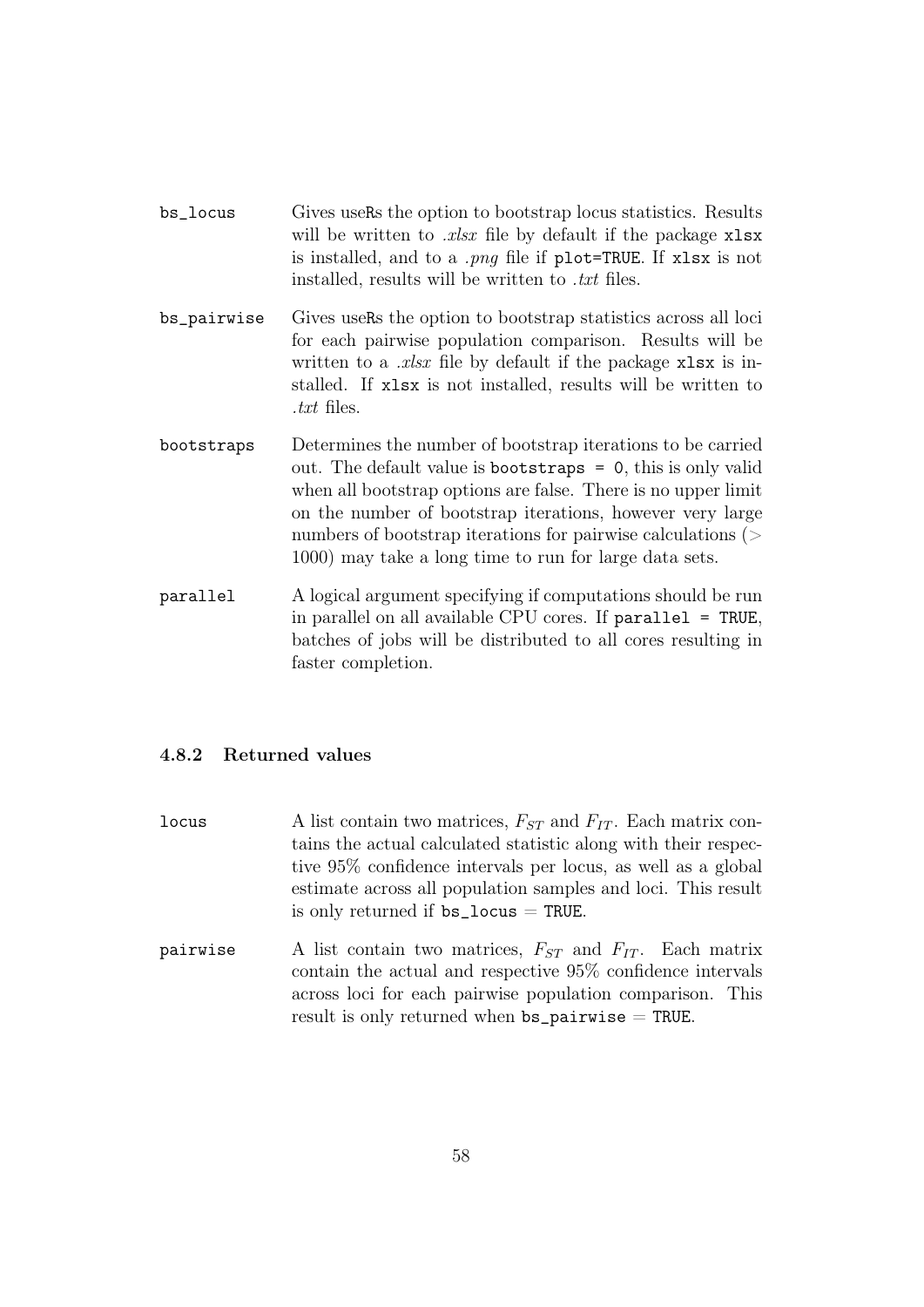## 4.9 divRatio

The general usage of divRatio is:

```
divRatio(infile = NULL, outfile = NULL, gp = 3, pop_stats = NULL,
         refPos = NULL, bootstraps = 1000, parallel = FALSE)
```
#### 4.9.1 Arguments

infile A character string argument specifying the name of either a 3 digit or 2 digit genepop file containing the raw genotypes of at least the reference population sample. outfile A character string specifying a prefix name for an automatically generated results folder, to which results file will be written. gp Specifies the digit format of the infile. Either 3 (default) or 2. pop\_stats A character string indicating the name of the population statistics data frame file. This argument is required if only raw data for the reference population are give in infile. The data frame should be structured in a specific way. An example can be seen by typing data(pop\_stats) into the console. The validloci column is only required if mean allelic richness and expected heterozygosity for populations of interest have been calculated from loci for which data is not present in the reference population. This column should contain a single character string of common loci between each population sample and the reference population sample. refPos A numeric argument specifying the position of the reference population in infile. The argument is only valid when raw genotype data has been provided for the refer-

and pop\_stats is NULL.

ence population sample and all other populations of interest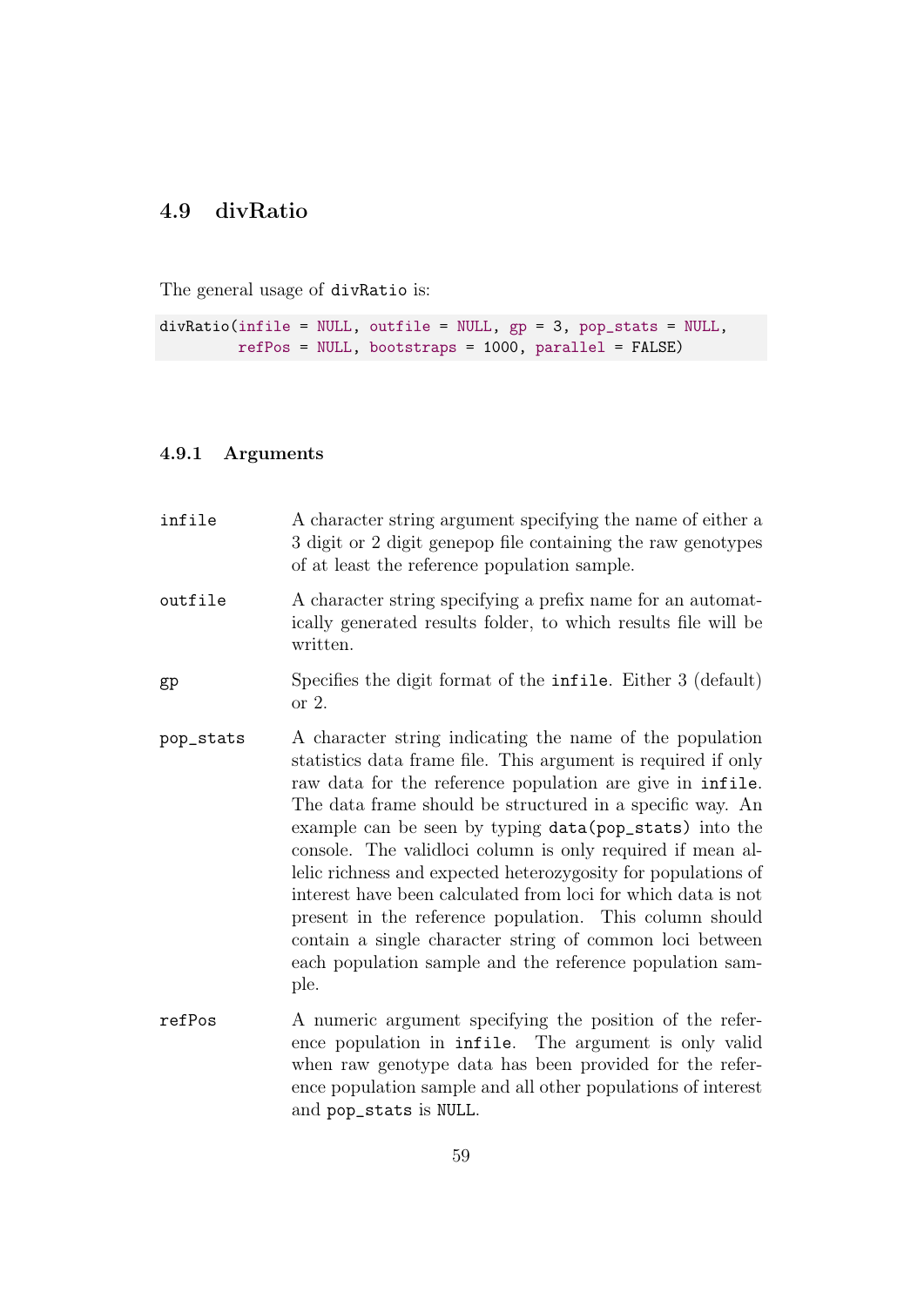- bootstraps Specifies the number of times the reference population should be resampled when calculating the sample size standardised allelic richness and expected heterozygosity for calculating the diversity ratios. The larger the number of bootstraps the longer the analysis will take to run. As an indication of runtime, running divRatio on the Big\_data data set (type ?Big\_data for details), takes 10min 42s on a Toshiba Satellite R830 with 6GB RAM, and an Intel Core i5 - 2435M CPU running Linux.
- parallel A logical argument indicating whether the analysis should make use of all available cores on the users system.

#### 4.9.2 Returned values

All results will be written to a user defined folder, providing an argument is passed for 'outfile'. Results will be written to .xlsx files if the package xlsx and its dependencies are installed, or a .txt file otherwise.

A data frame containing the following variables is also returned to the R console:

| pop      | The names of each population of interest, including the ref-<br>erence population.                                                                |  |  |
|----------|---------------------------------------------------------------------------------------------------------------------------------------------------|--|--|
| n        | The sample size of each population                                                                                                                |  |  |
| alr      | Mean allelic richness across loci                                                                                                                 |  |  |
| alrSE    | The standard error of the allelic richness across loci                                                                                            |  |  |
| He       | Mean expected heterozygosity across loci                                                                                                          |  |  |
| HeSE     | Standard error of expected heterozygosity across loci                                                                                             |  |  |
| alrRatio | The ratio of the allelic richness of the subject population<br>sample and the sample size standardised reference popula-<br>tion allelic richness |  |  |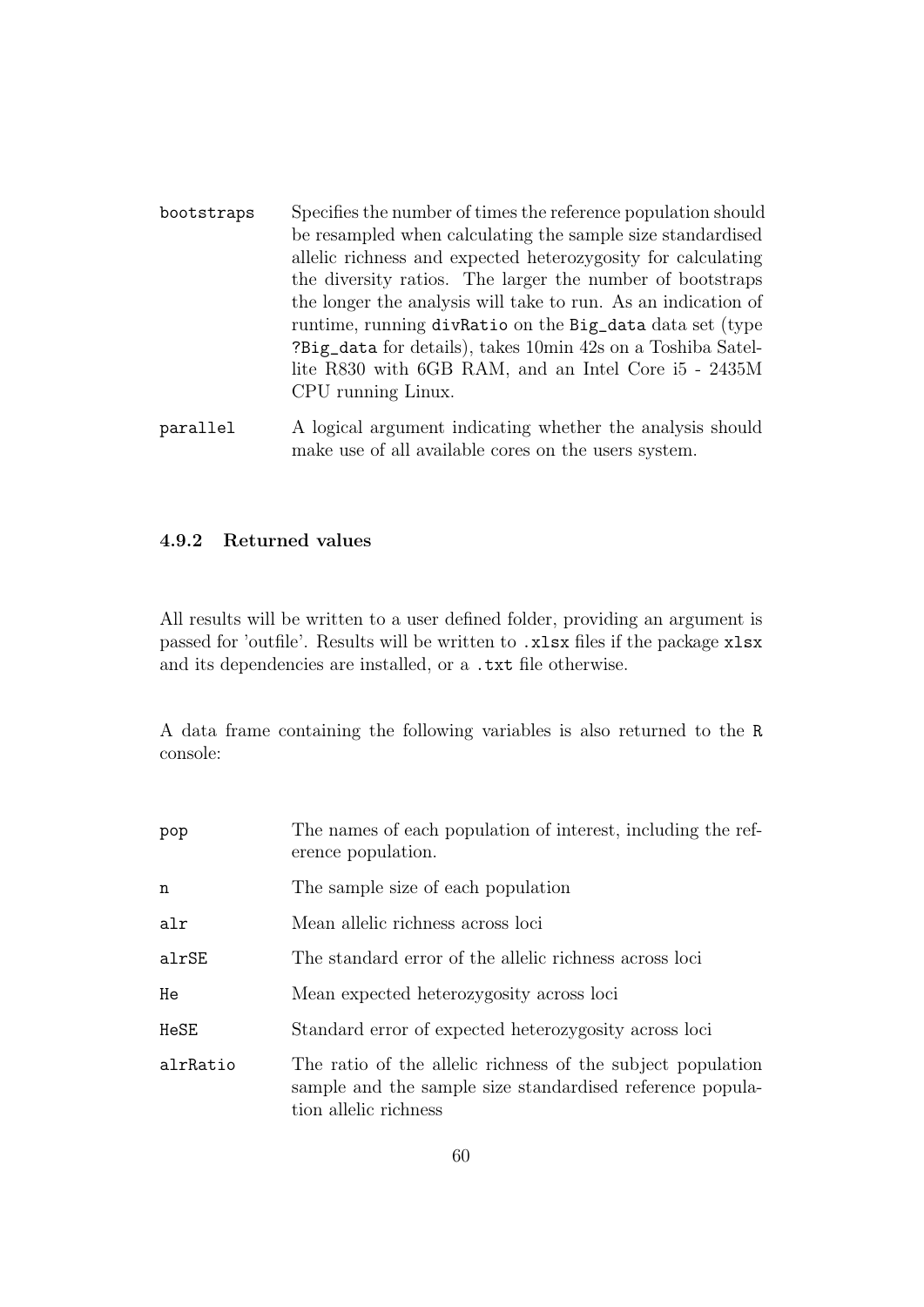| alrSERation | The standard error of divisions for the allelic richness ratio                                                                   |
|-------------|----------------------------------------------------------------------------------------------------------------------------------|
| heRatio     | The ratio of expected heterozygosity between the standard-<br>ised reference population sample and subject population<br>samples |
| heSEratio   | The standard error of divisions for the expected heterozy-<br>gosity ratio                                                       |

# 4.10 bigDivPart()

The general usage of this function is as follows:

bigDivPart(infile = NULL, outfile = NULL, WC\_Fst = FALSE, format = NULL)

## 4.10.1 Arguments

| infile  | Specifies the name of the 'genepop' $(?)$ file from which the<br>statistics are to be calculated. This file can be in either the<br>3 digit of 2 digit format. The name must be a character<br>string. |
|---------|--------------------------------------------------------------------------------------------------------------------------------------------------------------------------------------------------------|
| outfile | Allows users to specify a prefix for an output folder. Name<br>must a character string enclosed in either "" or ".                                                                                     |
| WC_Fst  | A logical indication as to whether Weir and Cockerham's,<br>1984 F-statistics should be calculated. This option will in-<br>crease analysis time.                                                      |
| format  | A character string specifying the preferred output format<br>for calculated results. The arguments txt or xlsx are valid<br>when outfile is not NULL.                                                  |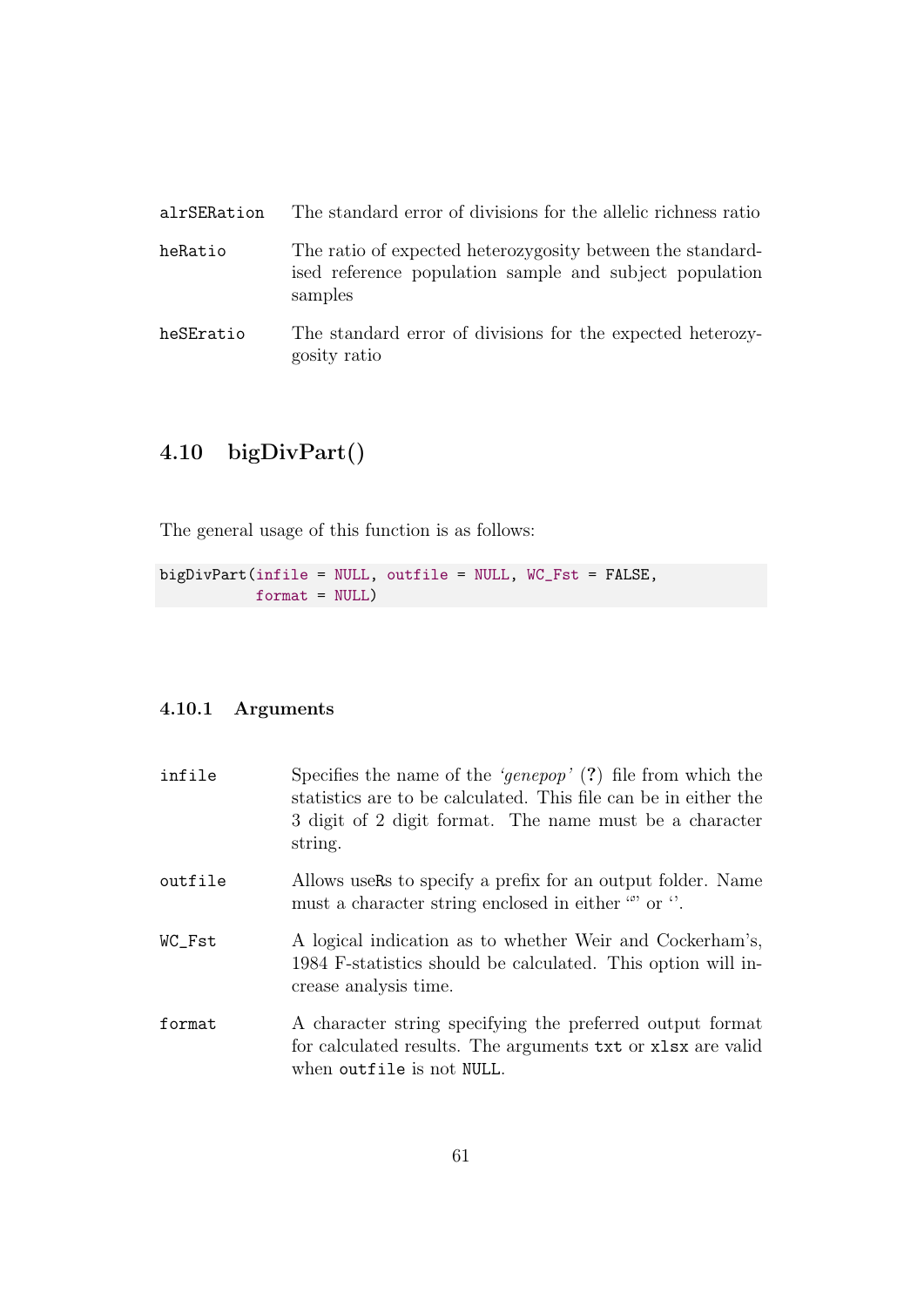### 4.10.2 Returned values

standard See divPart description for details. estimates See divPart description for details.

## 4.11 microPlexer

The general usage of this function is as follows:

microPlexer()

By typing the above command into the R console, a web application will be launched in the system's default internet browser. At initiation, the application appears as the figure below:

| No file chosen<br>Specify the colours of your fluorophores<br>wellow<br>red<br>blue<br>green<br>orange<br>$\blacktriangle$<br>۰<br>If you are using the balanced algorithm, how many loci<br>per multiplex would like, on average?<br>10<br>100<br>is. | Upload size range .csv file                                | Download |
|--------------------------------------------------------------------------------------------------------------------------------------------------------------------------------------------------------------------------------------------------------|------------------------------------------------------------|----------|
|                                                                                                                                                                                                                                                        | Choose File                                                |          |
|                                                                                                                                                                                                                                                        |                                                            |          |
|                                                                                                                                                                                                                                                        |                                                            |          |
|                                                                                                                                                                                                                                                        |                                                            |          |
|                                                                                                                                                                                                                                                        |                                                            |          |
|                                                                                                                                                                                                                                                        |                                                            |          |
|                                                                                                                                                                                                                                                        |                                                            |          |
|                                                                                                                                                                                                                                                        |                                                            |          |
|                                                                                                                                                                                                                                                        | What is the minimum distance allowable between loci?<br>20 |          |
|                                                                                                                                                                                                                                                        | Grouping algorithm:                                        |          |
|                                                                                                                                                                                                                                                        | · Maximum throughput                                       |          |
|                                                                                                                                                                                                                                                        | Balanced throughput                                        |          |
|                                                                                                                                                                                                                                                        |                                                            |          |
|                                                                                                                                                                                                                                                        |                                                            |          |
|                                                                                                                                                                                                                                                        |                                                            |          |
|                                                                                                                                                                                                                                                        |                                                            |          |
|                                                                                                                                                                                                                                                        |                                                            |          |

#### microPlexer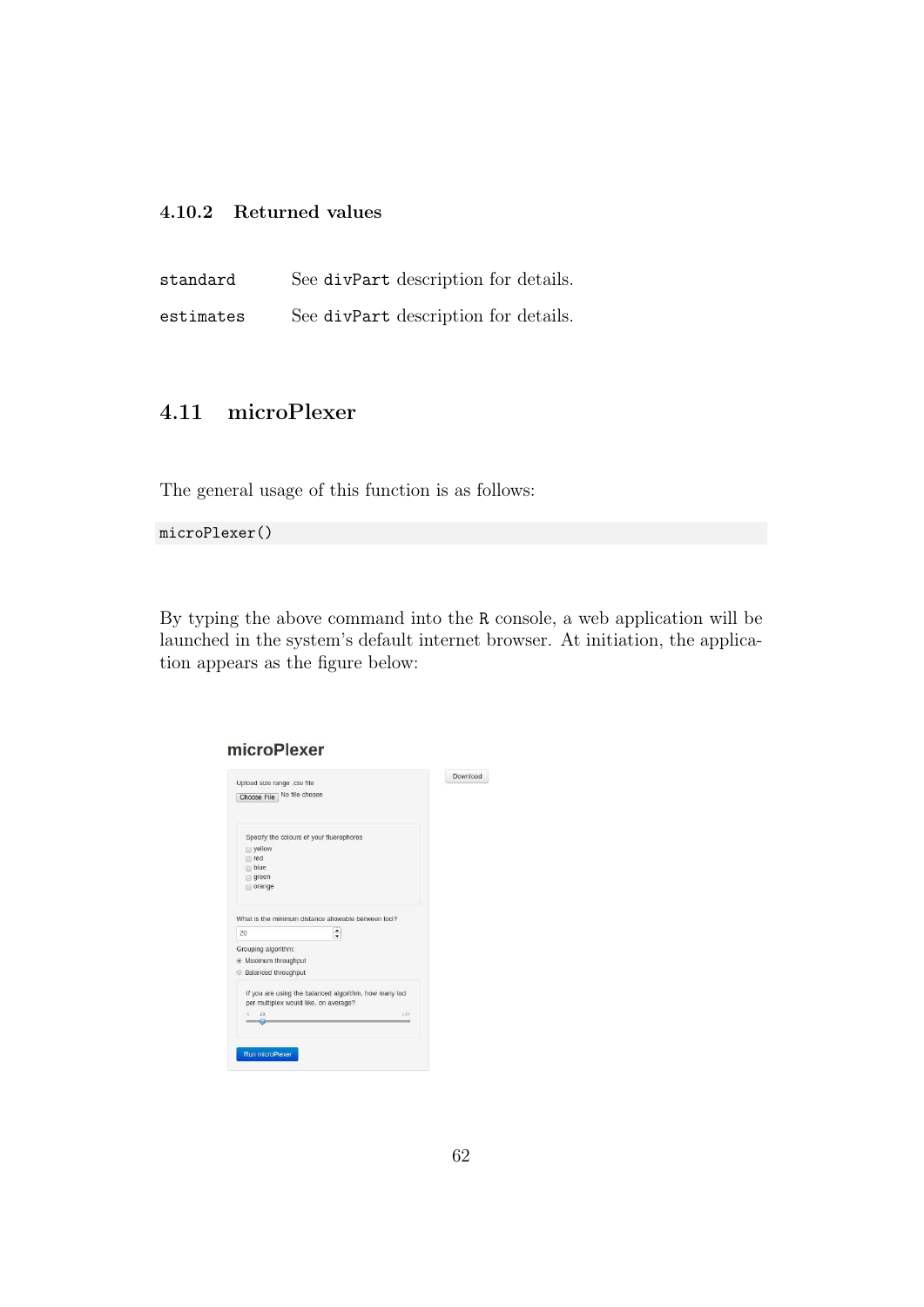After uploading input data and making the desired parameter selections, multiplex group plots will be displayed as below. These plots can be downloaded to a single .PDF workbook for further inspection.



#### microPlexer

## 4.12 arp2gen

The general usage of this function is as follows:

#### arp2gen(infile)

Where infile is a character string pointing to an *Arlequin* genotype file. The infile argument can simply be the file name if the file is located in the current working directory, otherwise an absolute/relative path must be given.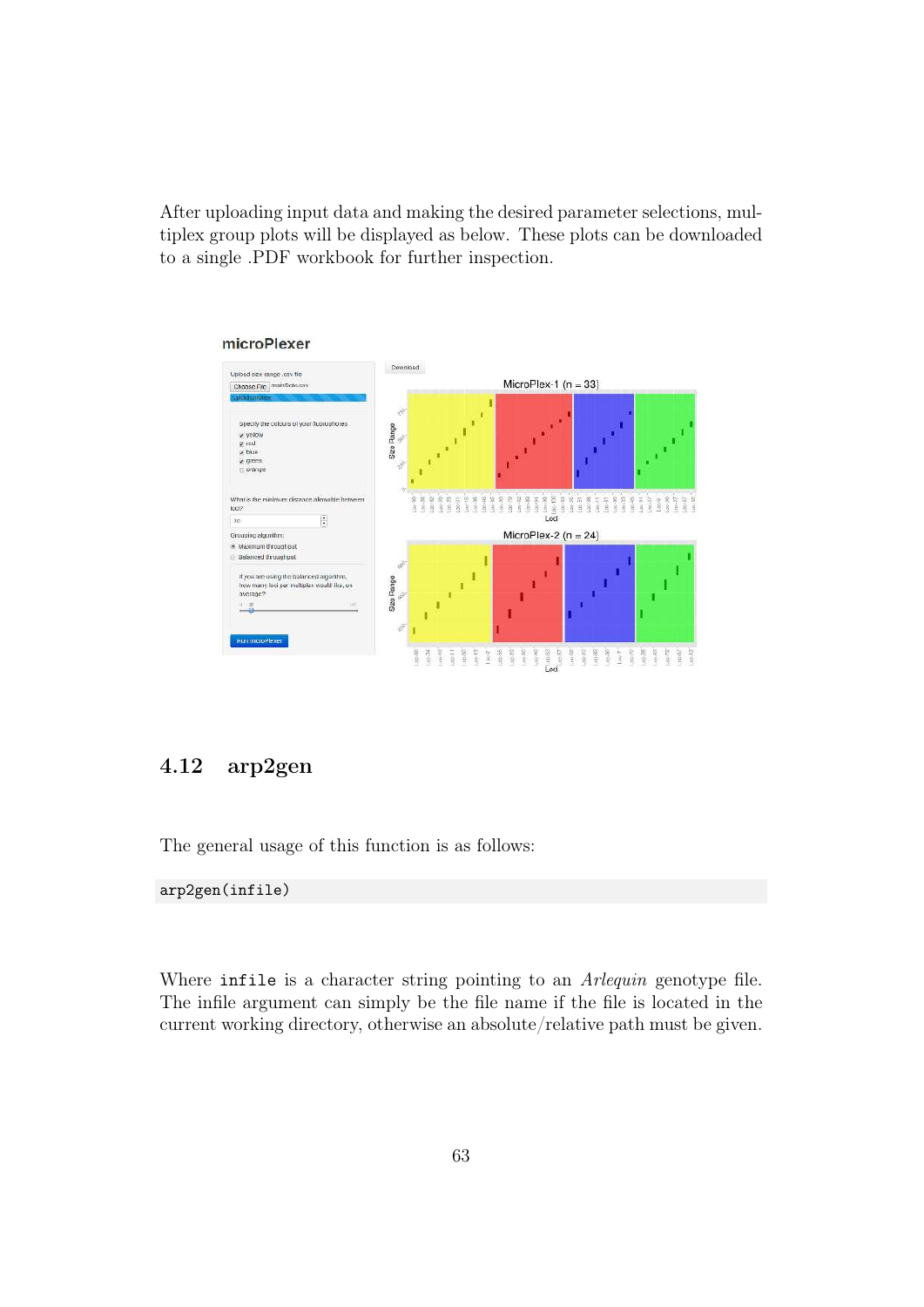## 4.13 divMigrate

The general usage of this function is as follows:

divMigrate(infile = NULL, stat =  $c("gst", "d_jost")$ )

Where infile is either an file name or a path to a file. The file should be in either the Arlequin genotype file format (.arp) or the genepop file format used in other diveRsity functions. The argument stat determines which statistic ( $G_{ST}$  or  $D_{Jost}$ ) should be used to calculate the relative migration matrix.

## 4.14 haploDiv

The general usage of this function is as follows:

```
haploDiv(infile = NULL, outfile = NULL, pairwise = FALSE,
         bootstraps = 0)
```
Where infile is the file name or directory location of a haploid genotype genepop file, outfile is the prefix name to be used for output .txt files, pairwise indicates whether a pairwise matrix of Weir & Cockerham's  $\theta$ should be calculated, and bootstraps indicates whether bootstrapped 95% confidence limits should be estimated for each pairwise comparison.

#### Details

If the outfile argument is NULL, no results will be written to file. All results are returned to the R workspace. To calculate 95% confidence limits, bootstraps must be  $> 0$ , and pairwise must be TRUE.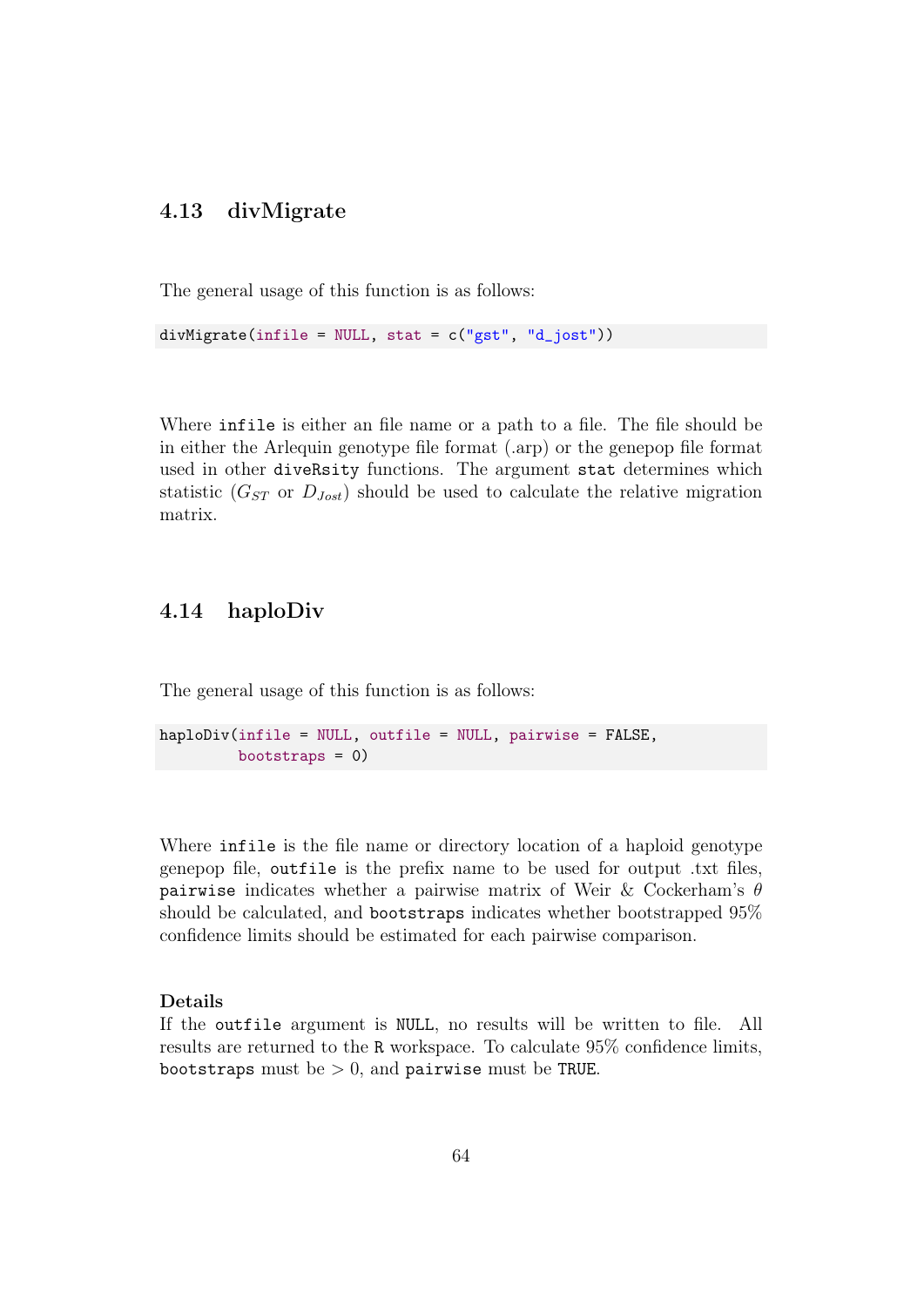# 5 Examples

In this section worked examples of each of the three functions documented above are given. The examples will employ the test data set distributed with diveRsity, Test\_data. Care has been take to ensure that examples can be used independently, thus some processes are repeated for each function examples, such as loading Test\_data into the R session.

N.B. All examples assume that you have already downloaded, installed and loaded diveRsity.

## 5.1 divPart

This example is specific to the function divPart. It has been written to demonstrate way in the which the function may be used. It has not been written as an exhaustive demonstration.

#### 5.1.1 Setting your working directory

In any R session it is sensible to have a folder on your system where any output files etc. are to be written. When using diveRsity, it is recommended that you set your working directory to the location of your input file.

To set your working directory, use:

setwd("mypath")

Simply replace 'mypath' with your actual file path. Make sure to use '/' or  $\setminus$  to separate directory levels (e.g. c:/Users/Kevin/etc., or c:\\Users  $\{\ker i \colon \delta \to \infty\}$ . R does not recognise the '\' symbol for pathways.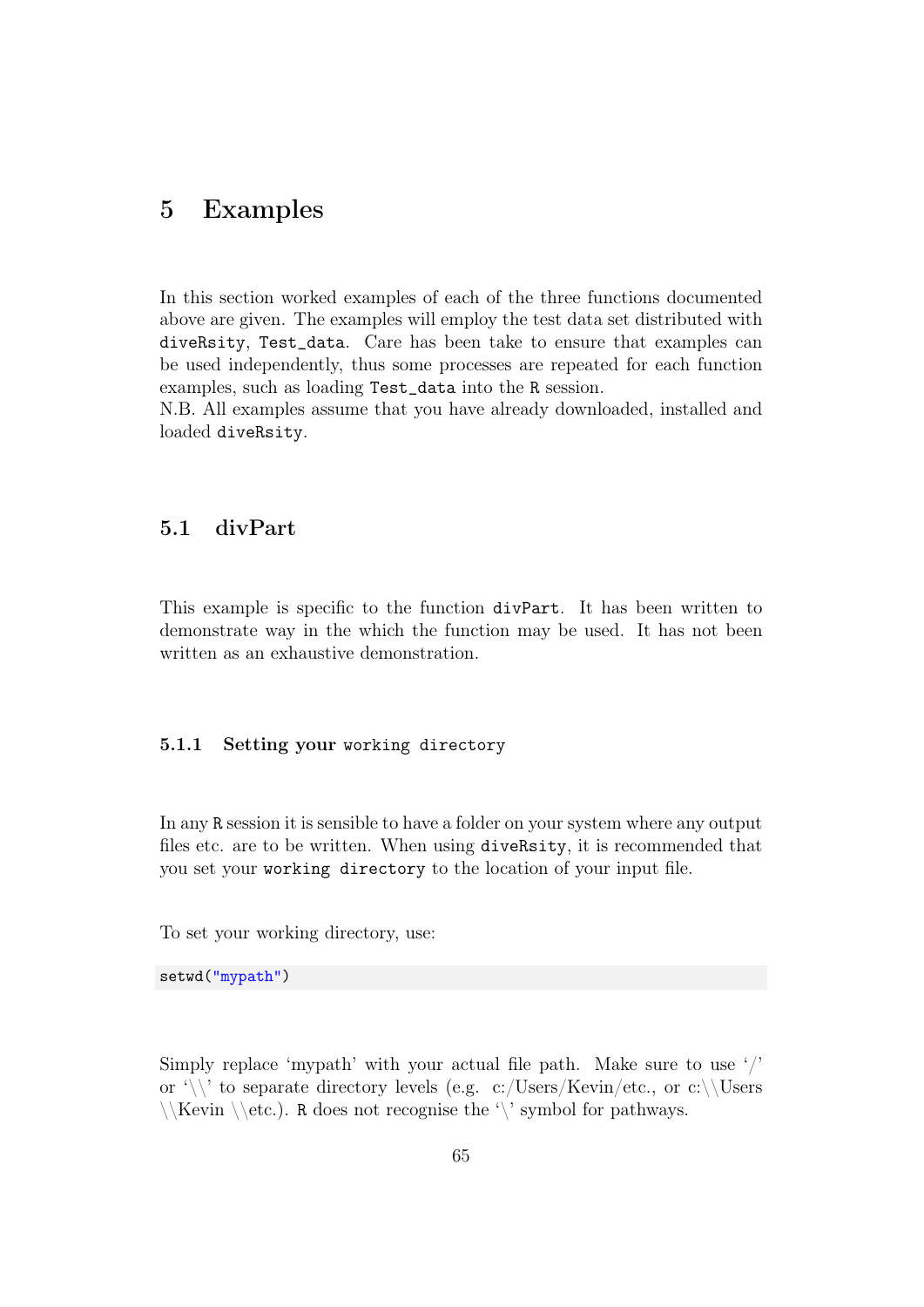## 5.1.2 Loading Test\_data

Test\_data is only required for these examples. UseRs should replace the argument 'infile = Test\_data' with 'infile = "myfilename"' when wishing to analyse their own data set.

data(Test\_data, package = "diveRsity")

This command loads Test\_data into the current R session.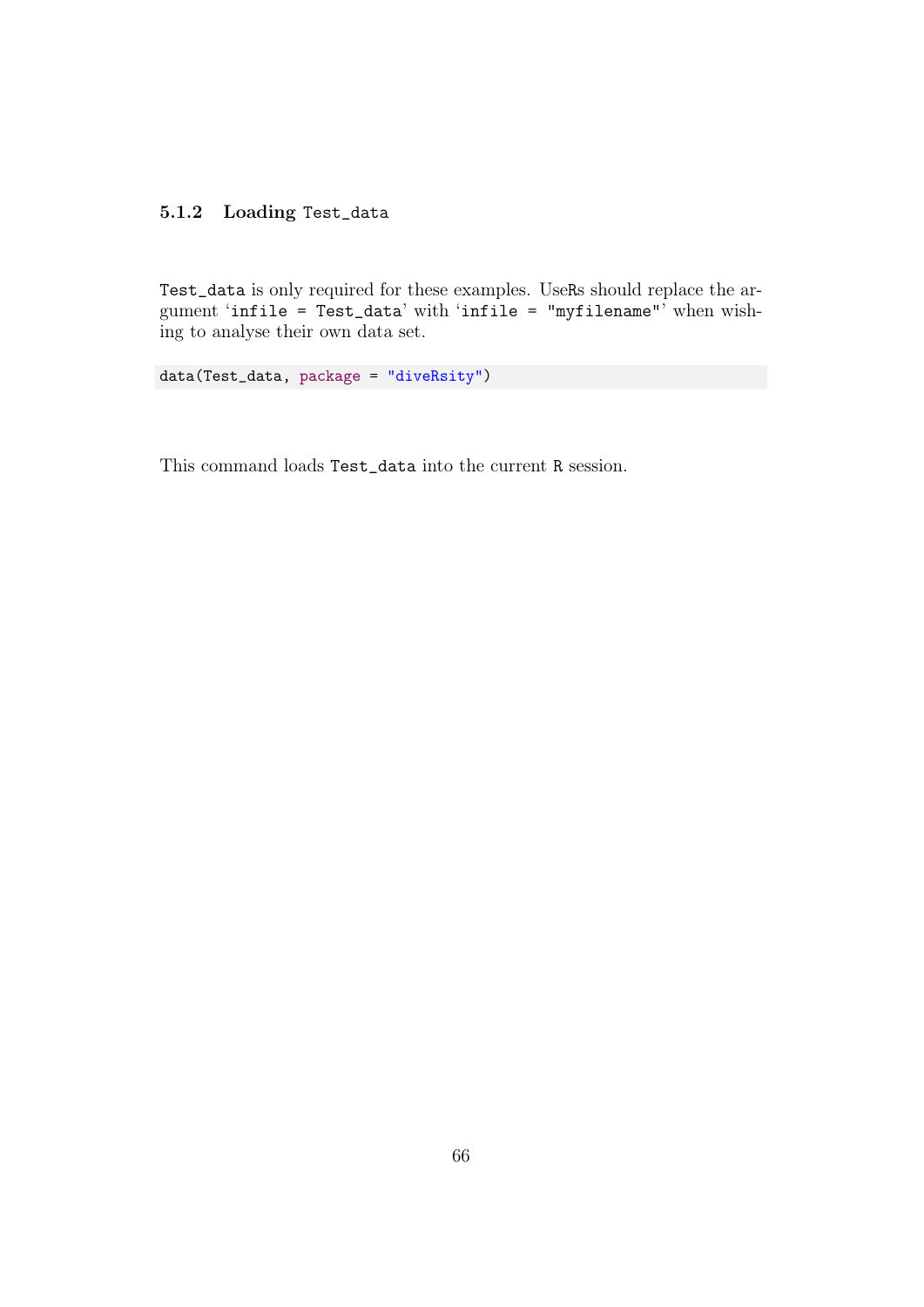#### 5.1.3 Running divPart

To run divPart, where locus bootstrap and pairwise bootstrap results are returned without plotting, use the following:

```
div_results <- divPart(infile = Test_data, outfile = "Test",
                         gp = 3, pairwise = TRUE,
                         WC_Fst = TRUE, bs_locus = TRUE,
                         bs\_pairwise = TRUE, bootstraps = 100,plot = FALSE, parallel = TRUE)
```
N.B. in this example bootstraps = 100 to reduce the time taken to run the example.

When the analysis has finished a folder named Test-[diveRsity] should be written to your working directory. This folder will contain either a single *.xlsx* workbook named '*[divPart].xlsx* ' (if xlsx is installed), or four *.txt* files named, '*Standard-stats[divPart].txt*', '*Estimated-stats[divPart].txt*', '*Locus-bootstrap[divPart].txt*' and '*Pairwise-bootstrap[divPart].txt*' if it is not.

#### 5.1.4 Accessing your results within the R session

All of the results written to file are also assigned to the variable test\_results. To access these results it is useful to understand the structure of the objects test\_results contains. Although the objects have been described in the Returned values section for divPart, a further visual description will be provided here.

Using the following will show you the names of all objects within test\_results:

```
names(div_results)
## [1] "standard" "estimate" "pairwise"
## [4] "meanPairwise" "bs_locus" "bs_pairwise"
```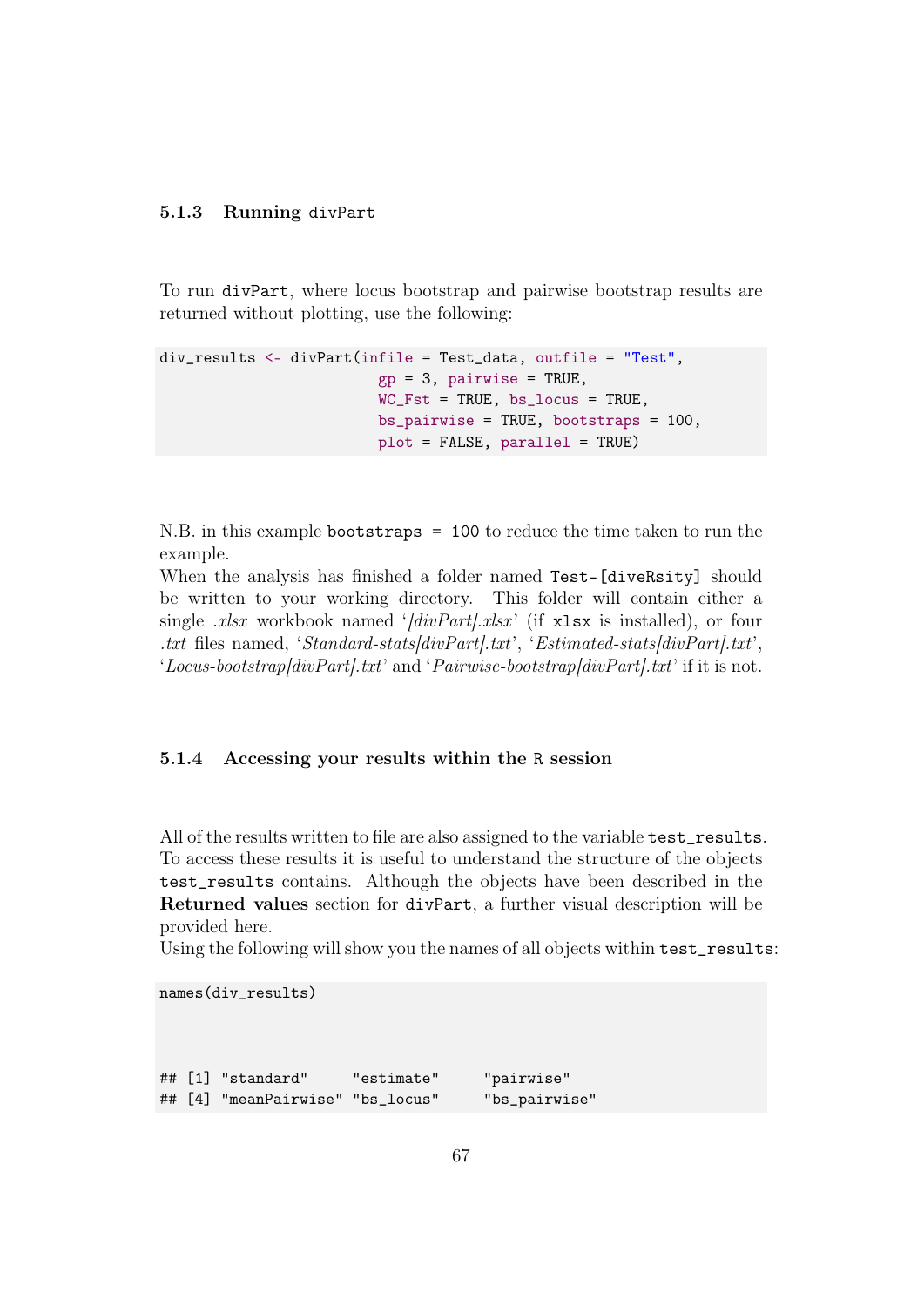To access an object within test\_results you can use the extract operator '\$'. For example, if you want to know what type of object bs\_locus is, use:

```
typeof(div_results$bs_locus)
```
## [1] "list"

From the Returned values section for divPart, it is known that bs\_locus is indeed a list containing six matrices. This object can be explored further using:

```
names(div_results$bs_locus)
```

|  | ## [1] "Gst"         | "G hed st" | "D Jost" |
|--|----------------------|------------|----------|
|  | ## $[4]$ "Gst_est"   |            |          |
|  | ## $[7]$ " $Fst_WC"$ | "Fit WC"   |          |

Each of the named objects within test\_results\$bs\_locus are known to be matrices from above. This means that we can use matrix indexing to access any of the information within any of the matrices. In R, to access a specific value within a matrix, we only need to know the row and column that the value is in. If we wanted to access a value that lies in the  $5<sup>th</sup>$  row and the  $1<sup>st</sup>$ column the following command could be used:

mymatrix[5, 1]

The first digit within the '[ ]' (i.e. before the ',') in R always refers to the row location of a value and the second to the column location.

It is possible to access more than one value in a matrix using indexing. If we wanted to look at the first 10 rows of test\_results\$bs\_locus\$Gst, we would use the following code.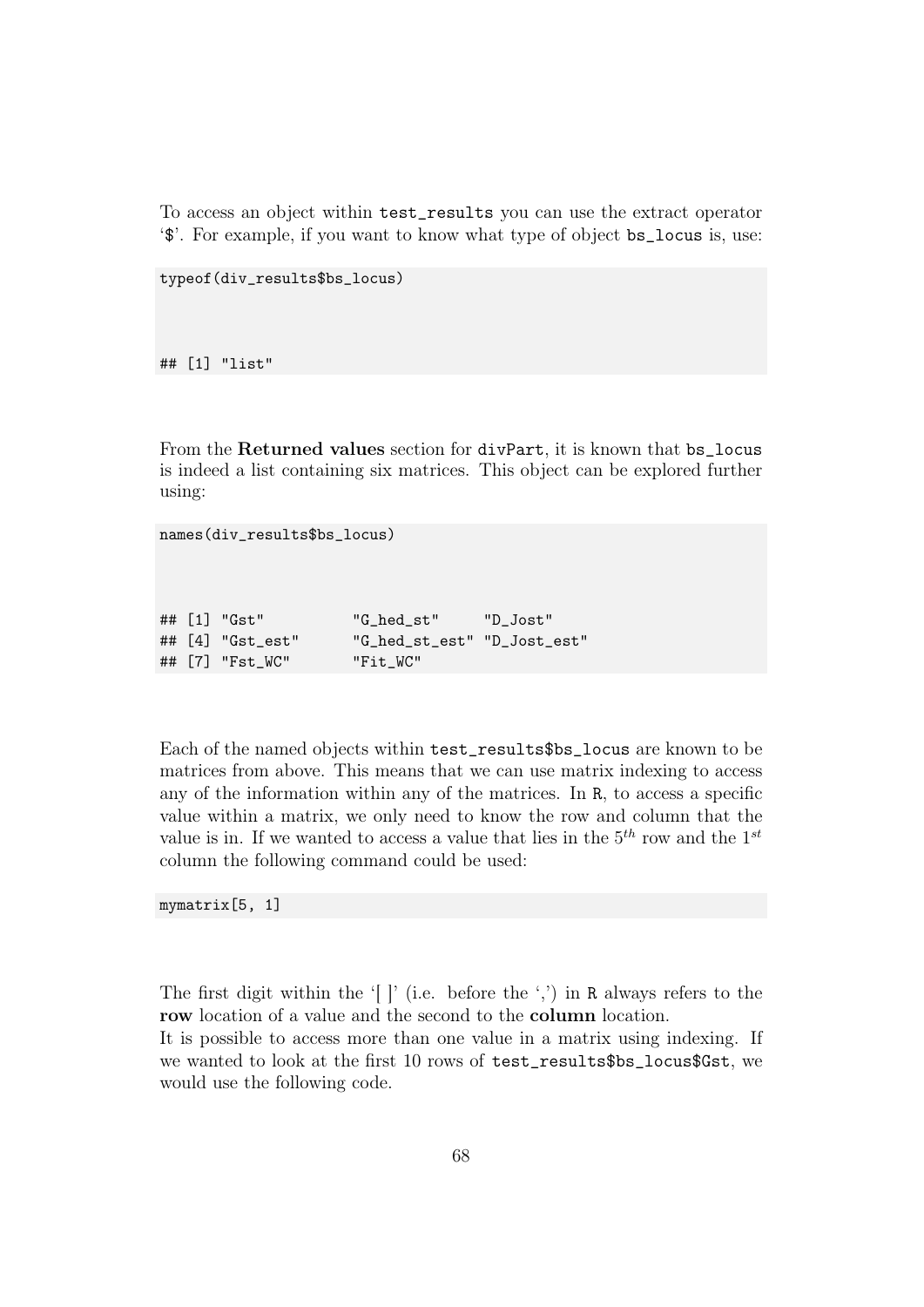| $div\_results$ \$bs_locus\$ $Gst[1:10, ]$ |                  |        |               |          |  |  |  |
|-------------------------------------------|------------------|--------|---------------|----------|--|--|--|
|                                           |                  |        |               |          |  |  |  |
|                                           |                  |        |               |          |  |  |  |
| ##                                        |                  |        | Mean Lower_CI | Upper_CI |  |  |  |
|                                           | $\#$ # Locus1    | 0.0342 | 0.0237        | 0.0464   |  |  |  |
|                                           | $\#$ # Locus2    | 0.0153 | 0.0067        | 0.0282   |  |  |  |
|                                           | $\#$ # Locus3    | 0.0824 | 0.0726        | 0.0925   |  |  |  |
|                                           | ## Locus4        | 0.0479 | 0.0438        | 0.0506   |  |  |  |
|                                           | ## Locus5        | 0.0408 | 0.0368        | 0.0458   |  |  |  |
|                                           | $\#$ # Locus6    | 0.0475 | 0.0365        | 0.0537   |  |  |  |
|                                           | $\#$ # Locus $7$ | 0.0408 | 0.0304        | 0.0501   |  |  |  |
|                                           | ## Locus8        | 0.0941 | 0.0502        | 0.1249   |  |  |  |
|                                           | $\#$ # Locus9    | 0.0321 | 0.0302        | 0.0353   |  |  |  |
| ##                                        | Locus10          | 0.0705 | 0.0667        | 0.0738   |  |  |  |

By leaving the column index blank (i.e. no numbers after the ','), all columns are returned. Similarly, if we wanted to view all values in the first column of test\_results\$bs\_locus\$Gst, we would use:

```
div_results$bs_locus$Gst[ ,1]
```
The other values returned by divPart can be accessed in a similar fashion. When you understand how to access the results within R, many *post-analysis* processes can be used such as correlations, regressions and plotting.

## 5.2 inCalc

This example is specific to the function inCalc. It has been written to demonstrate way in the which the function may be used. It has not been written as an exhaustive demonstration.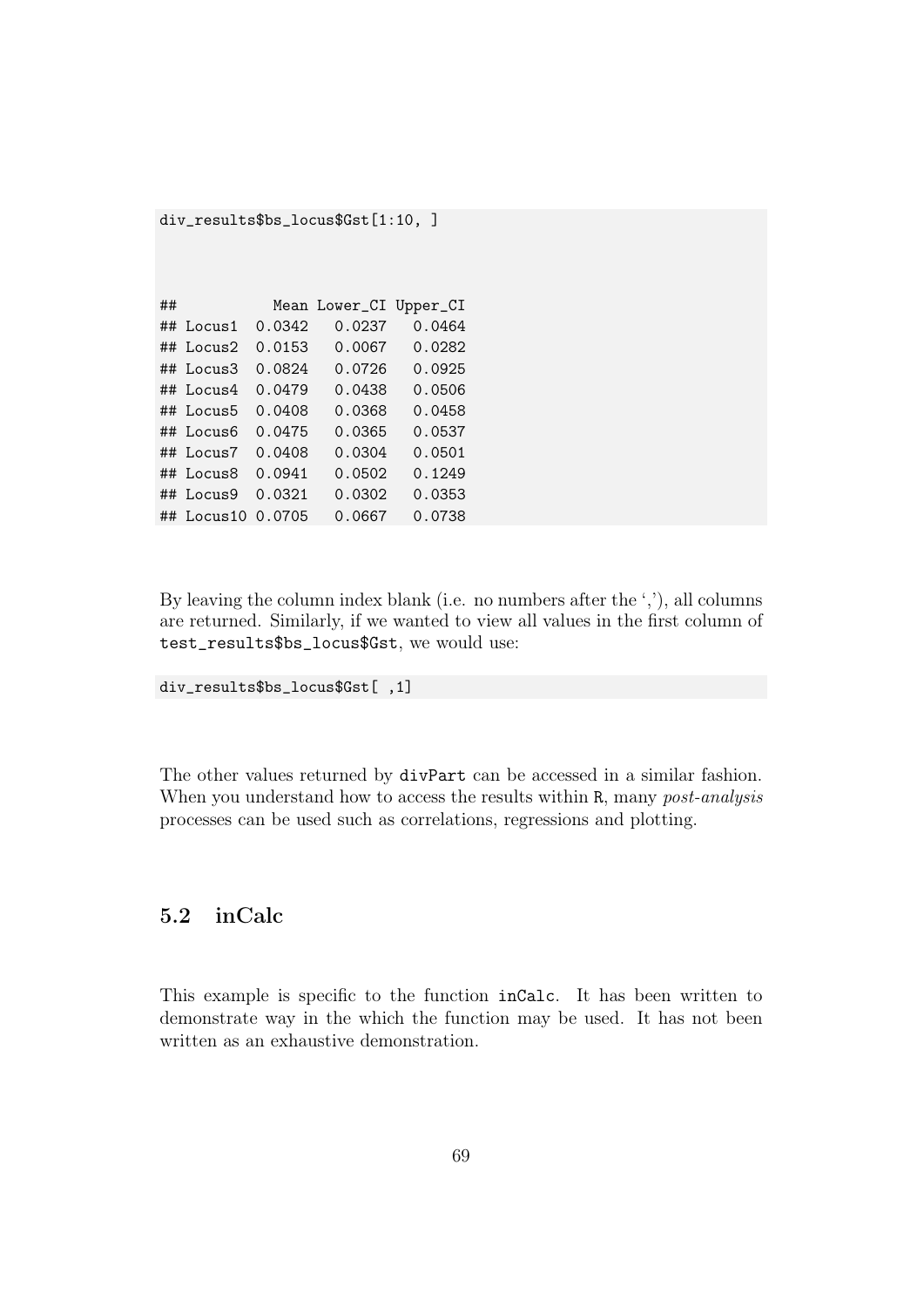#### 5.2.1 Setting your working directory

In any R session it is sensible to have a folder on your system where any output files etc. are to be written. When using diveRsity, it is recommended that you set your working directory to the location of your input file.

To set your working directory, use:

setwd("mypath")

Simply replace 'mypath' with your actual file path. Make sure to use '/' or  $\setminus \setminus$ ' to separate directory levels (e.g. c:/Users/Kevin/etc., or c:\\Users\\Kevin  $\setminus$ etc.). R does not recognise the ' $\setminus$ ' symbol for pathways.

#### 5.2.2 Loading Test\_data

Test\_data is only required for these examples. UseRs should replace the argument 'infile = Test\_data' with 'infile = "myfilename"' when wishing to analyse their own data set.

data(Test\_data, package = "diveRsity")

This command loads Test\_data into the current R session.

#### 5.2.3 Running inCalc

To run inCalc, where locus bootstrap and pairwise bootstrap results are returned without plotting, use the following: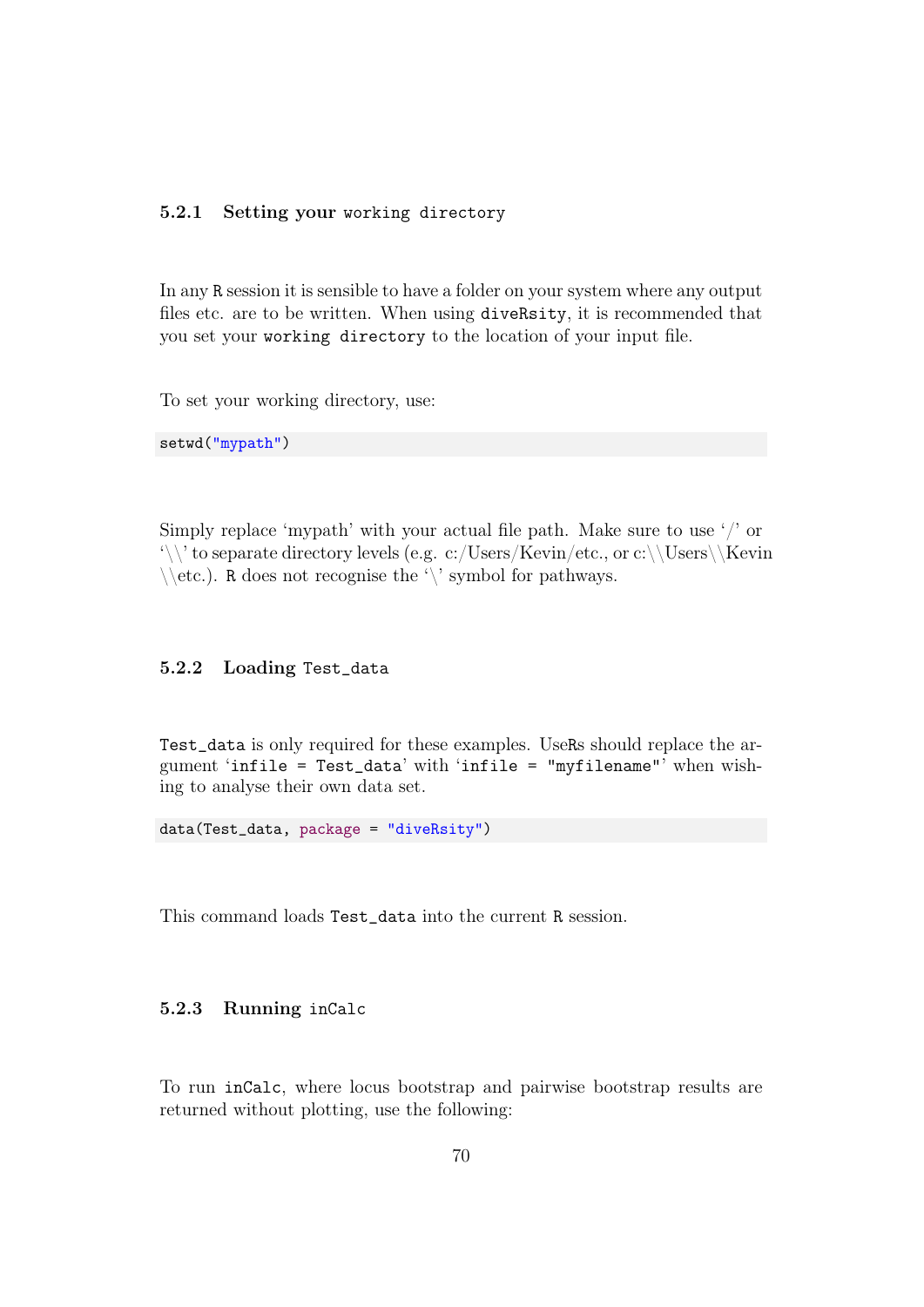```
in_results <- inCalc (infile = Test_data, outfile = "Test",
                         gp = 3, bs\_locus = TRUE,
                         bs_pairwise = TRUE, bootstraps = 100,
                         plot = FALSE, parallel = TRUE)
```
N.B. in this example bootstraps = 100 to reduce the time taken to run the example.

When the analysis has finished a folder named Test-[diveRsity] should be written to your working directory. This folder will contain either a single *.xlsx* workbook named '*[].xlsx* ' (if xlsx is installed), or three *.txt* files named, '*Allele-In[inCalc].txt*', '*Overall-bootstrap[inCalc].txt*' and '*Pairwisebootstrap[inCalc].txt*' if it is not.

### 5.2.4 Accessing your results within the R session

All of the results written to file are also assigned to the variable test\_results. To access these results it is useful to understand the structure of the objects test\_results contains. Although the objects have been described in the Returned values section for inCalc, a further visual description will be provided here.

Using the following will show you the names of all objects within test\_results:

```
names(in_results)
## [1] "Allele_In" "l_bootstrap" "PW_bootstrap"
```
To access an object within test\_results you can use the extract operator '\$'. For example, if you want to know what type of object PW\_bootstrap is, use: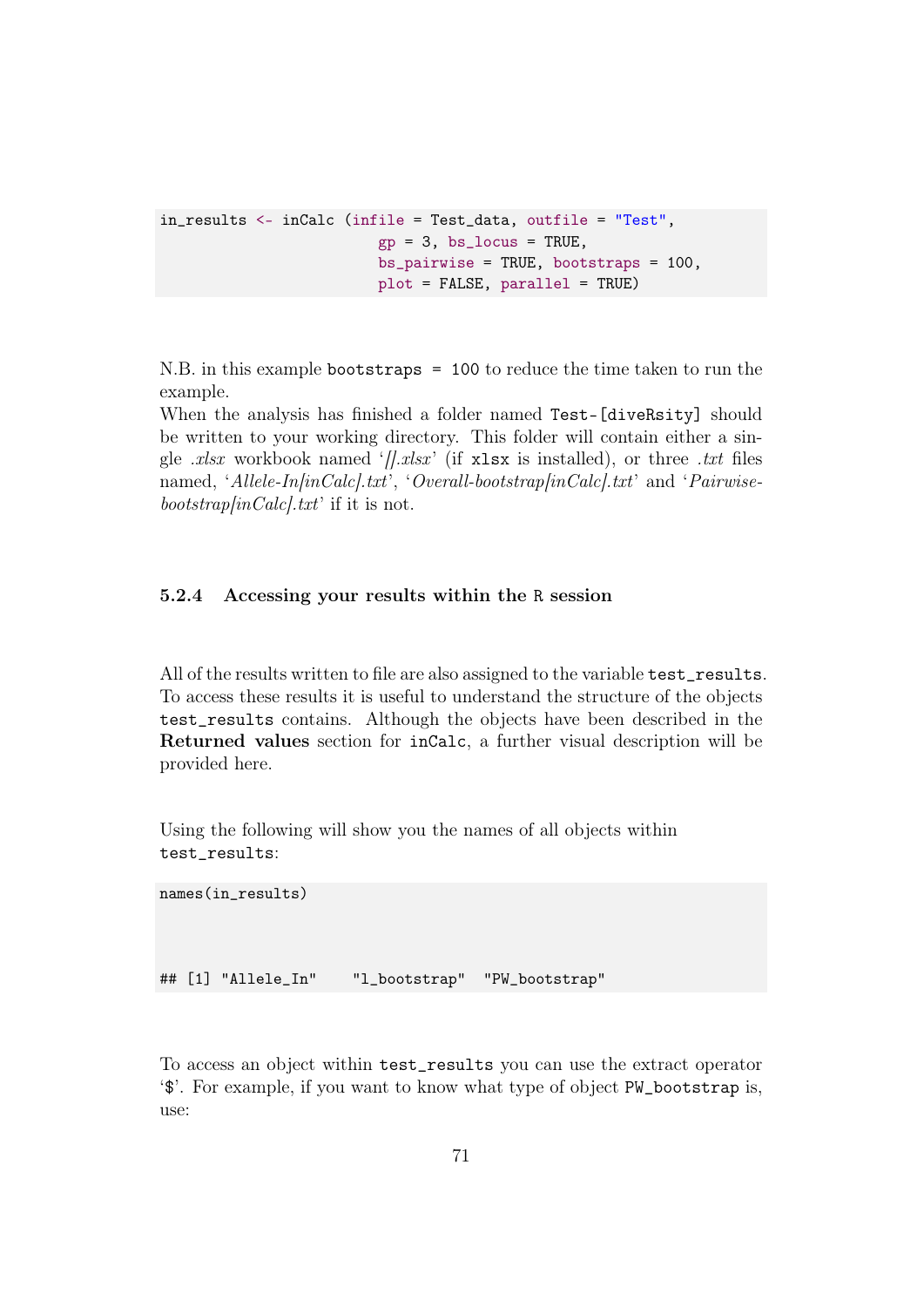typeof(in\_results\$PW\_bootstrap)

## [1] "list"

From the **Returned values** section for  $incalc$ , it is known that PW\_bootstrap is indeed a list of matrices of bootstrapped locus results for each pairwise comparison. To find the names of the matrices within PW\_bootstraps, use:

```
names(in_results$PW_bootstrap)
```
## [1] "pop1, vs. pop2," "pop1, vs. pop3," ## [3] "pop1, vs. pop4," "pop1, vs. pop5," ## [5] "pop1, vs. pop6," "pop2, vs. pop3," ## [7] "pop2, vs. pop4," "pop2, vs. pop5," ## [9] "pop2, vs. pop6," "pop3, vs. pop4," ## [11] "pop3, vs. pop5," "pop3, vs. pop6," ## [13] "pop4, vs. pop5," "pop4, vs. pop6," ## [15] "pop5, vs. pop6,"

From this we see that PW\_bootstrap contains 15 matrices for each of the 15 possible pairwise comparisons from the six population samples in Test\_data. We can explore any of these matrices using matrix indexing. In R, to access a specific value within a matrix, we only need to know the row and column that the value is in (i.e. its index). If we wanted to access a value that lies in the  $5<sup>th</sup>$  row and the  $1<sup>st</sup>$  column the following command could be used:

mymatrix[5, 1]

The first digit within the '[ ]' (i.e. before the ',') in R always refers to the row location of a value and the second to the **column** location.

To look at the first 3 rows of the comparison between pop1 and pop2 in PW\_bootstrap, we would use the following code.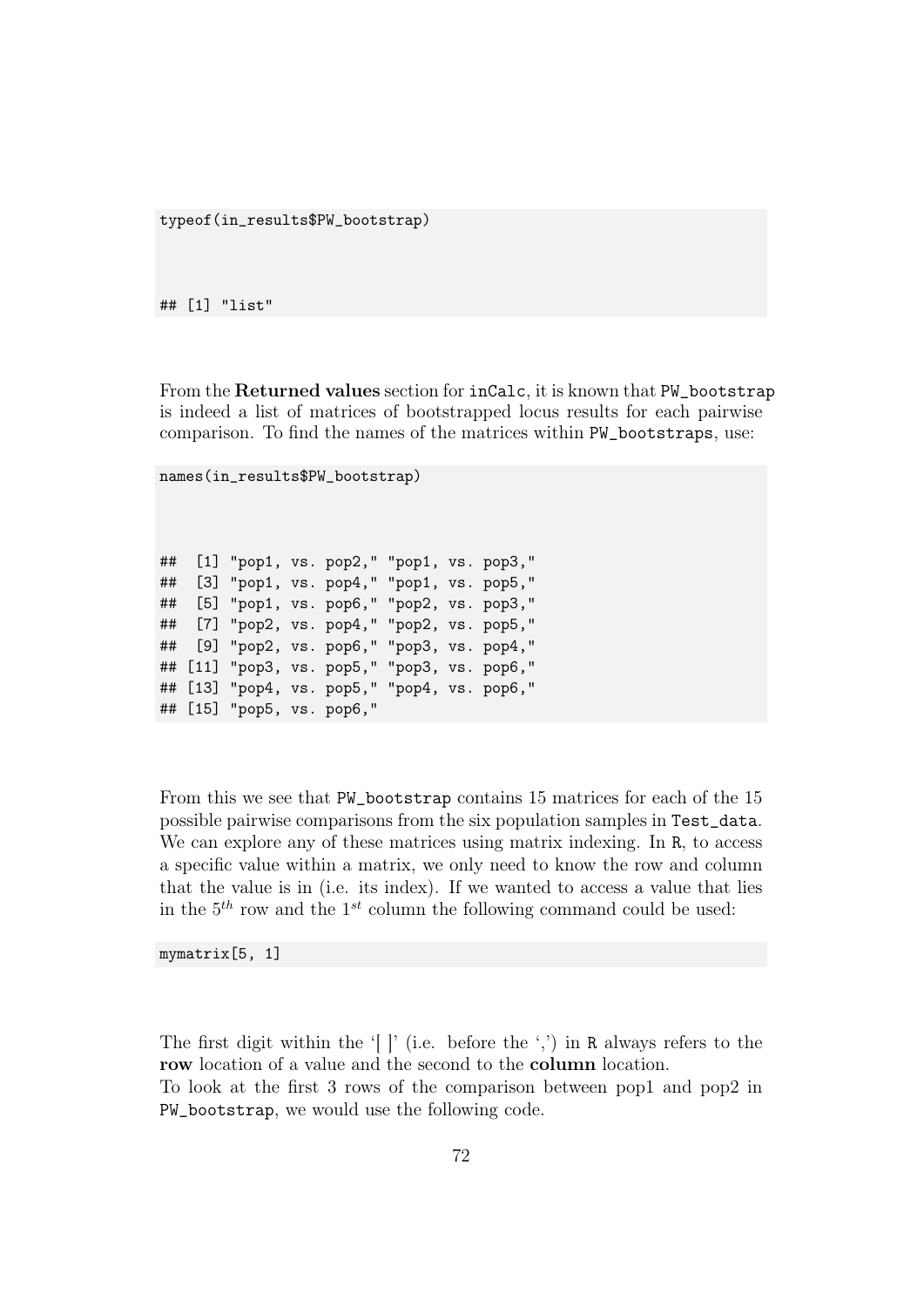in\_results\$PW\_bootstrap[["pop1, vs. pop2,"]][1:3, ]

## In Lower\_95CI Upper\_95CI ## Locus1 0.0337 0.0292 0.0381 ## Locus2 0.0210 0.0118 0.0314 ## Locus3 0.1081 0.1017 0.1131

By leaving the column index blank (i.e. no numbers after the ','), all columns are returned. Similarly, if we wanted to view all values in the first column of test\_results\$PW\_bootstrap[["pop1, vs. pop2,"]], we would use:

```
in_results$PW_bootstrap[["pop1, vs. pop2,"]][ ,1]
```
The other values returned by inCalc can be accessed in a similar fashion. When you understand how to access the results within R, many *post-analysis* processes can be used such as correlations, regressions and plotting.

## 5.3 readGenepop

This example is specific to the function readGenepop. It has been written to demonstrate way in the which the function may be used. It has not been written as an exhaustive demonstration.

#### 5.3.1 Setting your working directory

In any R session it is sensible to have a folder on your system where any output files etc. are to be written. When using diveRsity, it is recommended that you set your working directory to the location of your input file. To set your working directory, use: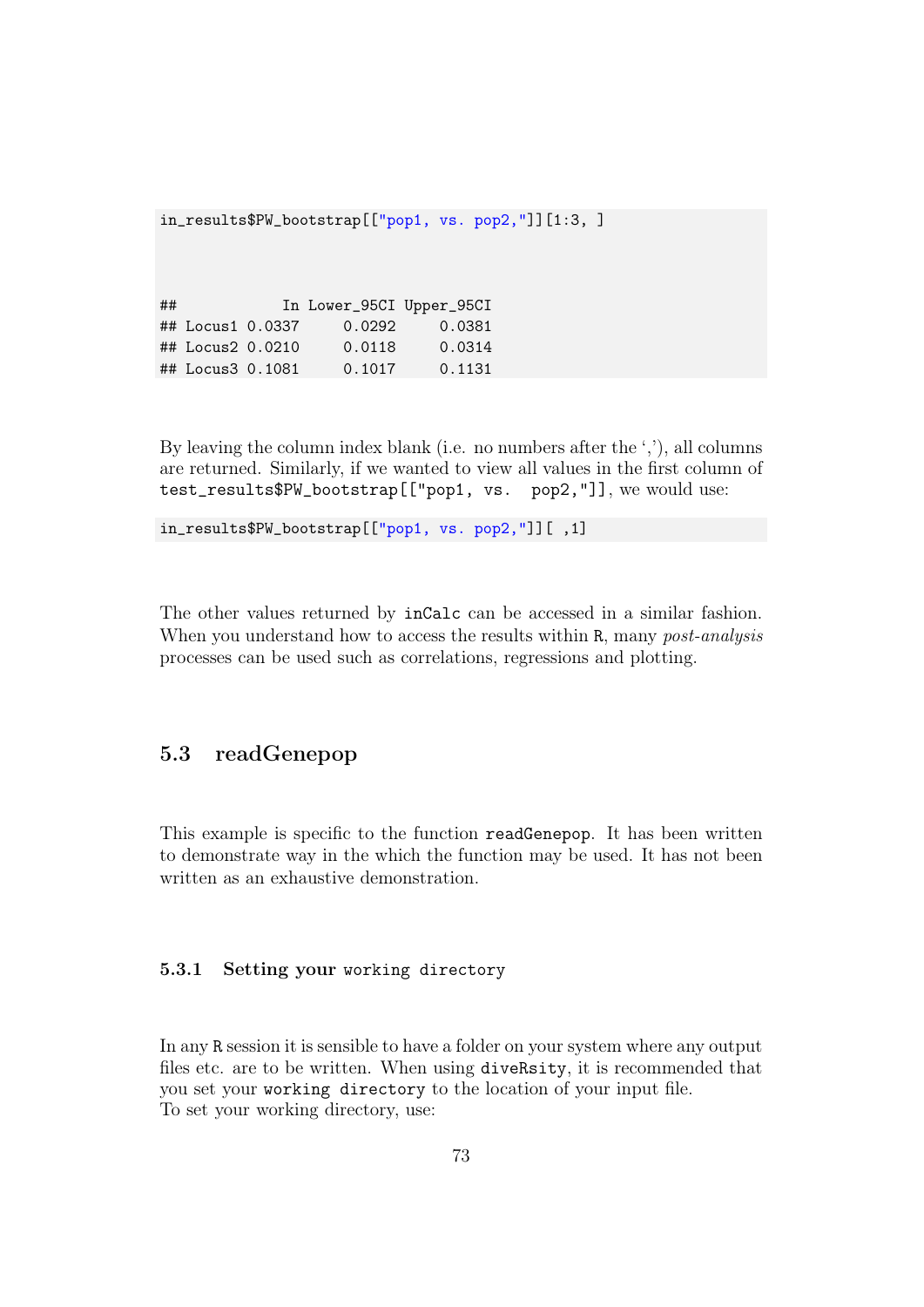setwd("mypath")

Simply replace 'mypath' with your actual file path. Make sure to use '/' or  $\setminus \setminus$  to separate directory levels (e.g. c:/Users/Kevin/etc., or c:\\Users\\Kevin  $\setminus$ etc.). R does not recognise the ' $\setminus$ ' symbol for pathways.

## 5.3.2 Loading Test\_data

Test\_data is only required for these examples. UseRs should replace the argument 'infile = Test\_data' with 'infile = "myfilename"' when wishing to analyse their own data set.

data(Test\_data, package = "diveRsity")

This command loads Test\_data into the current R session.

#### 5.3.3 Running readGenepop

To run readGenepop without producing a bootstrap file, use:

gp\_res <- readGenepop(infile = Test\_data, gp = 3, bootstrap = FALSE)

#### 5.3.4 Accessing your results within the R session

The readGenepop function does not write anything to file. Instead results are only returned to the R environment.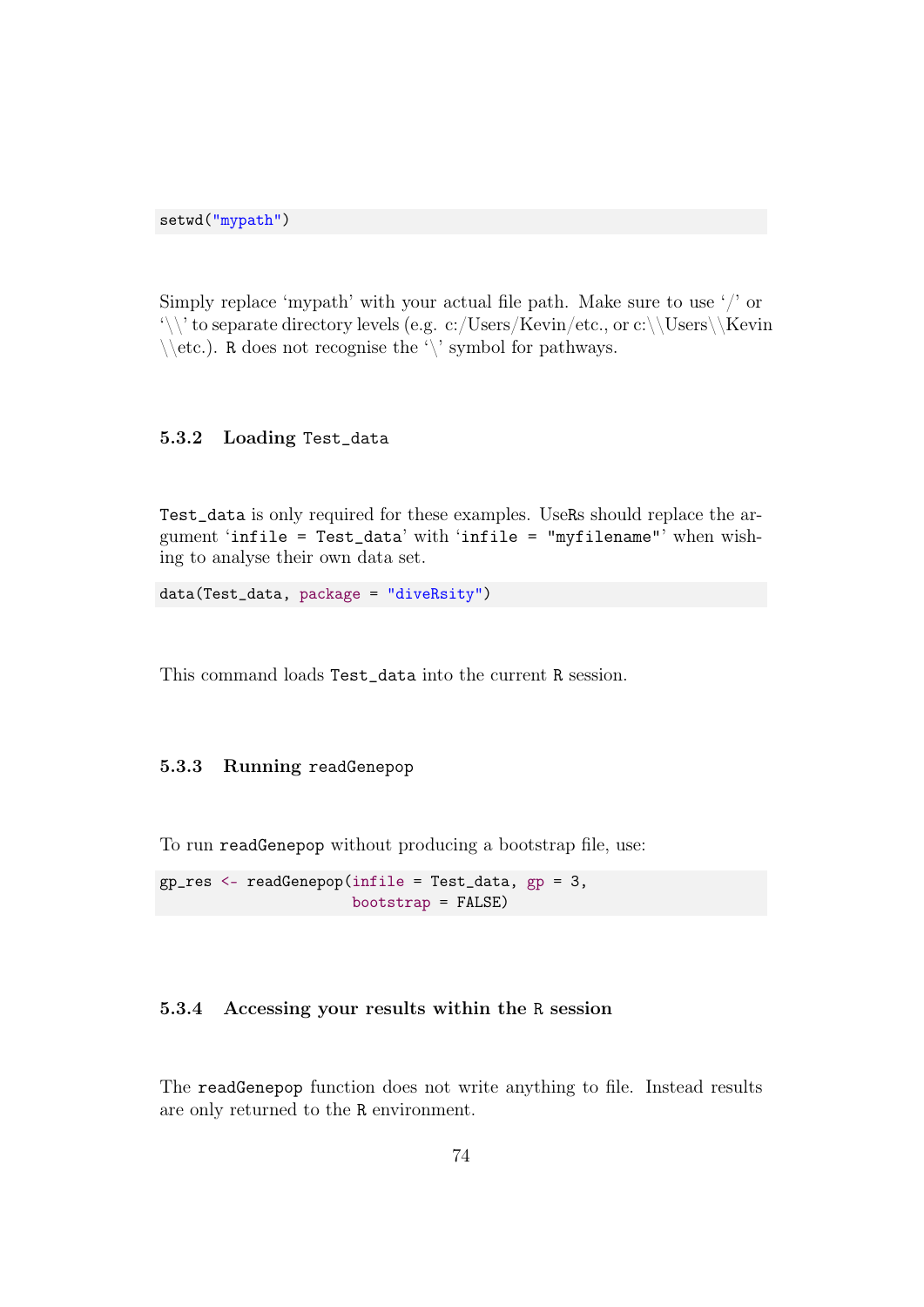To explore what these results are, use:

```
names(gp_res)
## [1] "npops" "nloci"
## [3] "pop_alleles" "pop_list"
## [5] "loci_names" "pop_pos"
## [7] "pop_sizes" "allele_names"
## [9] "all_alleles" "allele_freq"
## [11] "raw_data" "loci_harm_N"
## [13] "n_harmonic" "pop_names"
## [15] "indtyp" "nalleles"
## [17] "obs_allele_num"
```
For a description of each of these objects see section 4.3.2.

## 5.3.5 Applications for readGenepop

readGenepop is not like the other two function in that the results returned have no particularly informative format. Instead the results are the building blocks to developing other analysis methods for useRs who may not have the necessary programming skills to extract such information from genetic data. In this section two examples of applications of readGenepop are provided. UseRs are encouraged to use the function to develop their own methods.

#### 'Ad hoc' investigation of locus mutation model

Understanding the likely mutation model a particular microsatellite locus follows is important for a range of analyses which make explicit assumptions. One way to ensure your data does not violate these assumption is to visualise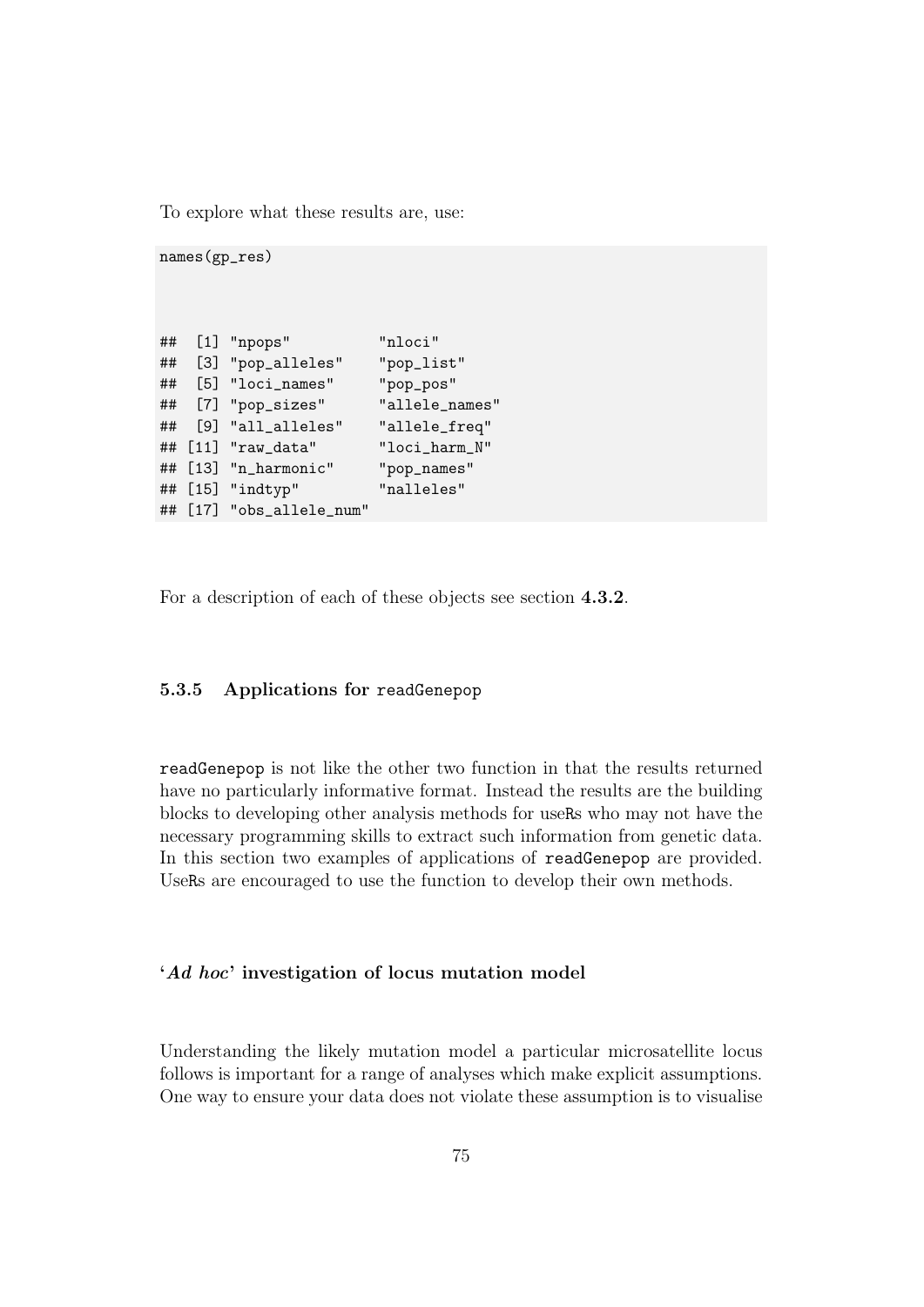the allele distribution at loci and assess whether the pattern fits the expectation of a given model.

readGenepop returns an object pop\_alleles which contains npops x 2 matrices. Each matrix contains a haploid genotype per individual per locus, and every two matrices correspond to a single population sample. For example matrices 1 and 2 correspond to population sample 1, matrices 3 and 4 correspond to population sample 2 and so on. Using this object, it is possible to plot the allele size distribution to assess it allele fragments fit say the single step mutation model (SSM).

```
locus18_pop1 <- c(gp_res$pop_alleles[[1]][[1]][,18],
                  gp_res$pop_alleles[[2]][[1]][,18])
# sort alleles by size
allele_sort <- order(locus18_pop1, decreasing = FALSE)
#plot
plot(locus18_pop1[allele_sort], ylab = "allele size", col="blue",
     pch = 16)
```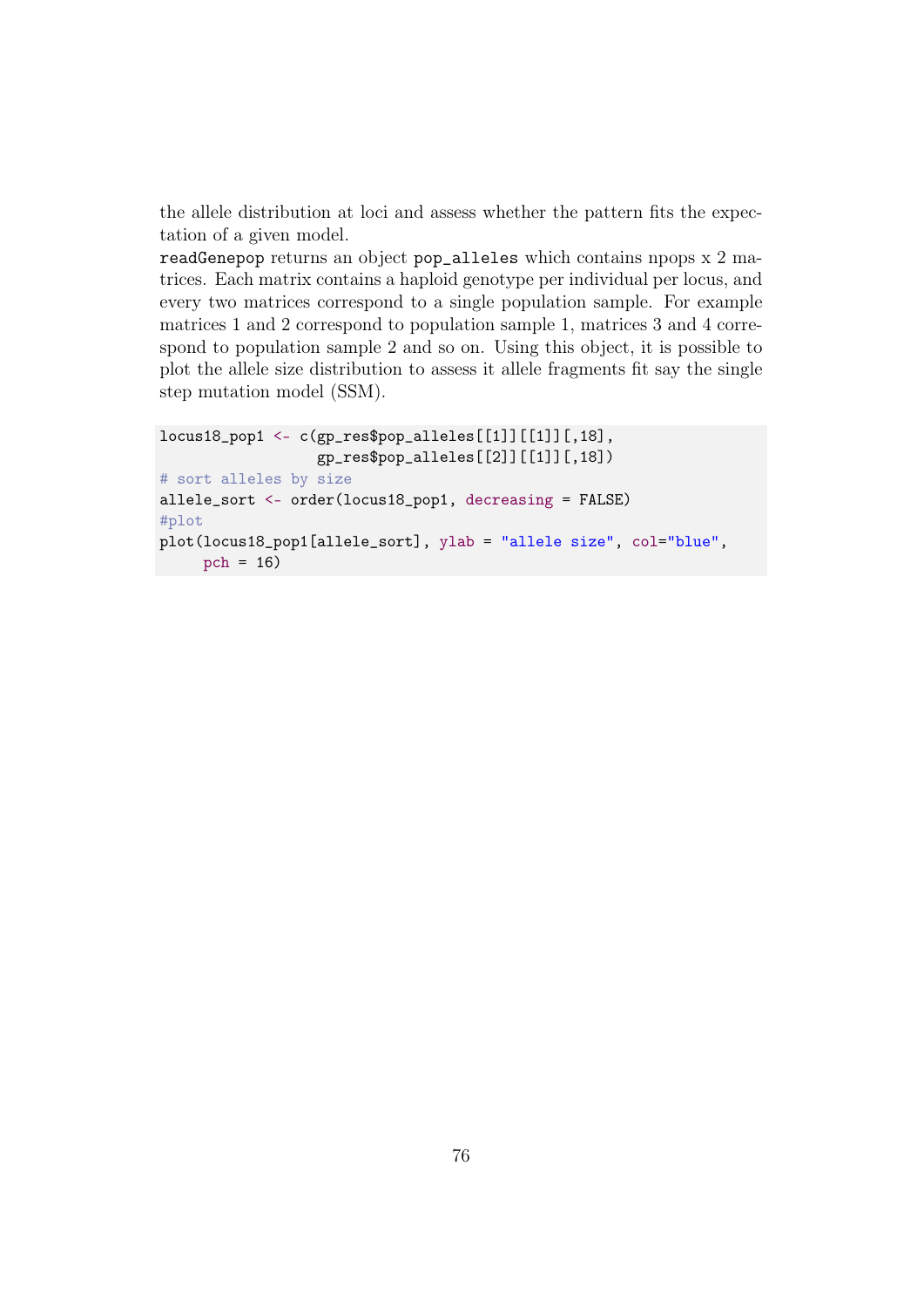

From this figure we could conclude that locus 18 in population 1 is likely to follow SSM given that allele size increases in a generally regular fashion. Any gaps are also a multiple of the repeat motif length.

Although this example is basic and does not have a rigorous statistical basis, the value of such data exploration is clear. Indeed, useRs with suitable know-how could likely easily develop statistically valid model tests for this particular example.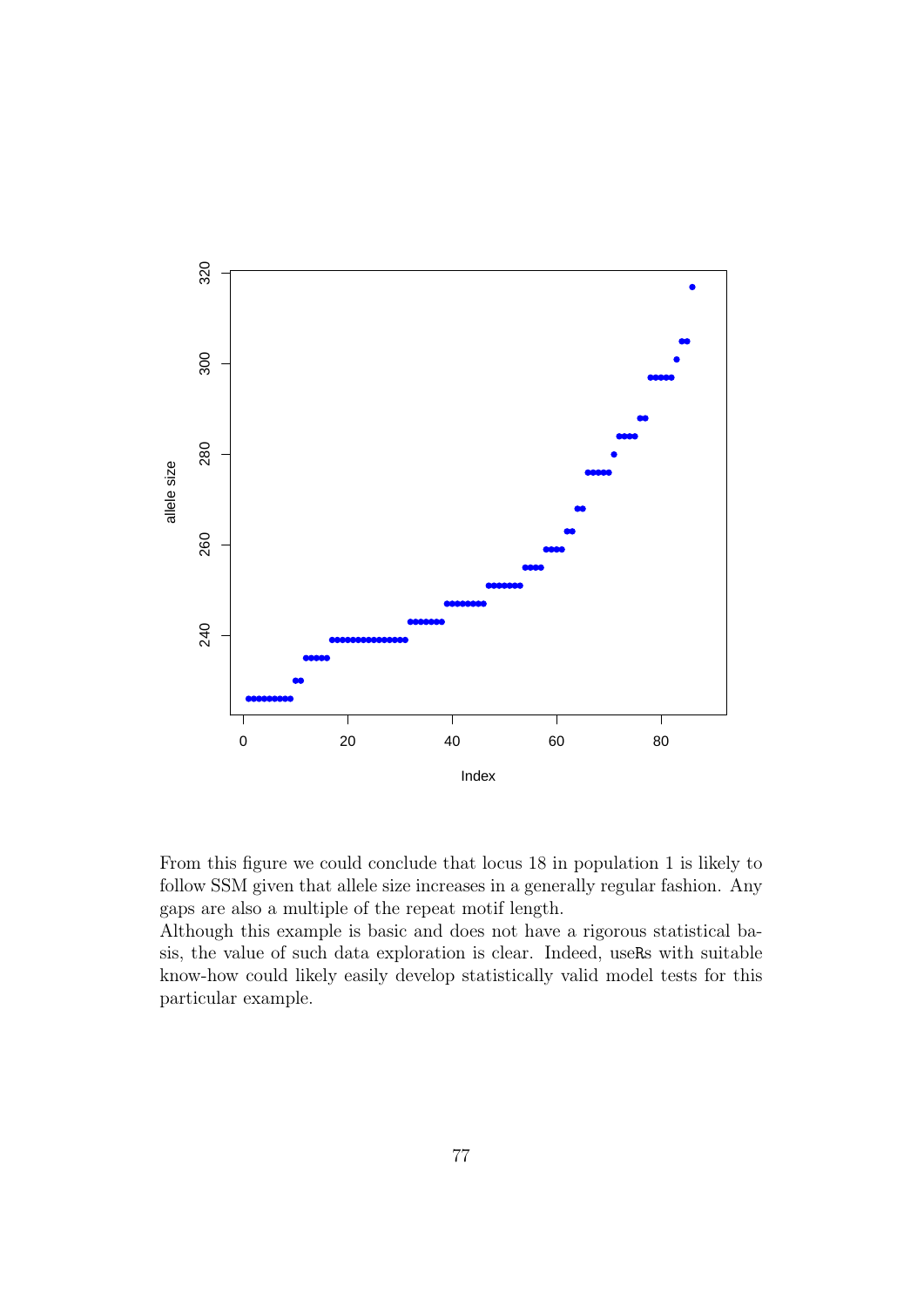### 5.3.6 A hypothetical example

This example is for illustrative purposes.

Say for some reason, we were interested in assessing the sampling properties of the number of alleles at a particular locus, readGenepop is ideal to do this. We will use Test\_data for this example and the number of bootstrap iterations will be 1000. We know that Test\_data contains 37 loci so we will have to be able to count the number of alleles for each of these in each bootstrap iteration.

## The code

```
# Define a results matrix with 37 columns (loci) and
# 1000 rows (bootstraps)to record allele number per locus
num_all <- matrix(rep(0,(37*10)), ncol = 37)
# Now using readGenepop we can fill the matrix
bs < -10for(i in 1:bs){
    # first produce a bootstrap file
    x <- readGenepop(infile = Test_data, gp = 3,
                     bootstrap = TRUE)
    # Now record the number of alleles at each locus
    num_all[i, ] <- x$nalleles
}
# Now we can use this data to calculate the mean
# number of alleles per locus as well at their
# 95% confidence intervals
mean_num <- colMeans(num_all)
lower<-vector()
upper<-vector()
for(i in 1:ncol(num_all)){
```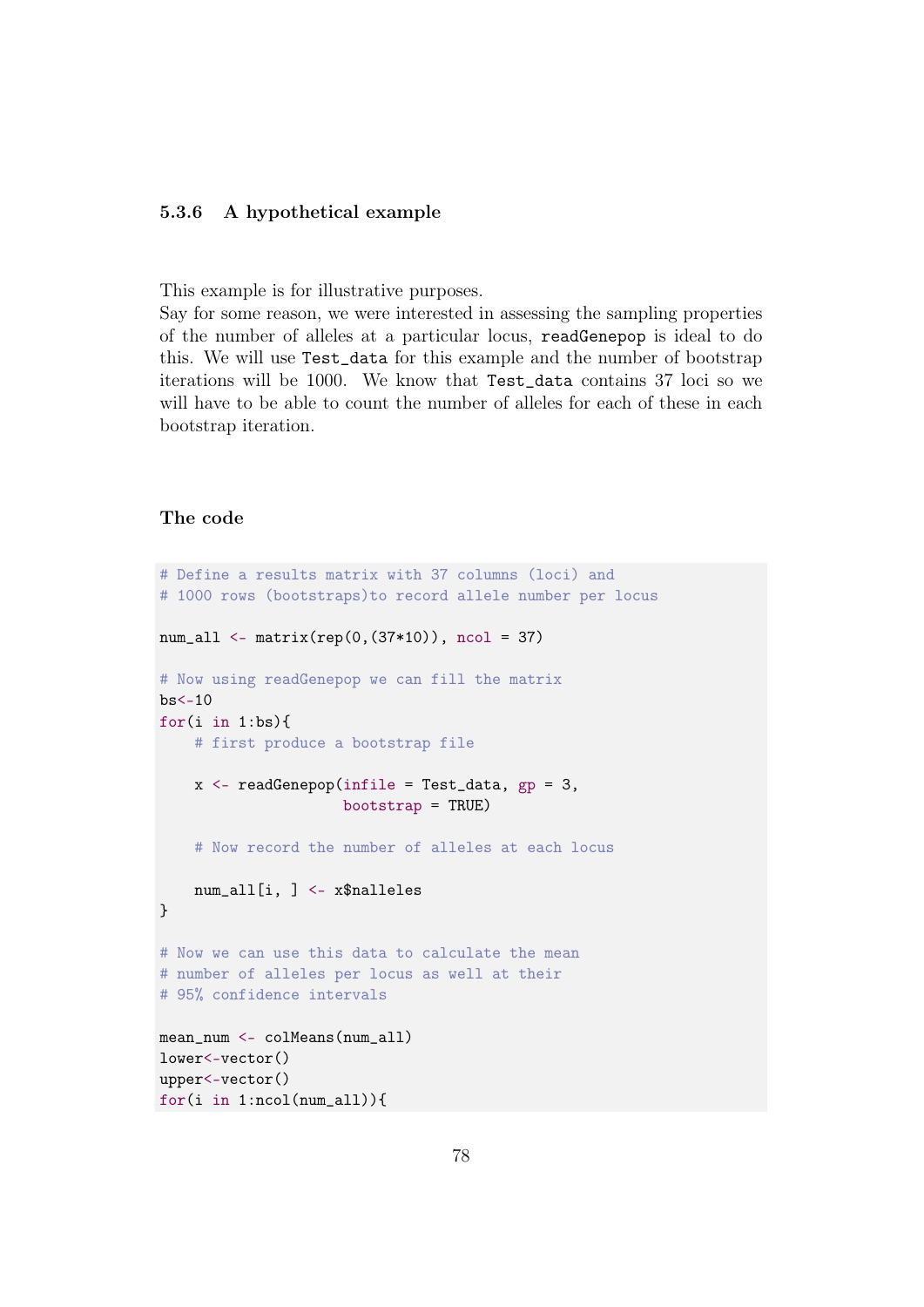```
lower[i] < - mean_number[i] - (1.96 * sd(num_all[,i]))upper[i] < - mean_number[i] + (1.96 * sd(num_all[,i]))}
# Now we can create a data frame of these results
bs_res <- data.frame(mean_num, lower, upper)
bs_res[1:10,]
## mean_num lower upper
## 1 6.0 4.693333 7.306667
## 2 3.0 3.000000 3.000000
## 3 17.9 17.280194 18.519806
## 4 7.5 5.382958 9.617042
## 5 35.0 32.933979 37.066021
## 6 14.0 14.000000 14.000000
## 7 8.6 7.587860 9.612140
## 8 4.0 4.000000 4.000000
## 9 41.3 39.440581 43.159419
## 10 32.8 30.998884 34.601116
```
This is perhaps not the most efficient way to do this kind of analysis but it does make it more accessible to non-programmers.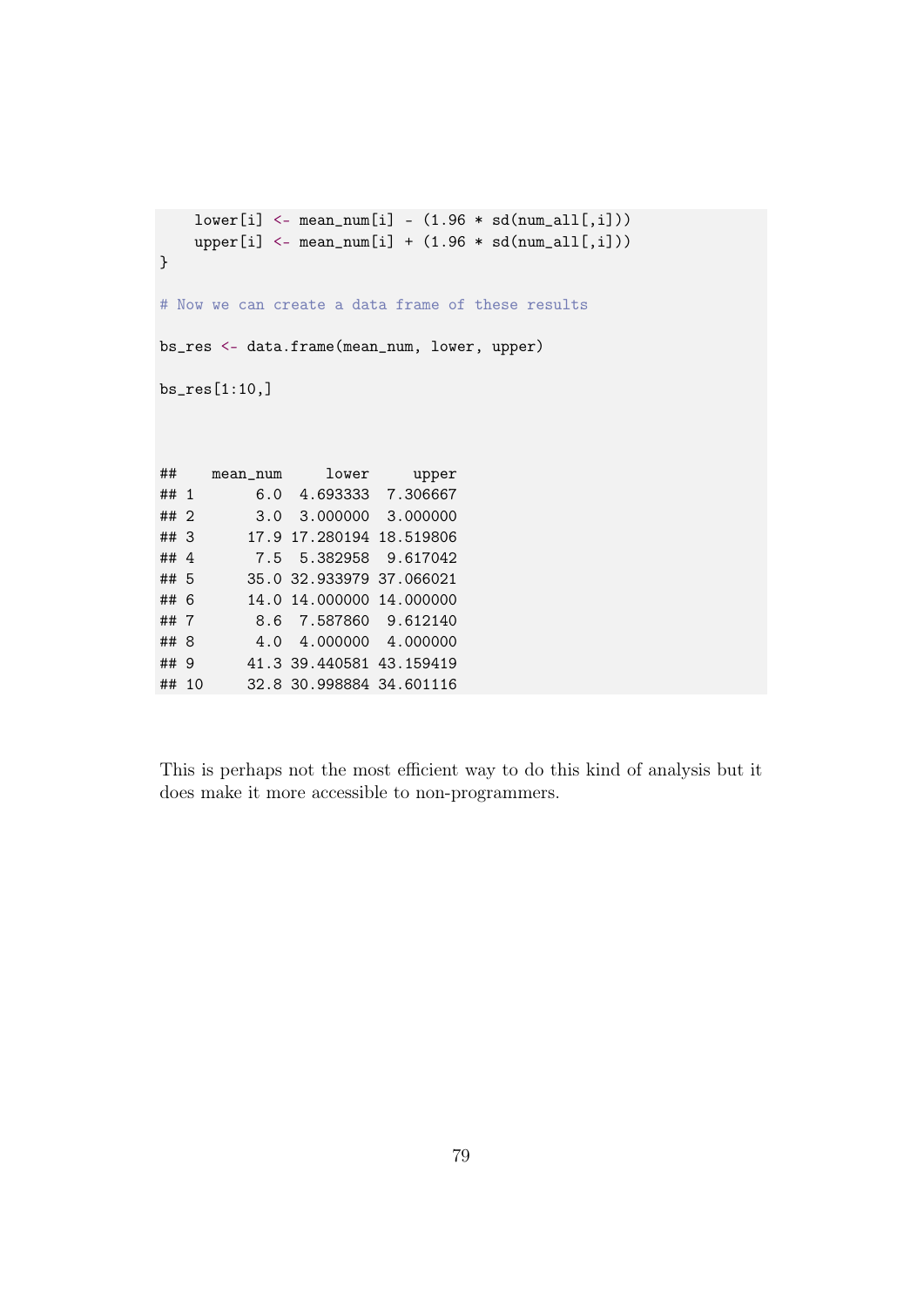## 5.4 Running divPart in batch (using parallel)

#### Application of batch analyses

Often, for a number of reasons, it may be necessary to analyse many separate genepop file. Simulation studies and Approximate Bayesian Computation (ABC) are two examples of where this is commonly done. Below is a hypothetical example, demonstrating how this could be done using diveRsity

#### The hypothetical experiment

Imagine that we are interested in measuring some group of parameters for a group of populations simulated under various evolutionary models. In this example we would like to estimate global  $G_{st}$ ,  $\theta$ ,  $G'_{st}$  and  $D_{Jost}$  for a group of population samples evolved under 10 distinct models. However, because we are interested in comparing the distributions of each of these parameters under each of the 10 models, we have replicated each simulation 1000 times (giving a total of 10,000 genepop files to be analysed). Helpfully, our 1000 genepop files per evolutionary model have been organised into 10 separate folders (1 per model). The directory tree might look something like this: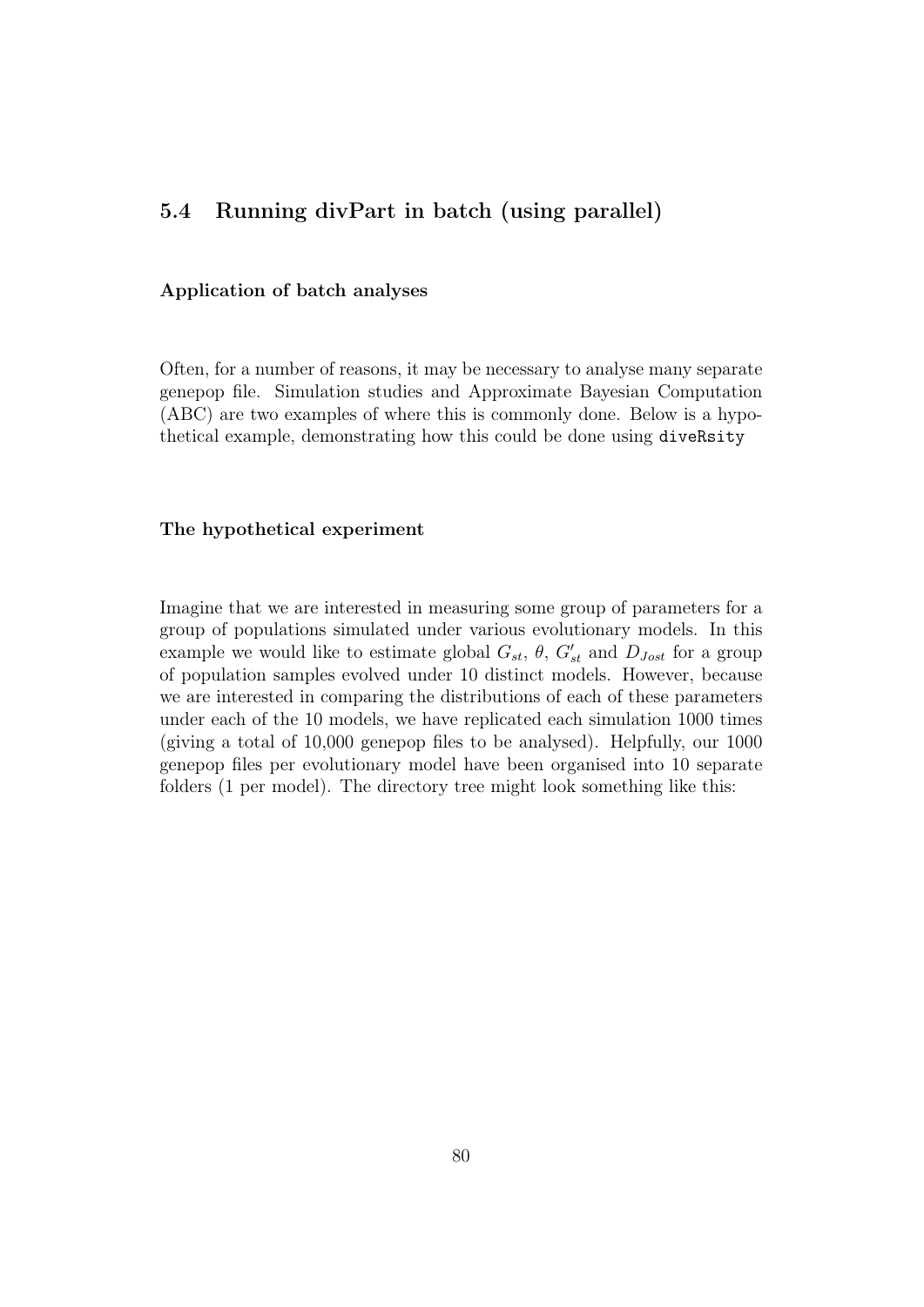

The workflow to analyse these files in parallel (say on 10 CPUs) is as follows:

- Determine the names and locations of all files to be analysed
- Set up the CPU cluster for all R processes (using the doParallel  $\&$ parallel packages).
- Pipe these file names to the divPart function and return the parameters required (i.e. global  $G_{st}$ ,  $\theta$ ,  $G'_{st}$  &  $D_{Jost}$ ).
- Return the results in a convenient format to allow for down stream investigations.

The annotated code is below: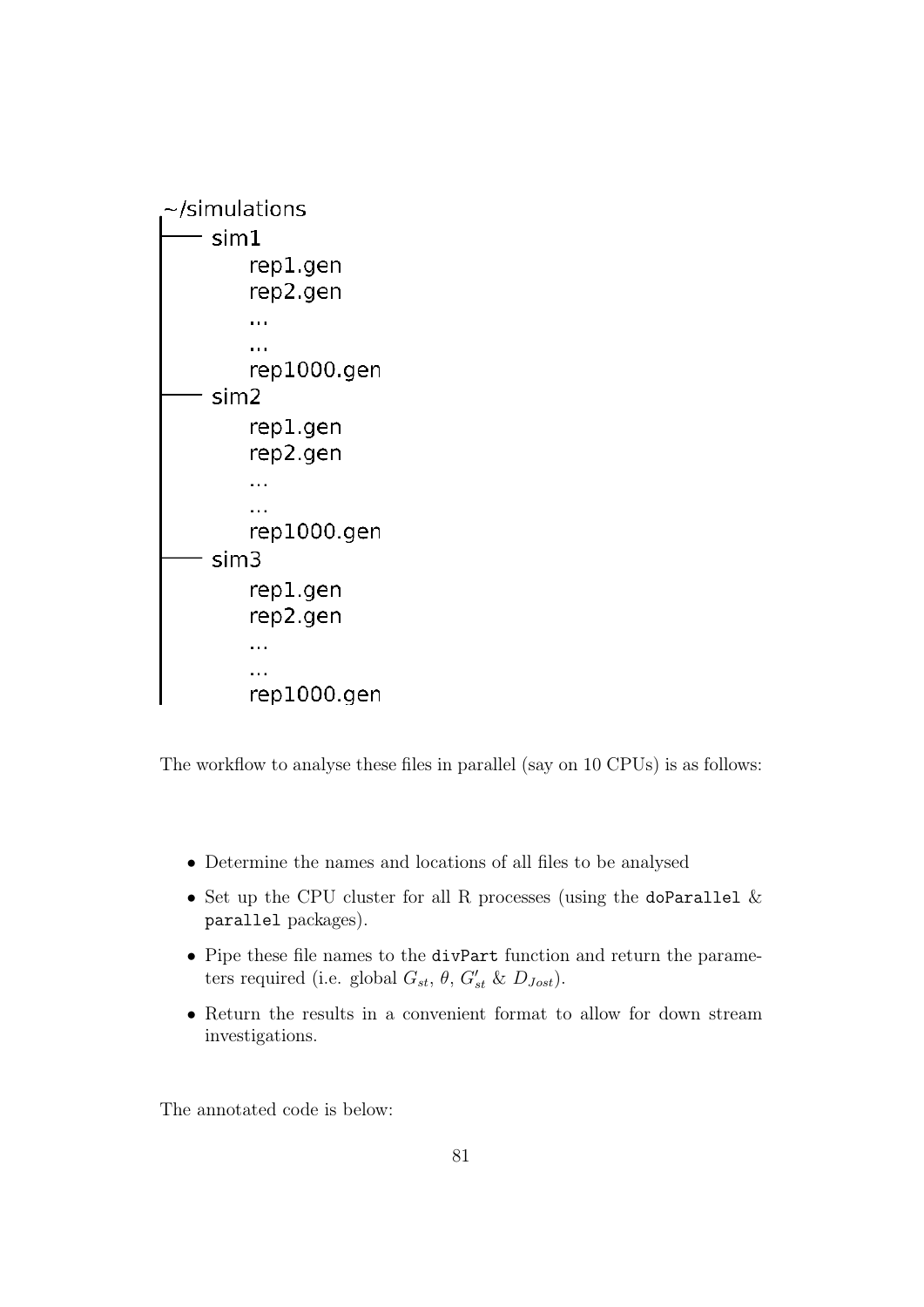```
# load the diveRsity package
library("diveRsity")
# We can specify the names of our simulation folders in two ways
# manually
fold_names <- paste("\sin", 1:10, sep = "")
or
# automatically (when there is only a single level below the
# top directory)
fold_names <- list.dirs(full.names = TRUE, recursive = FALSE)
# Now we can determine the names of all genepop files in each folder
file_names <- lapply(fold_names, function(x){
  files \le dir(path = paste(x, "/", sep = ""), pattern = "*.gen",
               full.names = TRUE)
  return(files) })
# file_names will be a list of length 10. Each element will contain
# the names of all .gen files within the respective simulation folder
# Before we are ready to run the main analyses, we should set up
# the parallel environment
# load the doParallel package
library("doParallel")
# set up a cluster of 10 CPUs (one for each batch of files)
cl <- makeCluster(10)
# Export the 'divPart' function to the cluster cores
clusterExport(cl, "divPart", envir = environment())
# Now we can run the main analyses
results \leq parLapply(cl, file_names, function(x){
  sim\_res <- sapply(x, function(y))out \leq divPart(infile = y, gp = 3, WC_Fst = TRUE)
    return(out$estimate[nrow(out$estimate), 4:7])
  })
  return(t(sim_res)) # transpose sim_res
})
```

```
82
```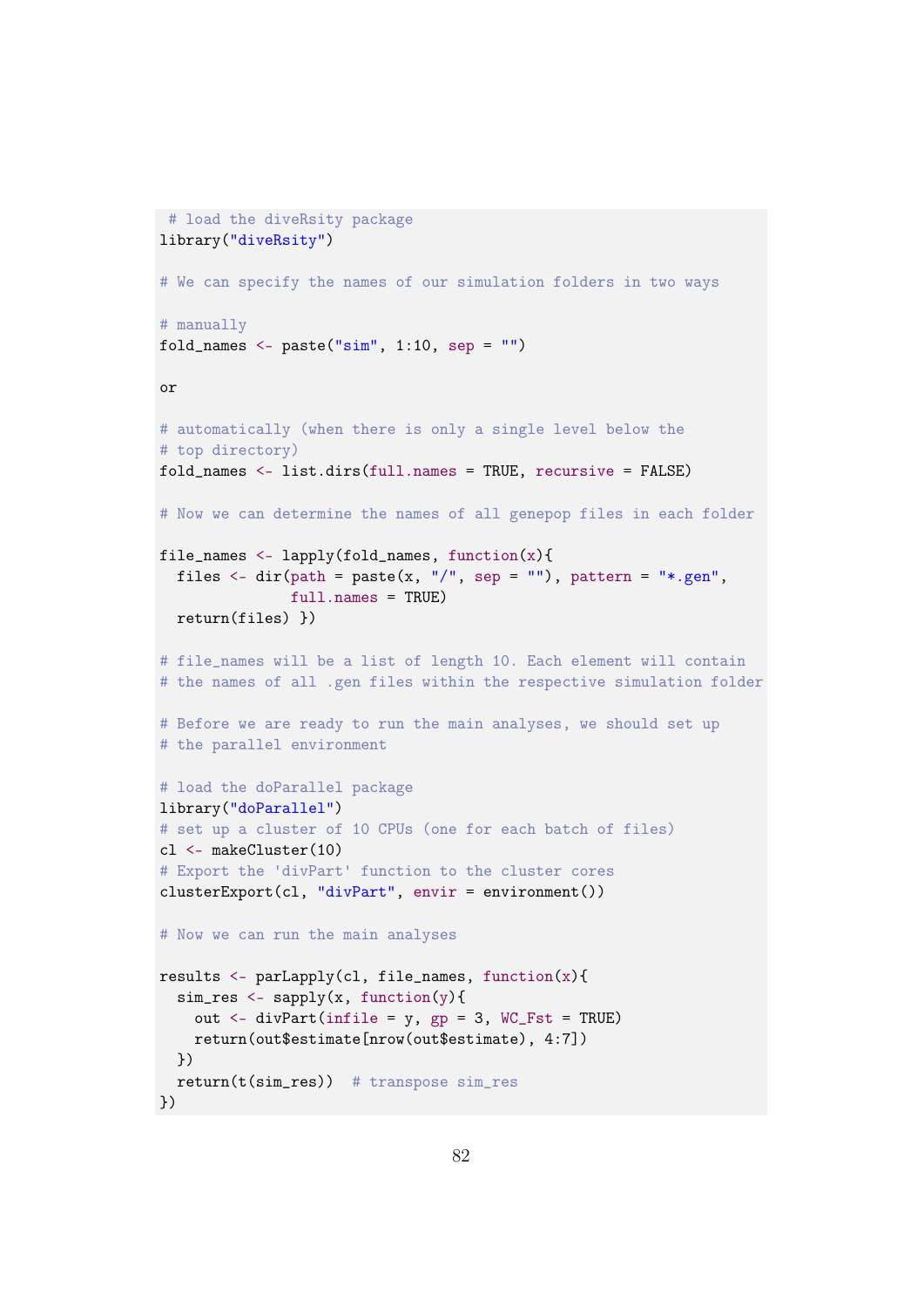| # This will generate a list (of length 10), with each element |                                                      |                                |                            |
|---------------------------------------------------------------|------------------------------------------------------|--------------------------------|----------------------------|
| # containing a matrix of 1000 rows (1 per file) and 4 columns |                                                      |                                |                            |
| # (1 for each diversity statistic)                            |                                                      |                                |                            |
|                                                               |                                                      |                                |                            |
| # Example of output for simulation 1                          |                                                      |                                |                            |
|                                                               |                                                      |                                | Fst_WC                     |
| # 0.3905                                                      | 0.8938                                               | 0.8256                         | 0.4010                     |
| # 0.5519                                                      | 0.8719                                               | 0.6986                         | 0.6031                     |
| # 0.5924                                                      | 0.8880                                               | 0.7092                         | 0.6096                     |
| $\#$                                                          | $\mathbf{u}=\mathbf{u}+\mathbf{u}$ .                 | $\alpha$ , $\alpha$ , $\alpha$ | $\alpha = \alpha - \alpha$ |
| $\#$                                                          | <b>Contractor</b><br><b>Contract Contract Avenue</b> |                                | $\alpha = \alpha = \alpha$ |
|                                                               |                                                      |                                |                            |

# these results could then be piped to further analyses or # visualisation tools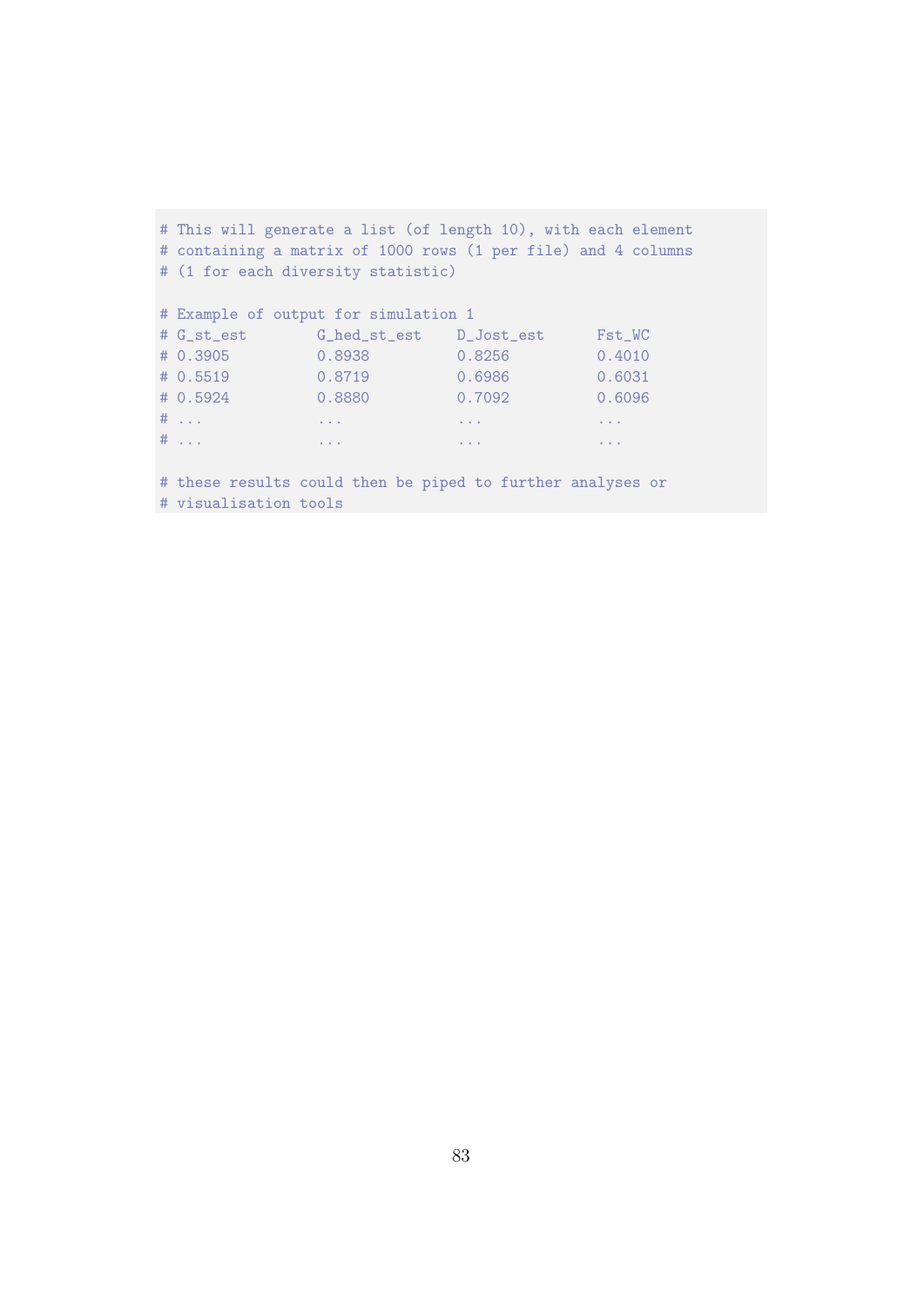## References

- Chao, A., Jost, L., Chiang, S., Jiang, Y.H. & Chazdon, R.L. (2008) A twostage probabilistic approach to multiple-community similarity indices. *Biometrics*, 64, 1178–1186.
- Dragulescu, A.A. (2012) *xlsx: Read, write, format Excel 2007 and Excel 97/2000/XP/2003 files*. R package version 0.4.2.
- Gaile, D.P., Shepherd, L.A., Sucheston, L., Bruno, A. & Manly, K.F. (2012) *sendplot: Tool for sending interactive plots with tool-tip content.* R package version 3.8.10.
- Hedrick, P. (2005) A standardized genetic differentiation measure. *Evolution*, 59, 1633–1638.
- Jost, L. (2008)  $G_{ST}$  and its relatives do not measure differentiation. *Molecular Ecology*, 17, 4015–4026.
- Keenan, K., McGinnity, P., Cross, T.F., Crozier, W.W. & ProdÃűhl, P.A. (2013) diveRsity: An R package for the estimation and exploration of population genetics parameters and their associated errors. *Methods in Ecology and Evolution*, pp. n/a–n/a.
- Lemon, J. (2006) Plotrix: a package in the red light district of r. *R News*, 6, 8–12.
- Nei, M. (1973) Analysis of gene diversity in subdivided populations. *Proceedings of the National Academy of Sciences*, 70, 3321–3323.
- Nei, M. & Chesser, R. (1983) Estimation of fixation indices and gene diversities. *Annals of Human Genetics*, 47, 253–259.
- O'Reilly, P.T., Canino, M.F., Bailey, K.M. & Bentzen, P. (2004) Inverse relationship between F and microsatellite polymorphism in the marine fish, walleye pollock (Theragra chalcogramma): implications for resolving weak population structure. *Molecular ecology*, 13, 1799–814.
- R Development Core Team (2011a) *R: A Language and Environment for Statistical Computing*. R Foundation for Statistical Computing, Vienna, Austria. ISBN 3-900051-07-0.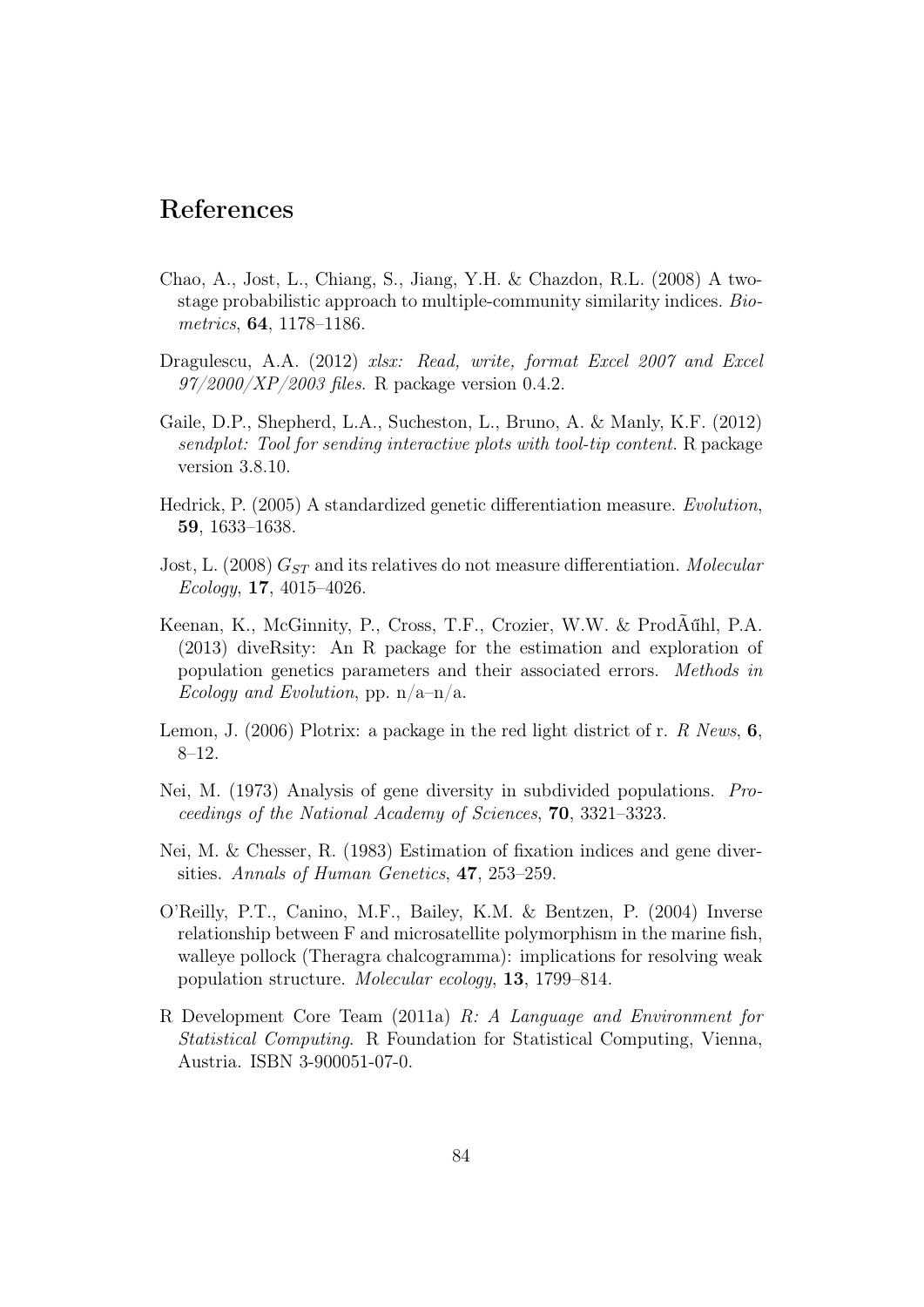- R Development Core Team (2011b) *R: A Language and Environment for Statistical Computing*. R Foundation for Statistical Computing, Vienna, Austria. ISBN 3-900051-07-0.
- Revolution Analytics (2012a) *doParallel: Foreach parallel adaptor for the parallel package*. R package version 1.0.1.
- Revolution Analytics (2012b) *foreach: Foreach looping construct for R*. R package version 1.4.0.
- Revolution Analytics (2012c) *iterators: Iterator construct for R*. R package version 1.0.6.
- Rosenberg, N.A., Li, L.M., Ward, R. & Pritchard, J.K. (2003) Informativeness of genetic markers for inference of ancestry. *The American Journal of Human Genetics*, 73, 1402–1422.
- RStudio & Inc. (2012) *shiny: Web Application Framework for R*. R package version 0.2.3.
- Skrbinšek, T., Jelenčič, M., Waits, L., Potočnik, H., Kos, I. & Trontelj, P. (2012) Using a reference population yardstick to calibrate and compare genetic diversity reported in different studies: an example from the brown bear. *Heredity*, 109, 299–305.
- Sundqvist, L., Zackrisson, M. & Kleinhans, D. (2013) Directional genetic differentiation and asymmetric migration.
- Weir, B. & Cockerham, C. (1984) Estimating F-statistics for the analysis of population structure. *Evolution*, 38, 1358–1370.
- Whitlock, M. & McCauley, D. (1999) Indirect measures of gene flow and migration:  $F_{ST} \neq 1/(4Nm + 1)$ . *Heredity*, **82**, 117–25.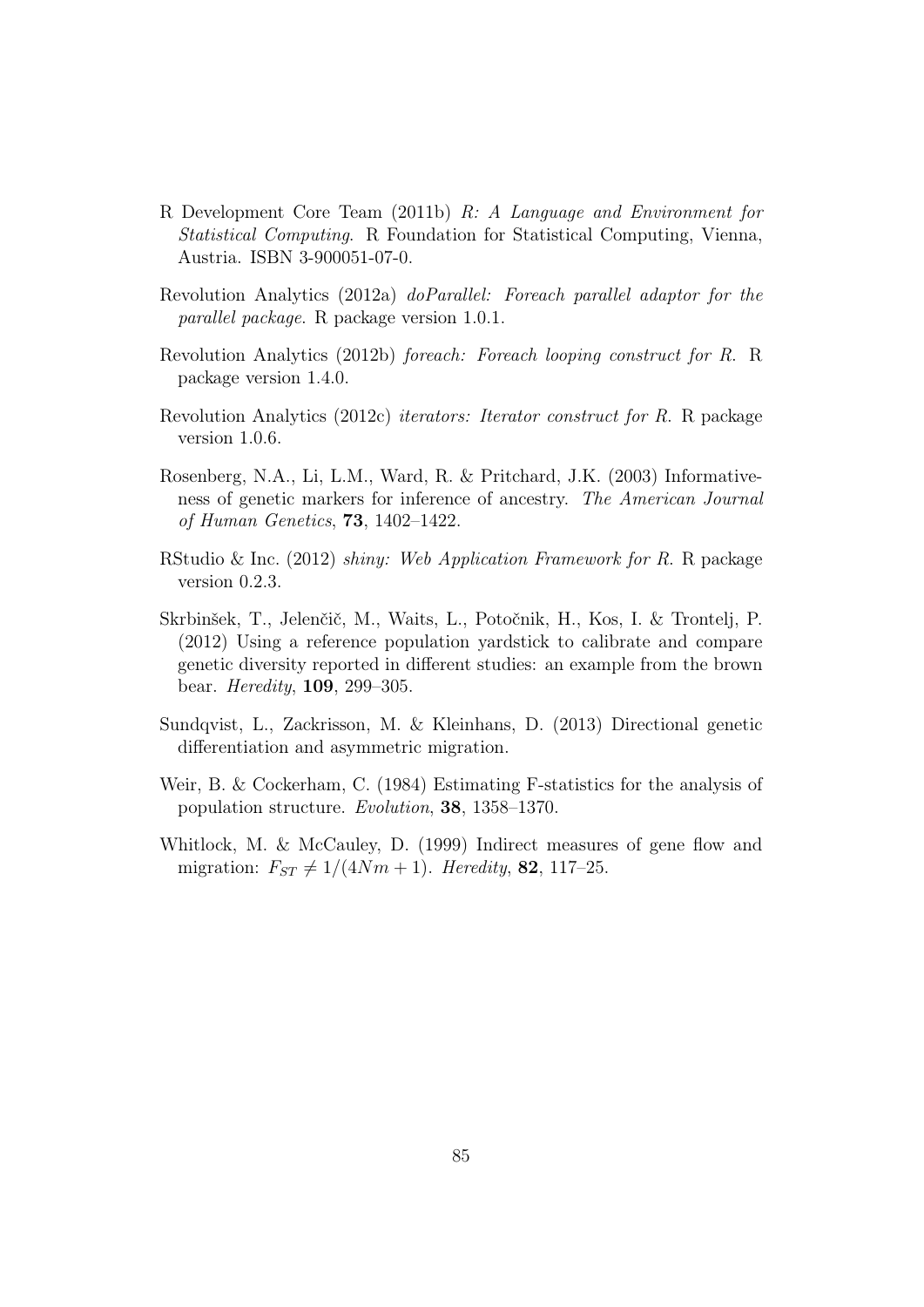# 6 Reproducibility

```
## R version 3.3.3 (2017-03-06)
## Platform: x86_64-apple-darwin16.4.0 (64-bit)
## Running under: macOS Sierra 10.12.3
##
## attached base packages:
## [1] stats graphics grDevices utils
## [5] datasets methods base
##
## other attached packages:
## [1] diveRsity_1.9.89 knitr_1.15.1
##
## loaded via a namespace (and not attached):
## [1] splines_3.3.3 ellipse_0.3-8
## [3] network_1.13.0 gtools_3.5.0
## [5] Formula_1.2-1 shiny_1.0.0
## [7] assertthat_0.1 highr_0.6
## [9] stats4_3.3.3 latticeExtra_0.6-28
## [11] d3Network_0.5.2.1 pbivnorm_0.6.0
## [13] backports_1.0.4 lattice_0.20-34
## [15] quadprog_1.5-5 digest_0.6.11
## [17] RColorBrewer_1.1-2 checkmate_1.8.2
## [19] ggm_2.3 minqa_1.2.4
## [21] colorspace_1.3-2 httpuv_1.3.3
## [23] htmltools_0.3.5 Matrix_1.2-8
## [25] plyr_1.8.4 psych_1.6.12
## [27] xtable_1.8-2 corpcor_1.6.8
## [29] scales_0.4.1 glasso_1.8
## [31] sna_2.4 whisker_0.3-2
## [33] jpeg_0.1-8 fdrtool_1.2.15
## [35] lme4_1.1-12 huge_1.2.7
## [37] arm_1.9-3 htmlTable_1.8
## [39] tibble_1.2 ggplot2_2.2.1
## [41] nnet_7.3-12 lazyeval_0.2.0.9000
## [43] mnormt_1.5-5 mime_0.5
## [45] survival_2.40-1 magrittr_1.5
## [47] statnet.common_3.3.0 evaluate_0.10
## [49] nlme_3.1-131 MASS_7.3-45
## [51] foreign_0.8-67 tools_3.3.3
## [53] data.table_1.10.0 stringr_1.1.0
## [55] munsell_0.4.3 cluster_2.0.5
```